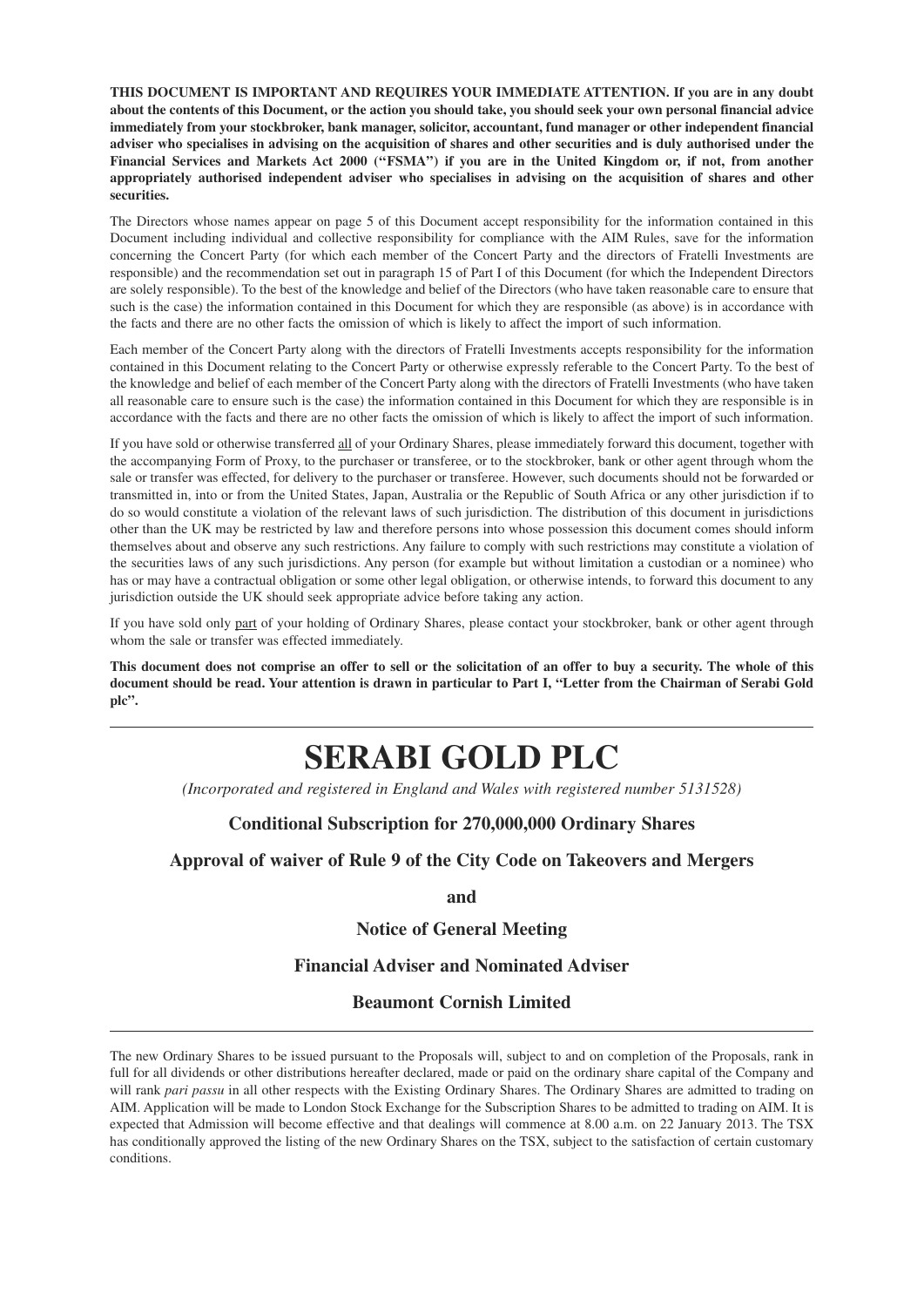Beaumont Cornish, which is authorised and regulated in the United Kingdom by the FSA, is acting for the Company and no one else in connection with the Proposals and will not be responsible to any person other than the Company for providing the regulatory and legal protections afforded to clients of Beaumont Cornish nor for providing advice in relation to the contents of this document or any matter, transaction or arrangement referred to in it. Beaumont Cornish has not authorised the contents of, or any part of, this document and no liability whatsoever is accepted by Beaumont Cornish for the accuracy of any information or opinion contained in this document or for the omission of any information.

Notice of a General Meeting of the Company to be held at the offices of Farrer & Co LLP at 66 Lincoln's Inn Fields, London, WC2A 3LH at 10.00 a.m. on 16 January 2013 is set out at the end of this Document. Shareholders will find enclosed a Form of Proxy for use at the General Meeting which, to be valid, must be completed and returned so as to be received by the Company's registrars, Computershare Investor Services PLC, Corporate Actions Projects, PO Box 82, The Pavilions, Bridgwater Road, Bristol BS99 6AH, as soon as possible and in any event not later than 10.00 a.m. on 14 January 2013. Completion and return of the Form of Proxy will not preclude Shareholders from attending the meeting and voting in person should they subsequently wish to do so. The Directors' recommendation is set out on page 20 of this Document.

The Ordinary Shares will not be registered under the United States Securities Act of 1933, as amended, or under the securities legislation of, or with any securities regulatory authority of, any state or other jurisdiction of the United States or under the applicable securities laws of the Republic of South Africa, Australia, or Japan. Accordingly, subject to certain exceptions, the Ordinary Shares may not be offered or sold, directly or indirectly, in or into the United States, the Republic of South Africa, Australia, or Japan or to or for the account or benefit of any national, resident or citizen of the Republic of South Africa, Australia, or Japan or any person located in the United States. This Document does not constitute an offer to issue or sell, or the solicitation of an offer to subscribe for or buy, any of the Ordinary Shares to any person in any jurisdiction to whom it is unlawful to make such offer or solicitation in such jurisdiction. The distribution of this Document in certain jurisdictions may be restricted by law. In particular, this Document should not be distributed, published, reproduced or otherwise made available in whole or in part, or disclosed by recipients to any other person, and in particular, should not be distributed, subject to certain exceptions, to persons with addresses in the United States of America, the Republic of South Africa, Australia, or Japan. No action has been taken by the Company or by Beaumont Cornish that would permit a public offer of any of the Ordinary Shares or possession or distribution of this Document where action for that purpose is required. Persons into whose possession this Document comes should inform themselves about, and observe, any such restrictions. Any failure to comply with these restrictions may constitute a violation of the securities laws of such jurisdictions.

Copies of this Document will be available free of charge during normal business hours on any Business Day at the offices of Farrer & Co LLP at 66 Lincoln's Inn Fields, London, WC2A 3LH from the date of this Document and shall remain available for a period of one month from Admission. Additionally, an electronic version of this Document will be available at the Company's website, www.serabigold.com.

Information in this Document is as of 6 December 2012 unless otherwise stated.

#### **FORWARD LOOKING STATEMENTS**

Certain statements in this Document are, or may be deemed to be, forward looking statements. Forward looking statements are identified by their use of terms and phrases such as "believe", "could", "should" "envisage", "estimate", "intend", "may", "plan", "will" or the negative of those, variations or comparable expressions, including references to assumptions. These forward looking statements are not based on historical facts but rather on the Directors' current expectations and assumptions regarding the Company's future growth, results of operations, performance, future capital and other expenditures (including the amount, nature and sources of funding thereof), competitive advantages, business prospects and opportunities. Such forward looking statements reflect the Directors' current beliefs and assumptions and are based on information currently available to the Directors. A number of factors could cause actual results to differ materially from the results discussed in the forward looking statements including risks associated with vulnerability to general economic and business conditions, competition, environmental and other regulatory changes, actions by governmental authorities, the availability of capital markets, reliance on key personnel, uninsured and underinsured losses and other factors, many of which are beyond the control of the Company. Although any forward looking statements contained in this Document are based upon what the Directors believe to be reasonable assumptions, the Company cannot assure investors that actual results will be consistent with such forward looking statements.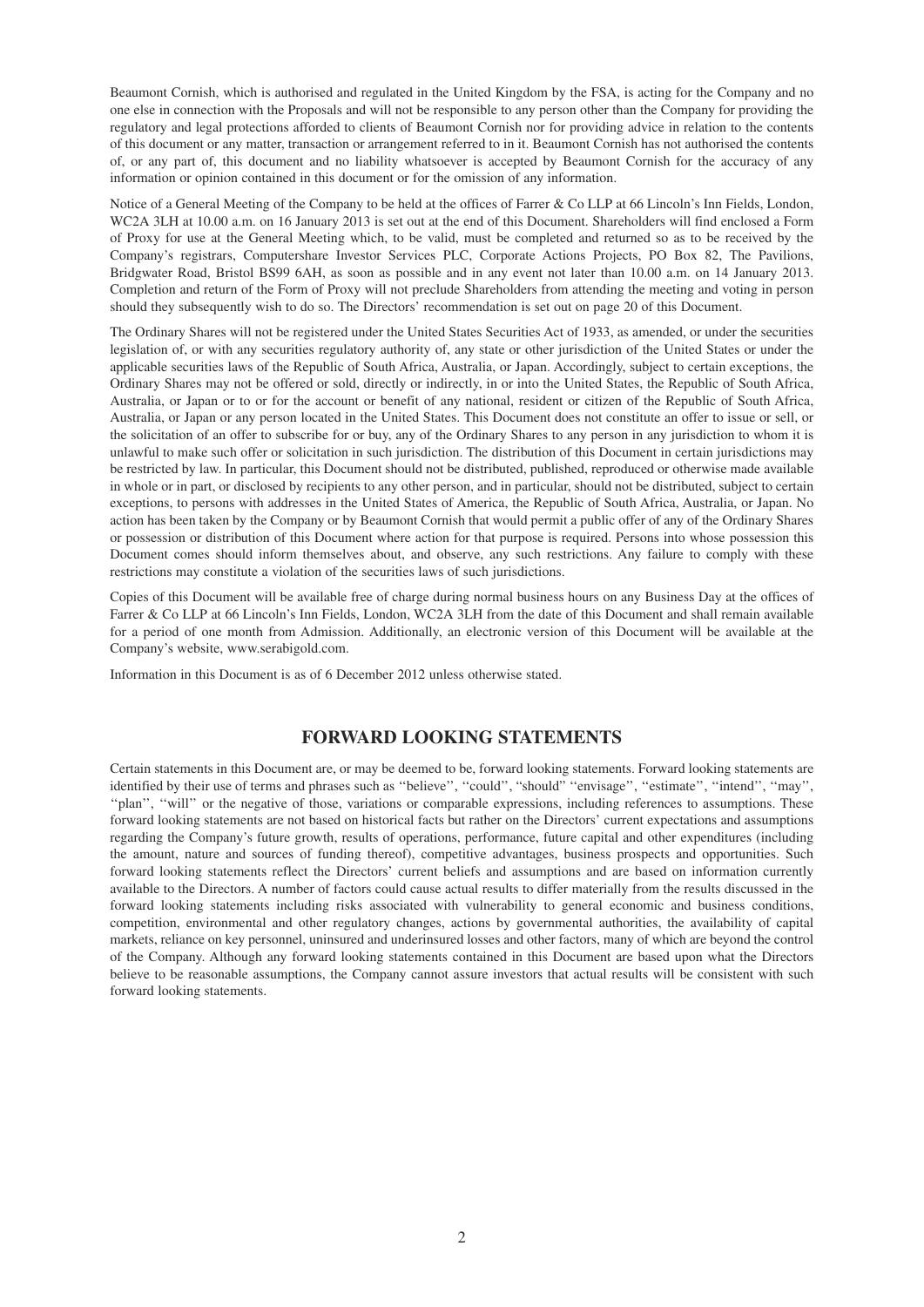# **CONTENTS**

|                    |                                                 | Page           |
|--------------------|-------------------------------------------------|----------------|
|                    | <b>Subscription statistics</b>                  | $\overline{4}$ |
|                    | <b>Expected timetable of principal events</b>   | $\overline{4}$ |
|                    | Directors, secretary and advisers               | 5              |
| <b>Definitions</b> |                                                 | 6              |
|                    | <b>Glossary of mining terms</b>                 | 10             |
| Part I             | Letter from the Chairman of Serabi Gold plc     | 12             |
| Part II            | <b>Information on the Concert Party</b>         | 22             |
| Part III           | <b>Financial Information on Serabi Gold plc</b> | 36             |
| Part IV            | <b>Additional Information</b>                   | 40             |
| Part V             | <b>Proxy Instructions</b>                       | 49             |
|                    | <b>Notice of General Meeting</b>                | 53             |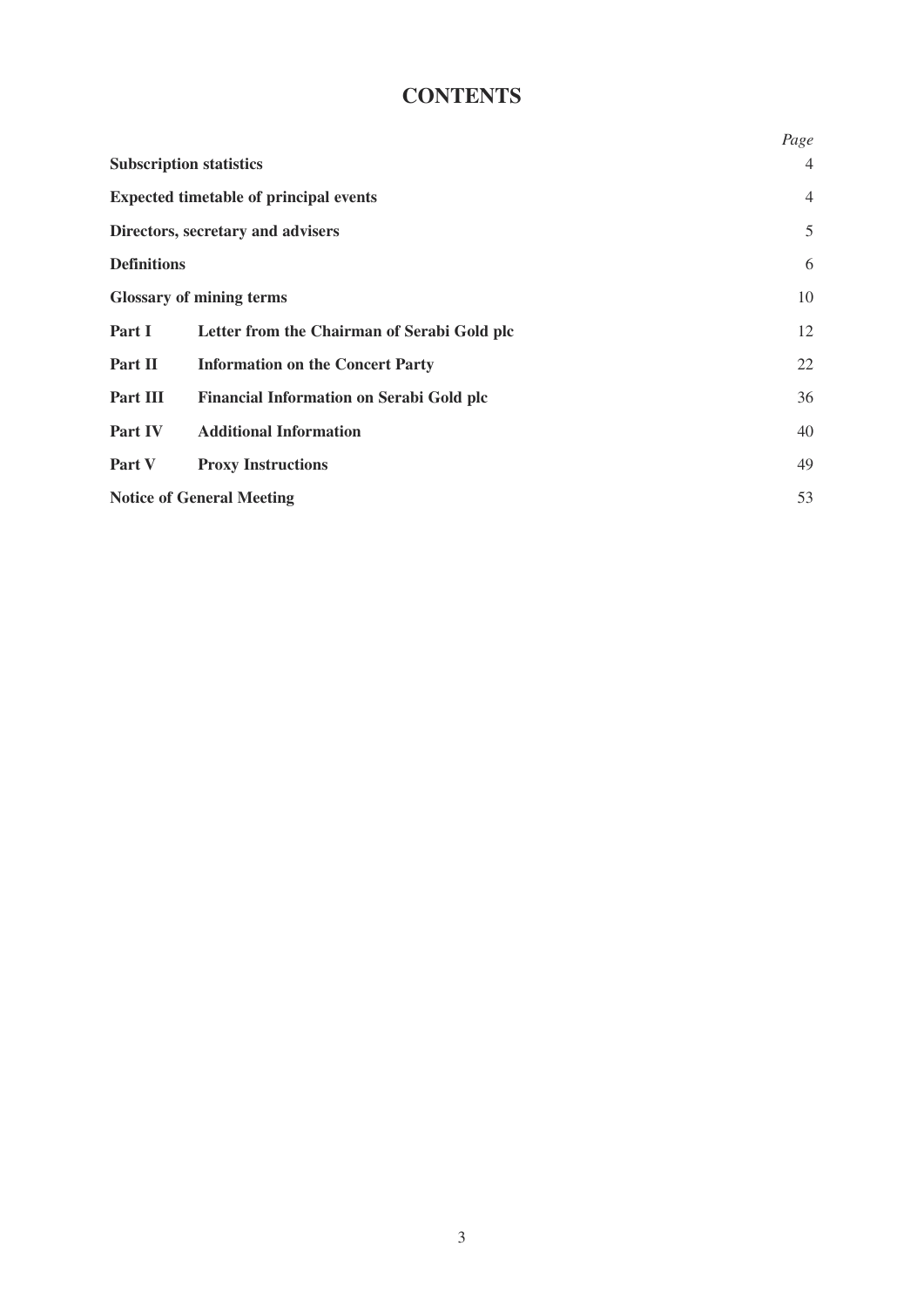### **SUBSCRIPTION STATISTICS**

| Number of Ordinary Shares in issue at the date of this Document                                                                   | 91,268,529     |
|-----------------------------------------------------------------------------------------------------------------------------------|----------------|
| Number of new Ordinary Shares to be issued pursuant to the Subscription                                                           | 270,000,000    |
| Issue Price per Subscription Share                                                                                                | 6 pence        |
| Gross proceeds of the Subscription                                                                                                | £16.2 million  |
| Estimated net proceeds of the Subscription (excluding any broker commissions)                                                     | £16.0 million  |
| Enlarged Ordinary Share Capital following Completion                                                                              | 361, 268, 529  |
| Number of new Ordinary Shares to be issued pursuant to the Subscription as a<br>percentage of the Enlarged Ordinary Share Capital | 74.7 per cent. |
| Market capitalisation of the Company at the Subscription Price following Completion                                               | £21.7 million  |

### **EXPECTED TIMETABLE OF PRINCIPAL EVENTS**

| Event                                                                                                          | Date                                                                                                                                                                                                                                                                                             |
|----------------------------------------------------------------------------------------------------------------|--------------------------------------------------------------------------------------------------------------------------------------------------------------------------------------------------------------------------------------------------------------------------------------------------|
| Publication of this Document                                                                                   | 10 December 2012                                                                                                                                                                                                                                                                                 |
| Record Date for Canadian shareholders                                                                          | 12 December 2012                                                                                                                                                                                                                                                                                 |
| Latest time and date for receipt of Proxy Forms in respect of the<br>General Meeting                           | 10.00 a.m. on 14 January 2013                                                                                                                                                                                                                                                                    |
| Time and date of General Meeting                                                                               | 10.00 a.m. on 16 January 2013                                                                                                                                                                                                                                                                    |
| Admission effective and commencement of dealings in the<br>Subscription Shares on AIM                          | 8.00 a.m. on 22 January 2013                                                                                                                                                                                                                                                                     |
| CREST accounts credited for new Ordinary Shares in uncertificated form                                         | 22 January 2013                                                                                                                                                                                                                                                                                  |
| Despatch of definitive share certificates for the new Ordinary Shares in<br>certificated form by no later than | 30 January 2013                                                                                                                                                                                                                                                                                  |
| $(1)$ and $(1)$ and $(1)$ and $(2)$ and $(3)$ and $(4)$                                                        | $\mathbf{1}$ and $\mathbf{1}$ and $\mathbf{1}$ and $\mathbf{1}$ and $\mathbf{1}$ and $\mathbf{1}$ and $\mathbf{1}$ and $\mathbf{1}$ and $\mathbf{1}$ and $\mathbf{1}$ and $\mathbf{1}$ and $\mathbf{1}$ and $\mathbf{1}$ and $\mathbf{1}$ and $\mathbf{1}$ and $\mathbf{1}$ and $\mathbf{1}$ and |

- (1) All times shown in this Document are London GMT times unless otherwise stated. The dates and times given are indicative only and are based on the Company's current expectations and may be subject to change. If any of the times and/or dates above change the revised times and/or dates will be notified to Shareholders by announcement through the Regulatory News Service of the London Stock Exchange.
- (2) If the General Meeting is adjourned, the latest time and date for receipt of Forms of Proxy for the adjourned meeting will be notified to Shareholders by announcement through the Regulatory News Service of the London Stock Exchange.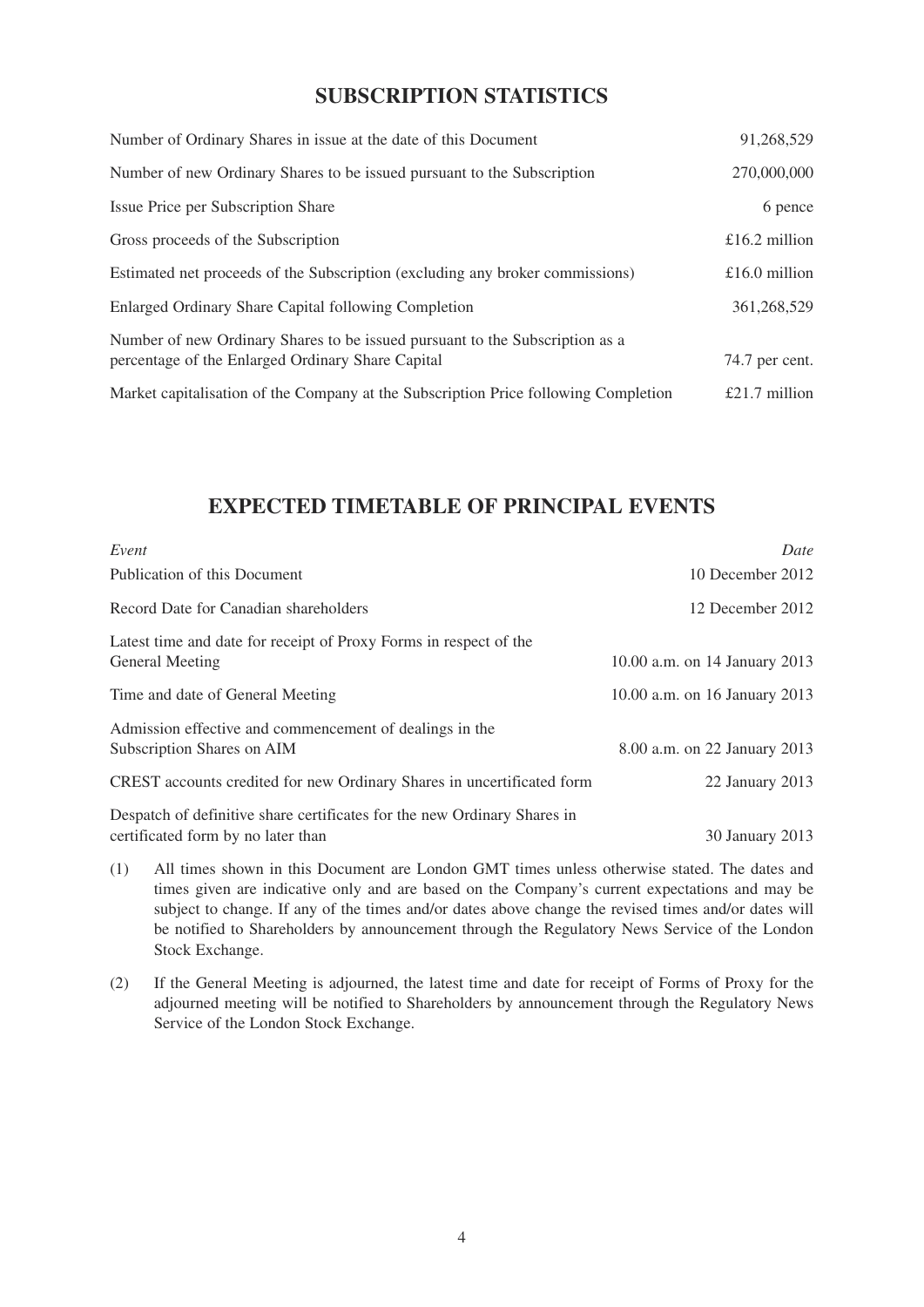# **DIRECTORS, SECRETARY AND ADVISERS**

| <b>Directors</b>                                       | Terence Sean Harvey, Non-Executive Chairman<br>Michael Hodgson, Chief Executive<br>Clive Line, Finance Director<br>Melvyn Williams, Non-Executive Director<br>Dr Doug Jones, Non-Executive Director<br>Christopher Kingsman, Non-Executive Director<br>Eduardo Rosselot, Non-Executive Director |
|--------------------------------------------------------|-------------------------------------------------------------------------------------------------------------------------------------------------------------------------------------------------------------------------------------------------------------------------------------------------|
| <b>Company Secretary</b>                               | Clive Line                                                                                                                                                                                                                                                                                      |
| <b>Registered Office</b>                               | 66 Lincoln's Inn Fields<br>London WC2A 3LH                                                                                                                                                                                                                                                      |
| <b>Nominated Adviser</b>                               | <b>Beaumont Cornish Limited</b><br>2nd Floor, Bowman House<br>29 Wilson Street<br>London EC2M 2SJ                                                                                                                                                                                               |
| <b>Broker</b>                                          | Fox Davies Capital Limited<br>1 Tudor Street<br>London EC4Y 0AH                                                                                                                                                                                                                                 |
| UK Solicitors to the Company                           | Farrer & Co LLP<br>66 Lincoln's Inn Fields<br>London WC2A 3LH                                                                                                                                                                                                                                   |
| <b>Canadian Legal Counsel</b><br>to the Company        | Heenan Blaikie LLP<br>333 Bay Street, Suite 2900<br>Bay Adelaide Centre<br>Toronto<br>Ontario M5H 2T4                                                                                                                                                                                           |
| <b>UK Registrars</b>                                   | Computershare Investor Services PLC<br>PO Box 82, The Pavilions<br><b>Bridgwater Road</b><br>Bristol BS99 7NH                                                                                                                                                                                   |
| <b>Canadian Registrar and</b><br><b>Transfer Agent</b> | Computershare Investor Services Inc<br>100 University Avenue, 8th Floor<br>Toronto<br>Ontario M5J 2Y1                                                                                                                                                                                           |
| <b>Principal Bankers</b>                               | <b>HSBC</b> Bank plc<br>60 Pall Mall<br>London SW1 5EZ                                                                                                                                                                                                                                          |
| <b>Company Website</b>                                 | www.serabigold.com                                                                                                                                                                                                                                                                              |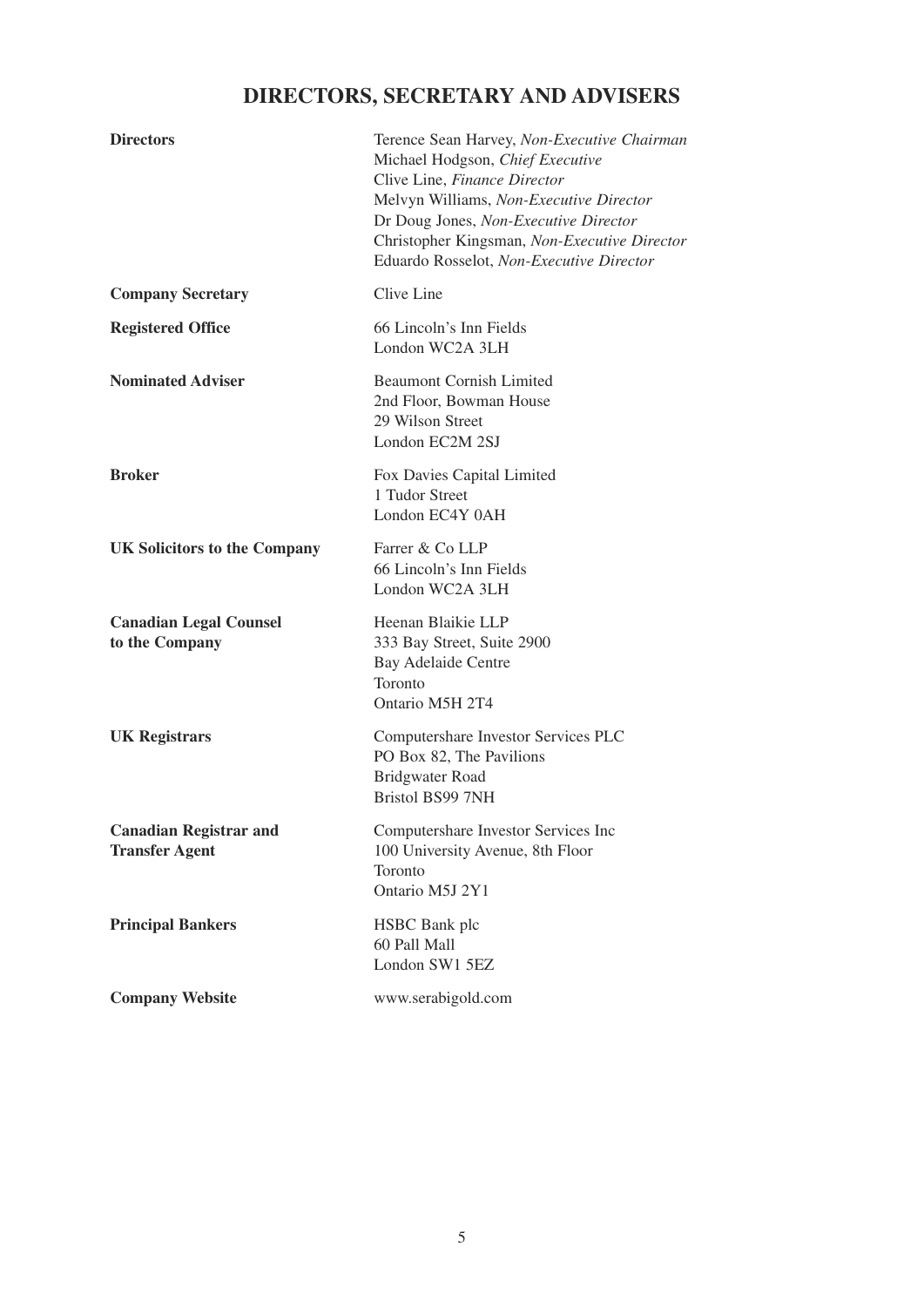# **DEFINITIONS**

The following words and expressions apply throughout this Document unless the context requires otherwise:

| "2009 Annual Report"                        | the Company's annual report and accounts for the financial year<br>ended 31 December 2009                                                                                                                                                                    |
|---------------------------------------------|--------------------------------------------------------------------------------------------------------------------------------------------------------------------------------------------------------------------------------------------------------------|
| "2010 Annual Report"                        | the Company's annual report and accounts for the financial year<br>ended 31 December 2010                                                                                                                                                                    |
| "2011 Annual Report"                        | the Company's annual report and accounts for the financial year<br>ended 31 December 2011                                                                                                                                                                    |
| "Act"                                       | Companies Act 2006 (as amended)                                                                                                                                                                                                                              |
| "Admission"                                 | admission of the Subscription Shares to trading on AIM becoming<br>effective in accordance with the AIM Rules for Companies                                                                                                                                  |
| "AIM"                                       | AIM, a market of that name operated by the London Stock<br>Exchange                                                                                                                                                                                          |
| "AIM Rules for Companies"                   | the rules which set out the obligations and responsibilities in<br>relation to companies whose shares are admitted to AIM as<br>published by the London Stock Exchange from time to time                                                                     |
| "AIM Rules for Nominated<br>Advisers"       | the rules which set out the eligibility, obligations and certain<br>disciplinary matters in relation to nominated advisers as published<br>by the London Stock Exchange from time to time                                                                    |
| "Beaumont Cornish"                          | Beaumont Cornish Limited whose registered office is at Cedar<br>House, Sandbrook Business Park, Sandbrook Way, Rochdale,<br>OL11 1LQ                                                                                                                         |
| "Board" or "Directors"                      | the existing directors of the Company whose names appear on<br>page 5 of this Document                                                                                                                                                                       |
| "Business Day"                              | any day (other than a Saturday, Sunday or a public holiday) on<br>which banks are generally open in the City of London for the<br>transaction of normal banking business                                                                                     |
| "certificated" or "in certificated<br>form" | a share or other security recorded on the relevant register of the<br>relevant company as being held in certificated form and title to<br>which may be transferred by means of a stock transfer form                                                         |
| "City Code" or "Takeover Code"              | the City Code on Takeovers and Mergers, as updated from time to<br>time                                                                                                                                                                                      |
| "Company" or "Serabi"                       | Serabi Gold plc                                                                                                                                                                                                                                              |
| "Completion"                                | the Subscription being completed and Admission taking place                                                                                                                                                                                                  |
| "Concert Party"                             | Fratelli Investments Limited, its Connected Persons and other<br>persons acting in concert with it, as described in Part II of this<br>Document                                                                                                              |
| "Connected Persons"                         | has the meaning set out in section 252 and section 254 of the Act<br>and includes a spouse, children under 18 and any company in which<br>the relevant person is interested in shares comprising at least one-<br>fifth of the share capital of that company |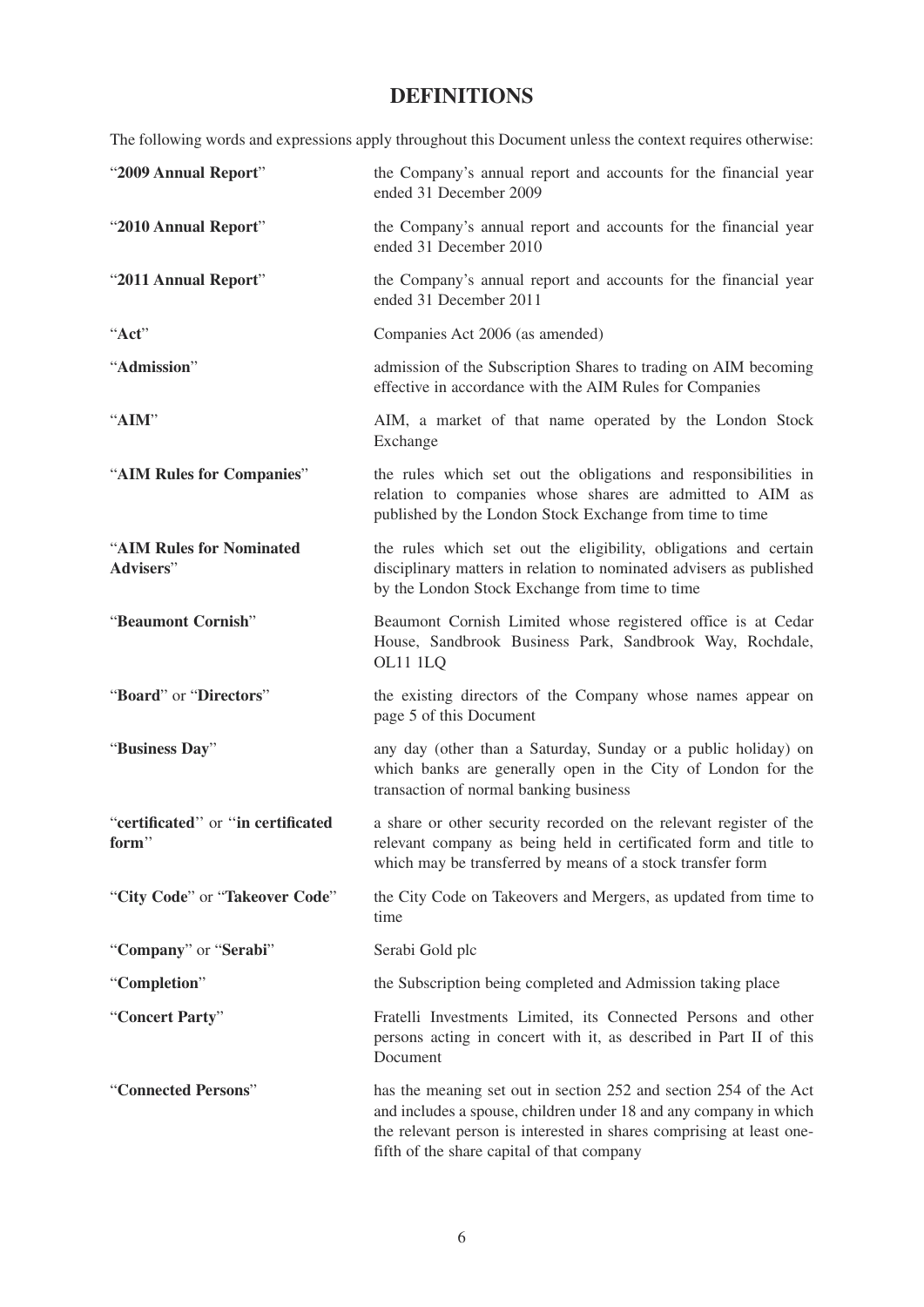| "CREST"                                             | the relevant system, as defined in the CREST Regulations, and the<br>holding of shares in uncertificated form in respect of which<br>Euroclear is the operator (as defined in the CREST Regulations)                                                                                       |
|-----------------------------------------------------|--------------------------------------------------------------------------------------------------------------------------------------------------------------------------------------------------------------------------------------------------------------------------------------------|
| "CREST Regulations"                                 | the Uncertificated Securities Regulations 2001 (SI 2001 No. 3755)<br>(as amended)                                                                                                                                                                                                          |
| " $CS$ "                                            | the legal currency of Canada                                                                                                                                                                                                                                                               |
| "Deferred Shares"                                   | the deferred shares of 9.5 pence each in the capital of the Company                                                                                                                                                                                                                        |
| "Diluted Enlarged Ordinary<br><b>Share Capital"</b> | 381,715,728 Ordinary Shares comprising the Existing Ordinary<br>Shares, the Subscription Shares, 2,487,499 new Ordinary Shares to<br>be issued on full exercise of the Existing Warrants and 17,959,700<br>new Ordinary Shares to be issued on full exercise of the New<br><b>Warrants</b> |
| "Disclosure Date"                                   | 6 December 2012, being the last practicable date prior to the<br>publication of this Document                                                                                                                                                                                              |
| "Document"                                          | this document                                                                                                                                                                                                                                                                              |
| "Enlarged Ordinary Share<br>Capital"                | the issued equity share capital of the Company immediately<br>following Admission comprising the Existing Ordinary Share and<br>the Subscription Shares                                                                                                                                    |
| "Euroclear"                                         | Euroclear UK & Ireland Limited, a company incorporated in<br>England and Wales with registration number 2878738, whose<br>registered address is at 33 Cannon Street, London EC4M 5SB                                                                                                       |
| "Existing Ordinary Shares"                          | the existing 91,268,529 issued Ordinary Shares as at the date of this<br>Document                                                                                                                                                                                                          |
| "Existing Ordinary Share Capital"                   | the issued equity share capital of the Company as at the date of this<br>Document                                                                                                                                                                                                          |
| "Existing Warrants"                                 | the existing 2,487,499 warrants to subscribe for new Ordinary<br>Shares owned by Fratelli Investments and Fondo de Inversion<br>Privado Santa Monica as at the date of this Document                                                                                                       |
| "Form of Proxy"                                     | the form of proxy to be used by Shareholders in respect of the<br><b>General Meeting</b>                                                                                                                                                                                                   |
| "Fratelli Investments"                              | Fratelli Investments Limited, a company registered in the Bahamas<br>with registered number 136,354 B                                                                                                                                                                                      |
| "FSA"                                               | the United Kingdom Financial Services Authority                                                                                                                                                                                                                                            |
| "FSMA"                                              | the Financial Services and Markets Act 2000 of the United<br>Kingdom (as amended)                                                                                                                                                                                                          |
| "General Meeting"                                   | the general meeting of the Company convened for 10.00 a.m. on<br>16 January 2013, the notice convening which is set out at the end of<br>this Document                                                                                                                                     |
| "Greenwood"                                         | Greenwood Investments Limited                                                                                                                                                                                                                                                              |
| "Group"                                             | the Company and/or its subsidiaries as the context requires                                                                                                                                                                                                                                |
| "IFRS"                                              | the International Financial Reporting Standards as adopted by the<br><b>International Accounting Standards Board</b>                                                                                                                                                                       |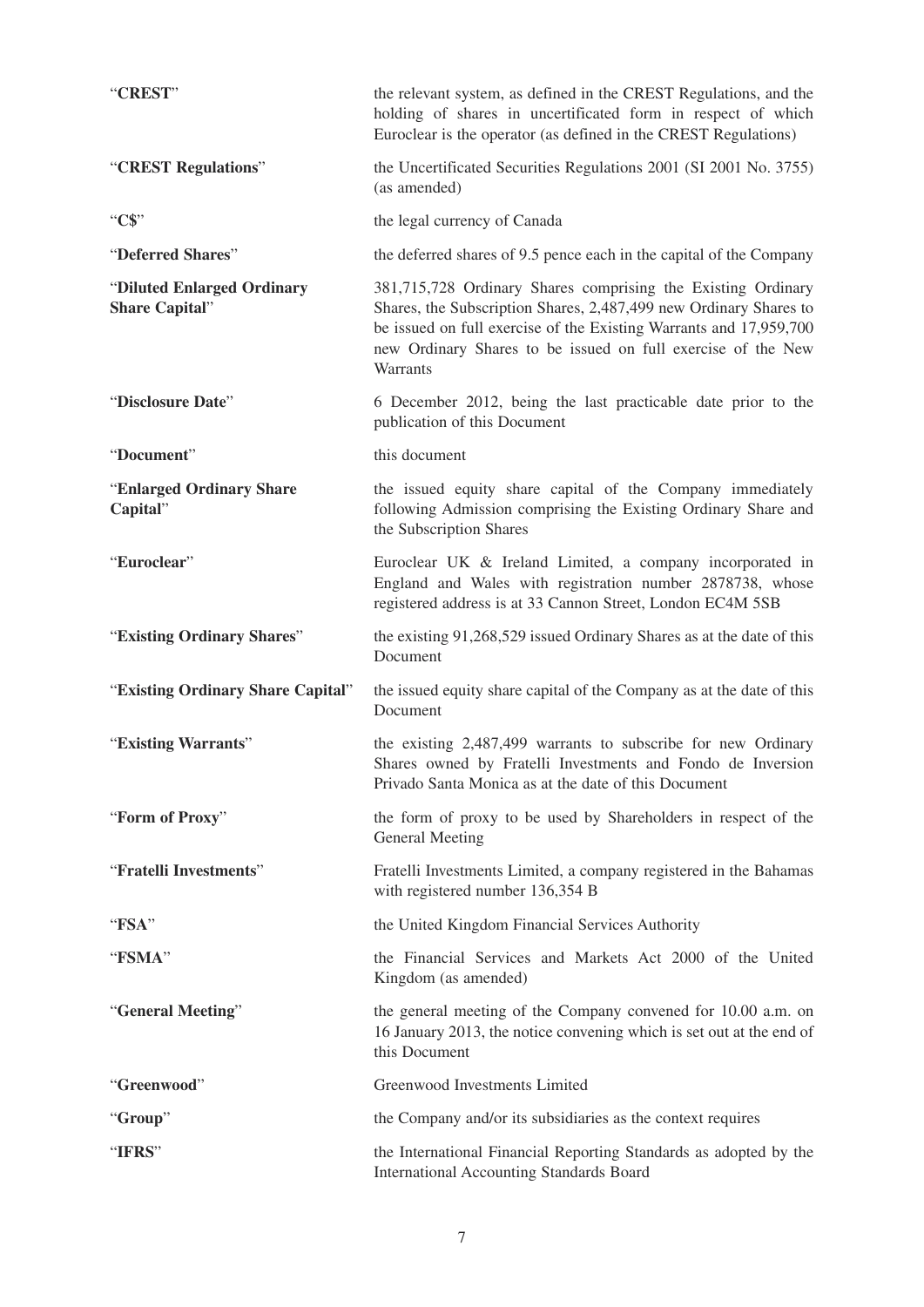| "Independent Directors"                                    | the Directors, other than Eduardo Rosselot                                                                                                                                                                                                                |
|------------------------------------------------------------|-----------------------------------------------------------------------------------------------------------------------------------------------------------------------------------------------------------------------------------------------------------|
| "Independent Shareholders"                                 | all Shareholders other than members of the Concert Party                                                                                                                                                                                                  |
| "Loan Agreement"                                           | the US\$6 million loan facility dated 1 October 2012 provided to the<br>Company by Fratelli Investments, details of which are set out in<br>Part IV of this Document                                                                                      |
| "Lock-in and Relationship<br>Agreement"                    | the agreement dated 10 December 2012 between (1) the Company<br>(2) Beaumont Cornish and (3) Fratelli Investments, further details<br>of which are set out in Part IV of this Document                                                                    |
| "London Stock Exchange"                                    | London Stock Exchange plc                                                                                                                                                                                                                                 |
| "NCL"                                                      | NCL Ingenieria y Construccion SA                                                                                                                                                                                                                          |
| "New Warrants"                                             | up to 17,959,700 new Warrants to subscribe for new Ordinary<br>Shares at a price of 10 pence per Ordinary Shares to be issued to<br>Fratelli Investments pursuant to the Subscription Agreement                                                           |
| "Notice of General Meeting"                                | the notice of the General Meeting set out at the end of this<br>Document                                                                                                                                                                                  |
| "Official List"                                            | the list maintained by the United Kingdom Listing Authority in<br>accordance with section 74(1) of FSMA for the purposes of Part VI<br>of FSMA                                                                                                            |
| "Options"                                                  | the existing options to subscribe for new Ordinary Shares, further<br>details of which are set out in paragraph 2.6 of Part IV of this<br>Document                                                                                                        |
| "Ordinary Shares"                                          | the ordinary shares of 5 pence each in the capital of the Company                                                                                                                                                                                         |
| "Panel"                                                    | Panel on Takeover and Mergers                                                                                                                                                                                                                             |
| "PEA"                                                      | the preliminary economic assessment of re-starting mining<br>operations at Palito prepared by NCL in June 2012 in accordance<br>with the Canadian Securities Administrators' National Instrument<br>43-101 – Standards of Disclosure for Mineral Projects |
| "PEA Announcement"                                         | the regulatory announcement released by the Company on 13 June<br>2012 setting out, <i>inter alia</i> , details of the PEA                                                                                                                                |
| "Proposals"                                                | the Subscription, the Waiver and Admission                                                                                                                                                                                                                |
| "QCA Code"                                                 | the Corporate Governance Guidelines for Smaller Quoted<br>Companies published by the Quoted Companies Alliance                                                                                                                                            |
| "Resolution(s)"                                            | the resolutions set out in the Notice of General Meeting at the end<br>of this Document                                                                                                                                                                   |
| "Rule 9"                                                   | Rule 9 of the Takeover Code                                                                                                                                                                                                                               |
| "Rule 9 Offer"                                             | the requirement for a general offer to be made in accordance with<br>Rule 9                                                                                                                                                                               |
| "Second Diluted Enlarged<br><b>Ordinary Share Capital"</b> | 363,756,028 Ordinary Shares comprising the Existing Ordinary<br>Shares, the Subscription Shares and 2,487,499 new Ordinary Shares<br>to be issued on exercise of the Existing Warrants                                                                    |
| "Shareholders"                                             | Person(s) who is/are registered holder(s) of Ordinary Shares from<br>time to time                                                                                                                                                                         |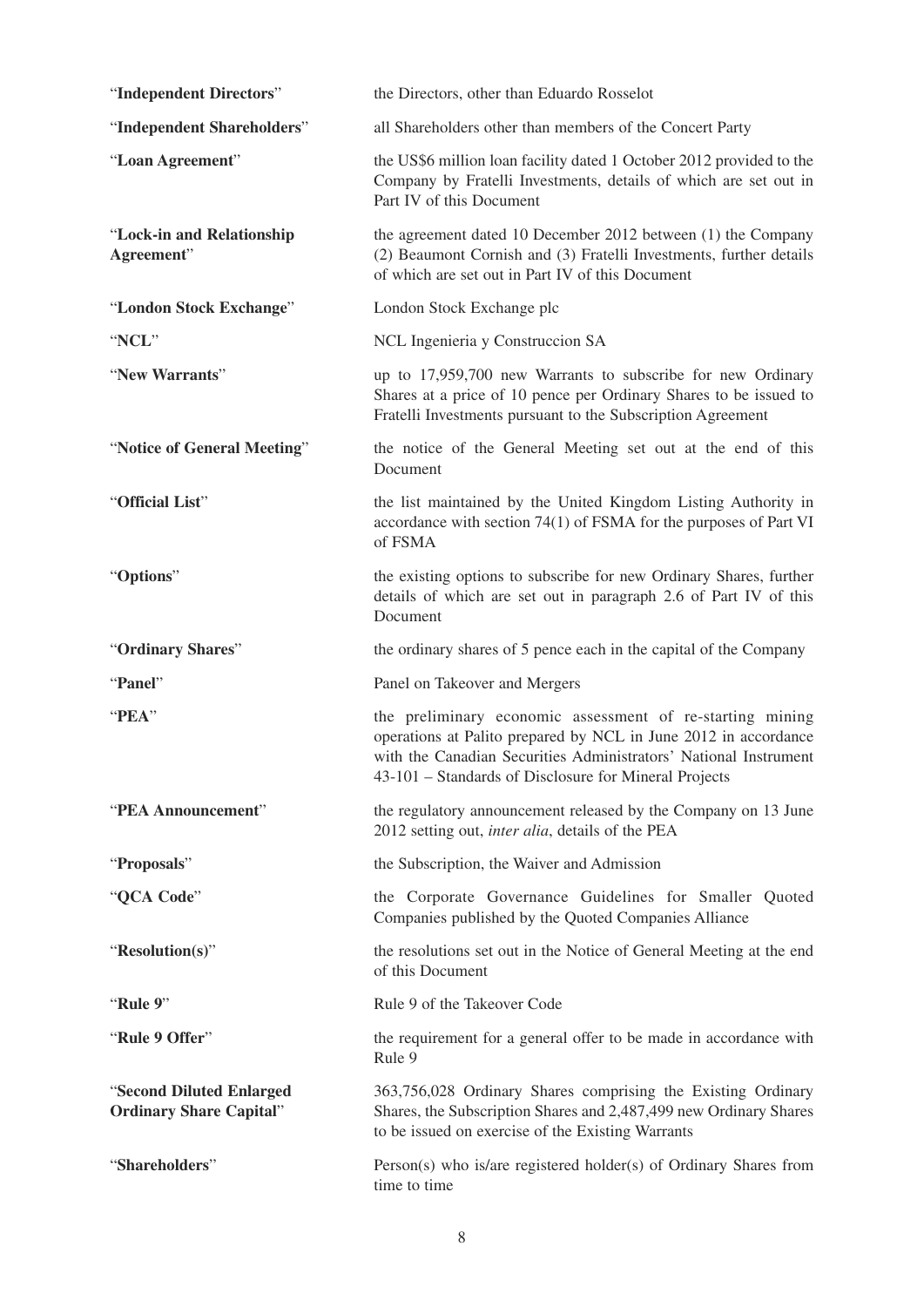| "Subscription"                                  | the conditional subscription by Fratelli Investments to subscribe for<br>and underwrite a placement of up to 270,000,000 new Ordinary<br>Shares, further details of which are set out in Part I of this<br>Document                                                                                                                                                                                                                                                                                                     |
|-------------------------------------------------|-------------------------------------------------------------------------------------------------------------------------------------------------------------------------------------------------------------------------------------------------------------------------------------------------------------------------------------------------------------------------------------------------------------------------------------------------------------------------------------------------------------------------|
| "Subscription Agreement"                        | the agreement dated 1 October 2012 between (1) the Company and<br>(2) Fratelli Investments, further details of which are contained in<br>Part IV of this Document                                                                                                                                                                                                                                                                                                                                                       |
| "Subscription Price"                            | 6 pence per Subscription Share                                                                                                                                                                                                                                                                                                                                                                                                                                                                                          |
| "Subscription Shares"                           | 270,000,000 new Ordinary Shares to be issued pursuant to the<br><b>Subscription Agreement</b>                                                                                                                                                                                                                                                                                                                                                                                                                           |
| "Third Party Shares"                            | up to 179,597,000 Subscription Shares available for subscription by<br>third party investors                                                                                                                                                                                                                                                                                                                                                                                                                            |
| "TSX"                                           | <b>Toronto Stock Exchange</b>                                                                                                                                                                                                                                                                                                                                                                                                                                                                                           |
| "UK Listing Authority"                          | the FSA acting in its capacity as the competent authority for the<br>purposes of Part VI of the Financial Services and Markets Act 2000                                                                                                                                                                                                                                                                                                                                                                                 |
| "UK" or "United Kingdom"                        | the United Kingdom of Great Britain and Northern Ireland                                                                                                                                                                                                                                                                                                                                                                                                                                                                |
| "uncertificated" or "in<br>uncertificated form" | a share or other security recorded on the relevant register of the<br>relevant company concerned as being held in uncertificated form in<br>CREST and title to which, by virtue of the CREST Regulations,<br>may be transferred by means of CREST                                                                                                                                                                                                                                                                       |
| "United States" or "US"                         | the United States of America, its territories and possessions, any<br>State of America and the District of Columbia                                                                                                                                                                                                                                                                                                                                                                                                     |
| "US\$" or "US Dollars"                          | the legal currency of the United States                                                                                                                                                                                                                                                                                                                                                                                                                                                                                 |
| "VAT"                                           | value added tax                                                                                                                                                                                                                                                                                                                                                                                                                                                                                                         |
| "Waiver"                                        | the waiver granted by the Panel (subject to the passing of the<br>Whitewash Resolution) in respect of the obligation of the Concert<br>Party to make a mandatory offer for the entire issued share capital<br>of the Company not already held by the Concert Party which might<br>otherwise be imposed on the Concert Party under Rule 9 of the<br>Takeover Code as a result of the issue of Subscription Shares under<br>the Subscription, as more particularly described in paragraph 7 of<br>Part I of this Document |
| "Warrants"                                      | the warrants to subscribe for new Ordinary Shares further details of<br>which are set out in paragraph 2.5 of Part IV of this Document                                                                                                                                                                                                                                                                                                                                                                                  |
| "Whitewash Resolution"                          | the ordinary resolution of the Independent Shareholders to be taken<br>on a poll concerning the Waiver to be proposed at the General<br>Meeting and set out in the Notice of General Meeting                                                                                                                                                                                                                                                                                                                            |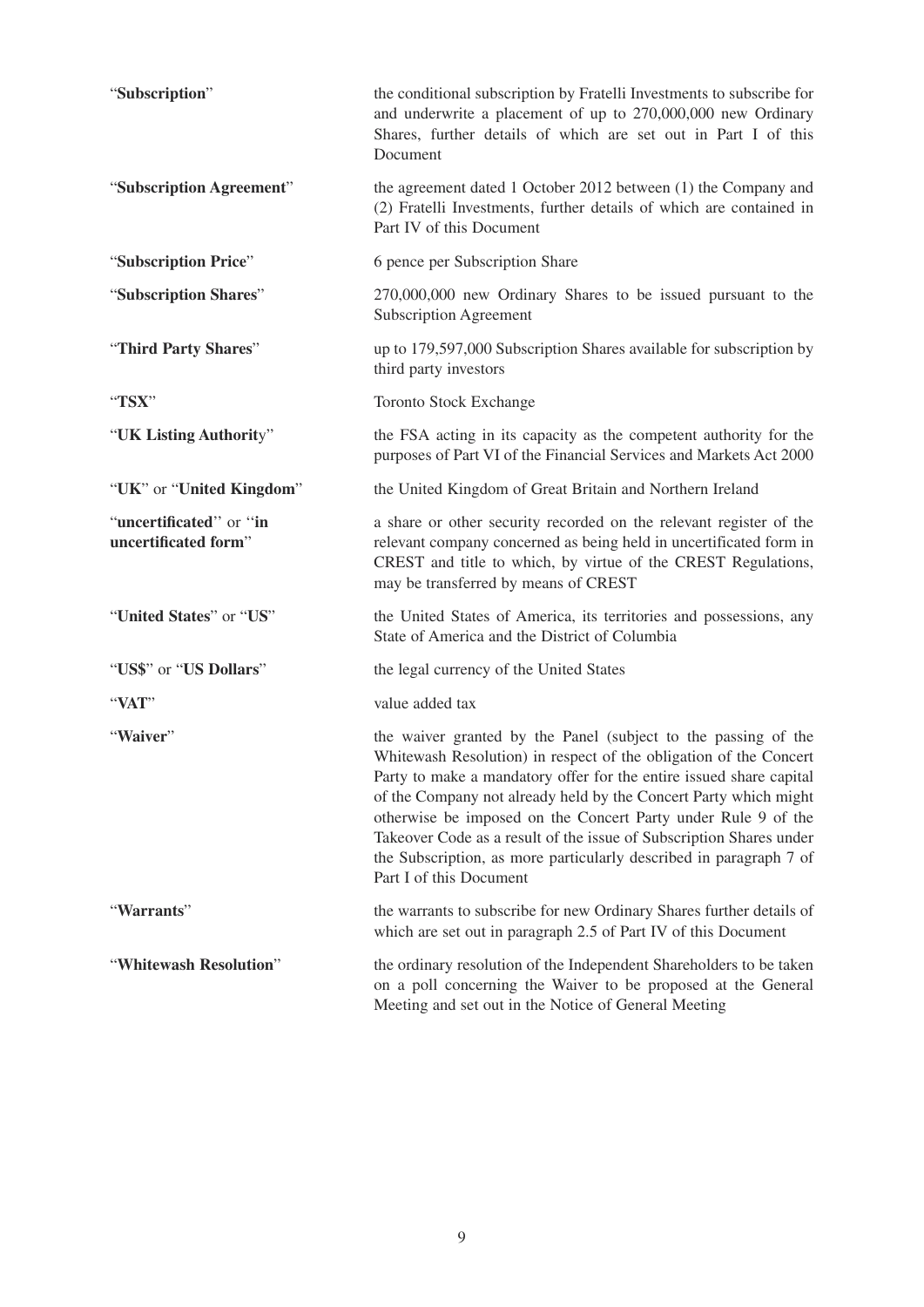## **GLOSSARY OF MINING TERMS**

| "CIM"                        | Canadian Institute of Mining, Metallurgy and Petroleum                                                                                                                                                                                                                                                                                                                                                                                                                                                                                                                                                                                                                                         |  |
|------------------------------|------------------------------------------------------------------------------------------------------------------------------------------------------------------------------------------------------------------------------------------------------------------------------------------------------------------------------------------------------------------------------------------------------------------------------------------------------------------------------------------------------------------------------------------------------------------------------------------------------------------------------------------------------------------------------------------------|--|
| "cut-off grade"              | the lowest grade of mineralized material that qualifies as ore in a<br>given deposit; rock of the lowest assay included in an ore estimate                                                                                                                                                                                                                                                                                                                                                                                                                                                                                                                                                     |  |
| "deposit"                    | a mineralized body which has been physically delineated by<br>sufficient drilling, trenching, and/or underground work, and found<br>to contain a sufficient average grade of metal or metals to warrant<br>further exploration and/or development expenditures; such a deposit<br>does not qualify as a commercially mineable ore body or as<br>containing ore reserves, until final legal, technical, and economic<br>factors have been resolved                                                                                                                                                                                                                                              |  |
| "gold equivalent"            | quantities of materials other than gold stated in units of gold by<br>reference to relative product values at prevailing market prices                                                                                                                                                                                                                                                                                                                                                                                                                                                                                                                                                         |  |
| "grade"                      | the concentration of mineral within the host rock typically quoted<br>as grams per tonne $(g/t)$ , parts per million (ppm) or parts per billion<br>(ppb)                                                                                                                                                                                                                                                                                                                                                                                                                                                                                                                                       |  |
| " $g/t$ "                    | grams per tonne                                                                                                                                                                                                                                                                                                                                                                                                                                                                                                                                                                                                                                                                                |  |
| "indicated mineral resource" | that part of a mineral resource for which quantity, grade or quality,<br>densities, shape and physical characteristics, can be estimated with<br>a level of confidence sufficient to allow the appropriate application<br>of technical and economic parameters, to support mine planning<br>and evaluation of the economic viability of the deposit. The<br>estimate is based on detailed and reliable exploration and testing<br>information gathered through appropriate techniques from locations<br>such as outcrops, trenches, pits, workings and drill holes that are<br>spaced closely enough for geological and grade continuity to be<br>reasonably assumed                           |  |
| "inferred mineral resource"  | that part of a mineral resource for which quantity and grade or<br>quality can be estimated on the basis of geological evidence and<br>limited sampling and reasonably assumed, but not verified,<br>geological and grade continuity. The estimate is based on limited<br>information and sampling gathered through appropriate techniques<br>from locations such as outcrops, trenches, pits, workings and drill<br>holes                                                                                                                                                                                                                                                                     |  |
| "measured mineral resource"  | that part of a mineral resource for which quantity, grade or quality,<br>densities, shape, and physical characteristics are so well established<br>that they can be estimated with confidence sufficient to allow the<br>appropriate application of technical and economic parameters, to<br>support production planning and evaluation of the economic<br>viability of the deposit. The estimate is based on detailed and<br>reliable exploration, sampling and testing information gathered<br>through appropriate techniques from locations such as outcrops,<br>trenches, pits, workings and drill holes that are spaced closely<br>enough to confirm both geological and grade continuity |  |
| "mineral resource"           | a concentration or occurrence of diamonds, natural solid inorganic<br>material or natural fossilized organic material including base and<br>precious metals, coal, and industrial minerals in or on the Earth's                                                                                                                                                                                                                                                                                                                                                                                                                                                                                |  |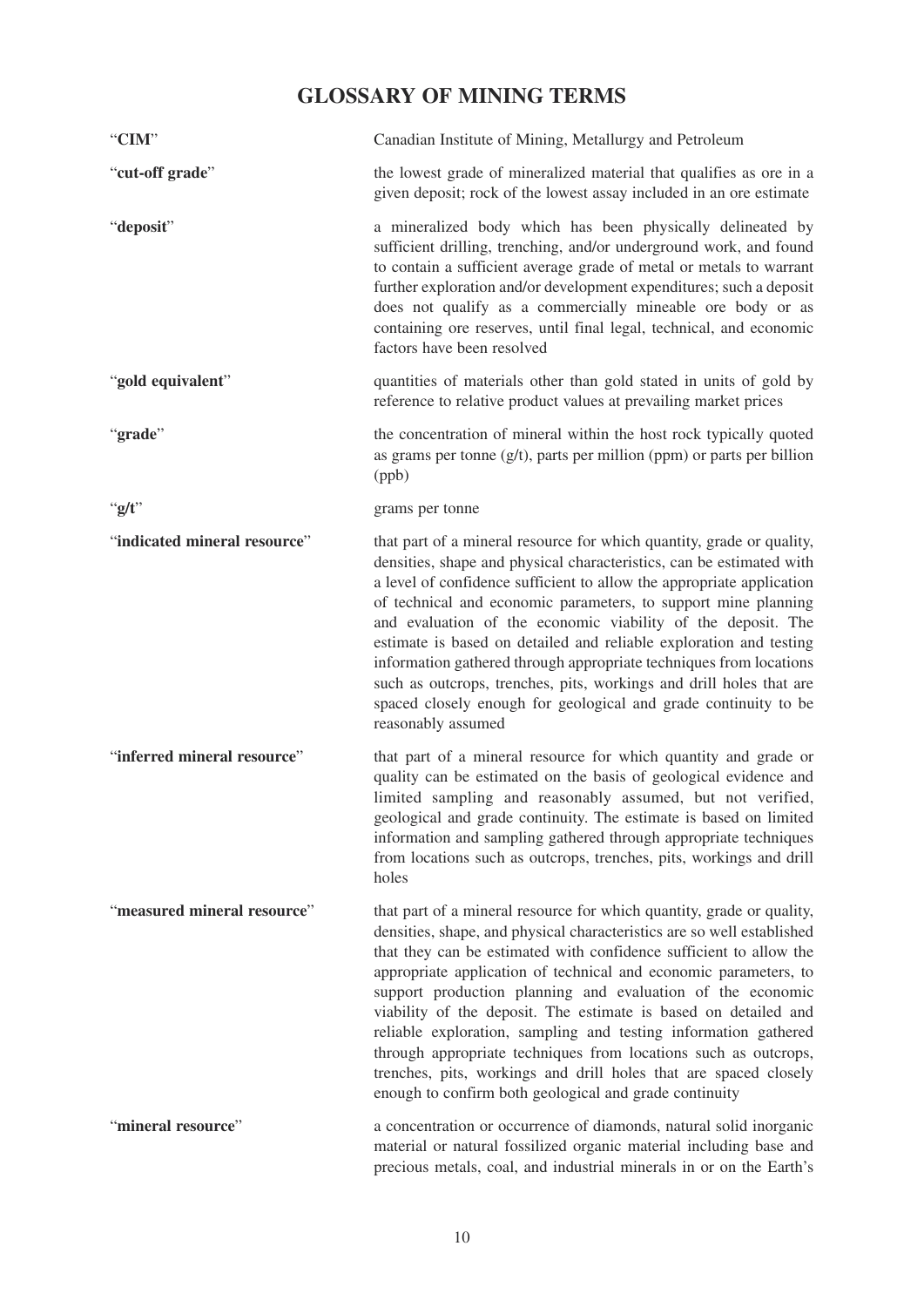|                | crust in such form and quantity and of such a grade or quality that<br>it has reasonable prospects for economic extraction. The location,<br>quantity, grade, geological characteristics and continuity of a<br>mineral resource are known, estimated or interpreted from specific<br>geological evidence and knowledge |
|----------------|-------------------------------------------------------------------------------------------------------------------------------------------------------------------------------------------------------------------------------------------------------------------------------------------------------------------------|
| "NI 43-101"    | Canadian Securities Administrators' National Instrument 43-101 –<br>Standards of Disclosure for Mineral Projects.                                                                                                                                                                                                       |
| "open stoping" | the mining of ore where the host rock is sufficiently strong that the<br>remaining material will not collapse (cave) into the open space<br>created and the open space requires little by way of external support                                                                                                       |
| "stope"        | the open space created through the process of open stoping                                                                                                                                                                                                                                                              |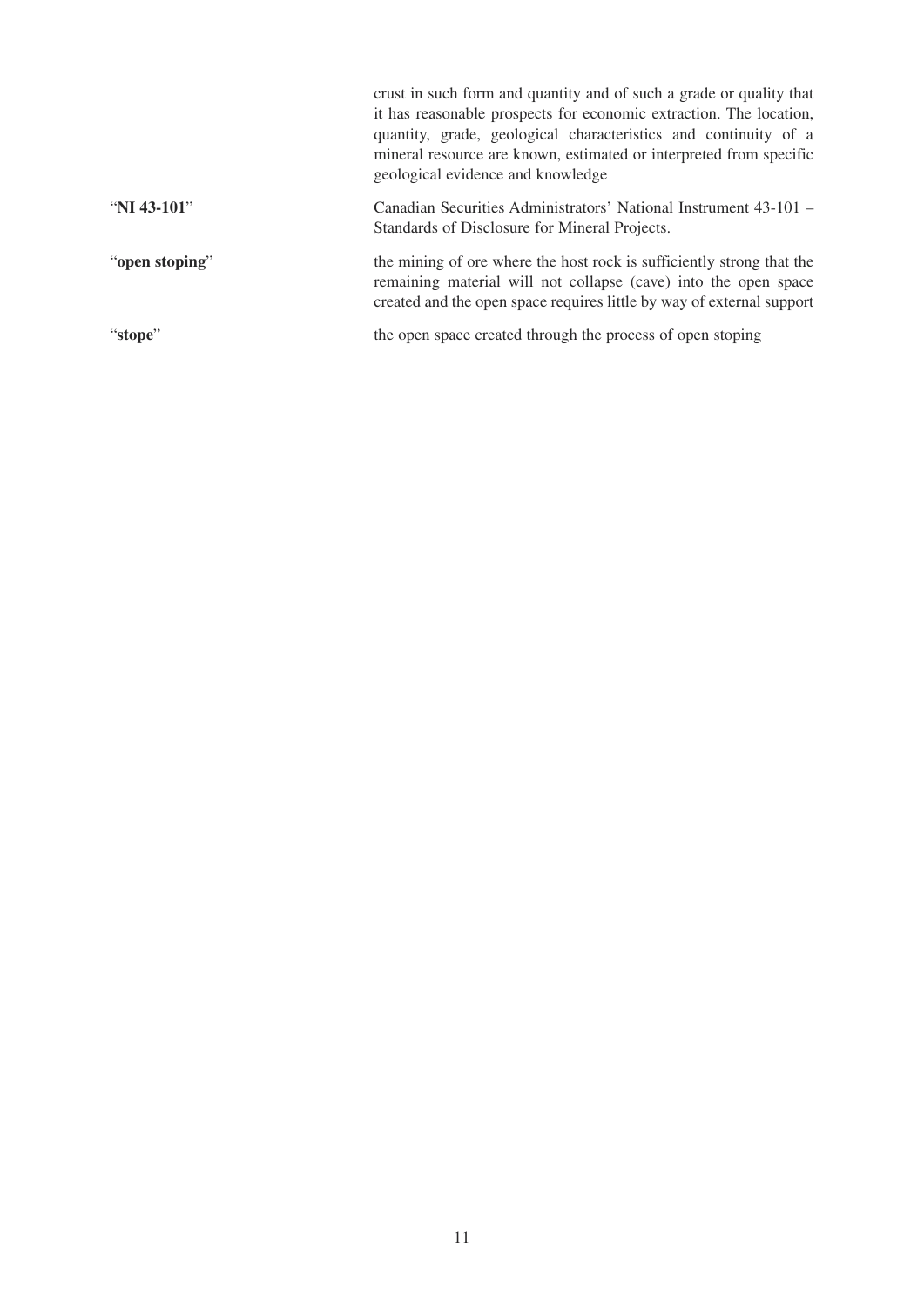### **PART I**

### **LETTER FROM THE CHAIRMAN**

### **SERABI GOLD PLC**

*(Incorporated and registered in England and Wales with registered number 5131528)*

*Directors: Registered Office:* Terence Sean Harvey, *Non-Executive Chairman* 66 Lincoln's Inn Fields Michael Hodgson, *Chief Executive* London WC2A 3LH Clive Line, *Finance Director* England Melvyn Williams, *Non-Executive Director* Dr Doug Jones, *Non-Executive Director* Christopher Kingsman, *Non-Executive Director* Eduardo Rosselot, *Non-Executive Director*

10 December 2012

*To the Shareholders, and for information only, to the holders of Options over Ordinary Shares and Warrant holders*

Dear Shareholder,

#### **Proposals for the conditional subscription for 270,000,000 Ordinary Shares at 6 pence per share, approval of a waiver of an obligation under Rule 9 of the City Code on Takeovers and Mergers and Notice of General Meeting**

#### **1. INTRODUCTION**

On 1 October 2012, the Board announced that it had entered into a conditional subscription agreement with Fratelli Investments to subscribe for and underwrite a placement of new Ordinary Shares to raise £16.2 million to finance the development and start-up of underground mining operations at its Palito gold mine. The investment by Fratelli Investments will take the form of:

- (a) A subscription for 90,403,000 new Ordinary Shares at the Subscription Price of 6 pence per new Ordinary Share which will, in aggregate with Fratelli Investments' existing shareholding, provide Fratelli Investments and parties acting in concert with it, with 30.35 per cent. of the Enlarged Ordinary Share Capital of the Company immediately on Completion; and
- (b) a conditional subscription for up to a further 179,597,000 new Ordinary Shares at a subscription price of 6 pence per new Ordinary Share, such number to be reduced by any subscriptions for new Ordinary Shares from third party investors ("Third Party Shares").

The Subscription Price of 6 pence per new Ordinary Share represented a 25 per cent. discount to the 30 day volume weighted average closing mid-market price of an Ordinary Share as at 30 September 2012. The Company has entered into conditional agreements with brokers to use their reasonable endeavours to place the Third Party Shares with institutional and other investors (other than the Concert Party) at the Subscription Price.

In addition, the Company announced on 2 October 2012 that Fratelli Investments had provided an interim secured short term loan facility of US\$6 million (equivalent to approximately £3.8 million at the exchange rate of £1:US\$1.59 on 2 October 2012) to the Company to provide additional working capital to the Company and to enable the Company to commence the necessary mine development and plant refurbishment works immediately. Drawdown under the Loan Agreement was subject to a number of conditions precedent, including the execution of security agreements. The Company intends that the Loan Agreement will be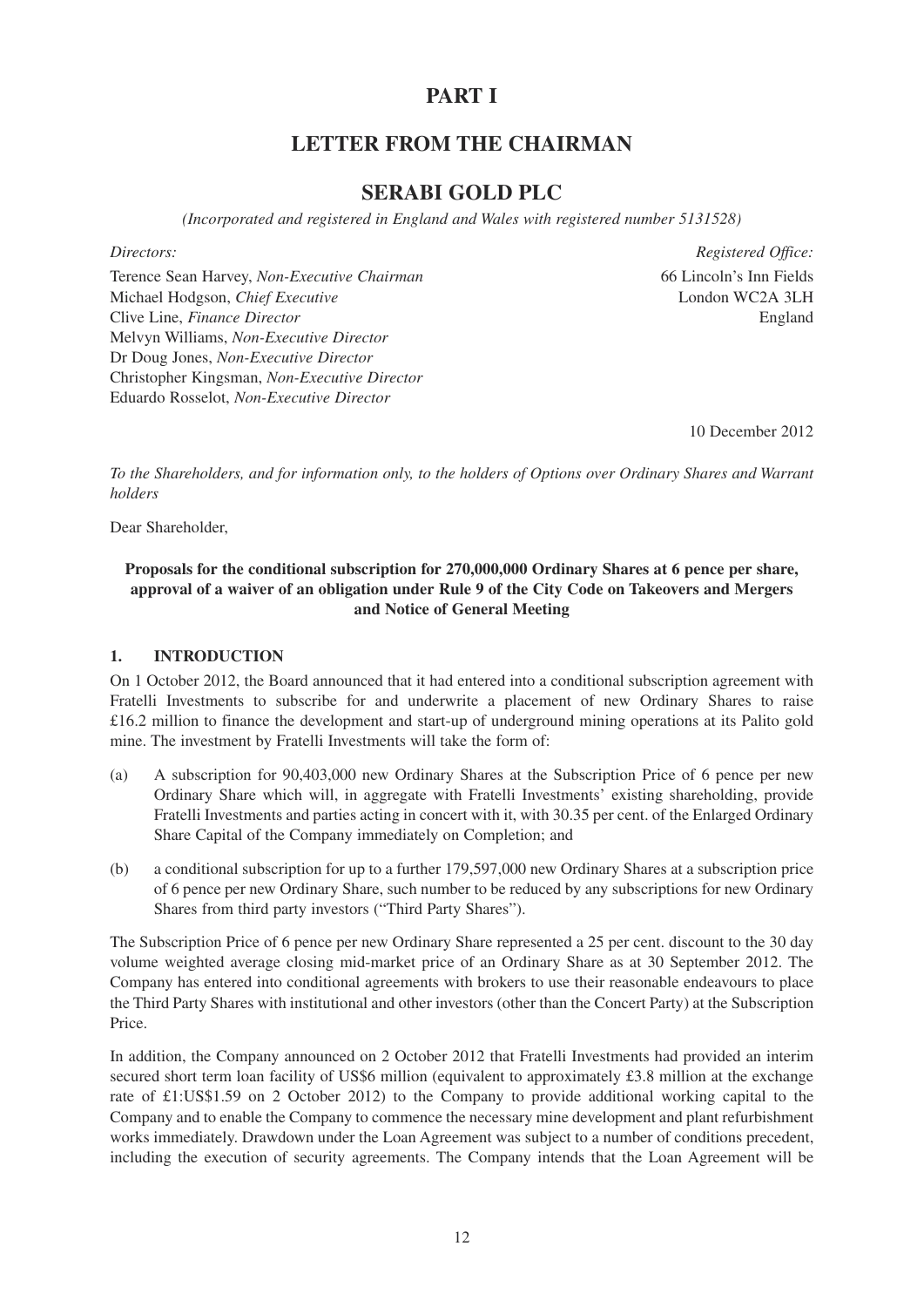repaid from the proceeds of the Subscription. As at 6 December 2012, the last practicable date prior to the publication of this Document, US\$4.5 million had been drawn down under the short term loan facility.

Fratelli Investments and parties acting in concert with it, currently owns 19,257,317 Existing Ordinary Shares which represents 21.1 per cent. of the Existing Ordinary Share Capital. In the event that there are no other subscribers for the new Ordinary Shares, the Concert Party will on Completion be interested in up to a maximum of 291,744,816 Ordinary Shares, representing 80.2 per cent. of the Second Diluted Enlarged Ordinary Share Capital. Without a waiver of the obligations under Rule 9 of the City Code, the Subscription could require the Concert Party to make a general offer for the entire issued and to be issued share capital of the Company not already held by the Concert Party. The Panel has agreed with the Company to grant such a waiver, subject to the passing at the General Meeting by Independent Shareholders (being Shareholders other than the members of the Concert Party) of the Whitewash Resolution, to be taken on a poll.

Further details of the Subscription Agreement and Loan Agreement are contained in paragraph 4 of this Part I and paragraphs 6.1.5 and 6.1.6 of Part IV of this Document.

The purpose of this Document, is to explain the background to, and reasons for, the Proposals and why the Independent Directors believe that the Proposals are in the best interests of the Company and its Shareholders as a whole and to recommend that you vote in favour of the Resolution.

Your attention is drawn to the information set out in Parts II to IV of this Document, which contain important information in relation to the Proposals. The attention of Shareholders is also drawn to the section entitled ''Forward Looking Statements'' on page 2 of this Document.

#### **2. BACKGROUND TO AND REASONS FOR THE PROPOSALS**

The Board during 2010 and 2011 was focussed on identifying the potential for satellite gold deposits located close to the Company's existing Palito Gold mine. Exploration activity during 2010 over a large number of geophysical anomalies allowed the Company to identify nine target areas where the Board considered, having combined geophysical data with geochemical sampling, geological interpretation and past artisanal activity, that the prospect of gold discovery was high. A discovery drilling programme over these nine targets was undertaken during 2011 which resulted in three discoveries being made; the Palito South, Currutela and Piaui prospects.

Notwithstanding the decision to embark on small scale production at Palito the longer term objective of the Board is to continue to grow the resource base of the Company and ultimately establish a resource platform capable of supporting increased and sustainable production from the development of two or more satellite mines in close proximity to Palito. The Board concluded at the end of 2011 that given current and medium term projections for gold prices, using the cash flow from restarting mining operations at Palito represented the most viable solution for generating the funds required to pursue its longer term objective. A preliminary economic assessment was commissioned and in June 2012 the results of this NI 43-101 and AIM compliant study, undertaken by NCL, were released. The preliminary economic assessment indicated that at a gold price of US\$1,400 per ounce, a small scale selective mining operation processing around 250 tonnes of ore per day could produce on average 24,000 ounces of gold per annum and generate post tax project cash flow of approximately US\$11 million per annum.

The Board determined at that time, subject to financing, to undertake the necessary mine development and remedial works as soon as possible with the intention of gold being produced approximately one year after the start of the project development activities. The Board has evaluated a number of potential financing options including bank loans, royalties and pre-sale of production to trading groups as well as the issuing of new equity. In the current markets the Board has concluded that bringing together a blended financing solution in order to fully fund the project is difficult and will add delay to the ability of the Company to commence production. The Board therefore concluded that funding the commencement of small scale production at Palito through an issue of new equity was the best option to ensure that production could be achieved in the quickest possible time and that future project cash flows can be directed towards the objective of resource growth and enhanced production rather than the servicing of debt. In the long term the Board considers that this financing strategy should allow the Company to expand more rapidly.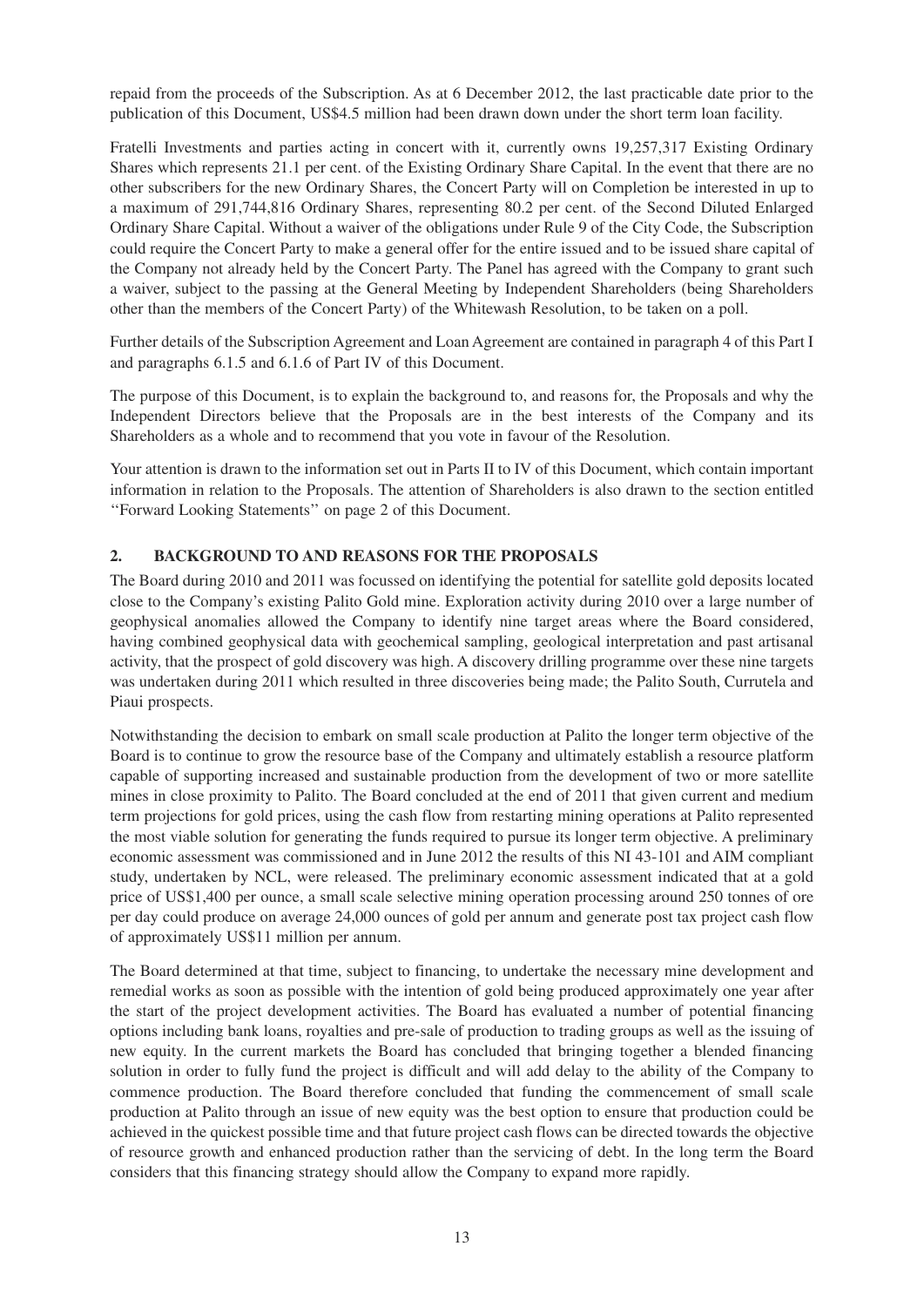In January 2012, the Company completed a share placement to provide adequate working capital to undertake the preliminary economic assessment on the Palito project and Fratelli Investments participated in the placement at that time, increasing their interest in the Company's issued share capital to approximately 19.3 per cent. Fratelli Investments has subsequently been supportive of the Company's strategy and, against a background of generally difficult prevailing market conditions for AIM traded mining companies, offered to underwrite the issue of new Ordinary Shares to raise gross proceeds of £16.2 million to fund the capital requirements for the commencement of mining and gold production operations at Palito and the working capital needs of the Company until such time as cash flow is generated from gold sales. This underwriting commitment ensures that the Palito project development and the Company are funded. In addition Fratelli Investments offered to provide an interim loan facility of US\$6 million which, prior to completion of the Share Subscription, provided near-term working capital and enabled the initial project development work to commence.

#### **3. CURRENT TRADING, STRATEGY AND PROSPECTS**

The Company has been involved primarily in exploration activity since the end of 2009 and has therefore not generated any significant revenues during the period. The Company has now commenced initial development works necessary in advance of the start-up of small scale production at Palito and will use the proceeds of the Subscription to continue these works which include, *inter alia*:

- (a) Development and deepening of the access ramp into the Palito Mine;
- (b) Development of new mining levels in advance of production from the stopes;
- (c) Installation of services, comprising power and ventilation, into the mine;
- (d) Mine de-watering;
- (e) Overhaul and refurbishment of the process plant including replacement where required;
- (f) Acquisition of mining fleet and other mining equipment;
- (g) Installation of materials handling facilities (conveyors etc.);
- (h) Overhaul and upgrading of other mine site services, including power distribution, and back-up power generation, maintenance and fabrication workshops; and
- (i) Construction of new tailing facilities.

The following is a summary of the conclusions of the preliminary economic assessment ("PEA") which was completed in June 2012 by NCL, Serabi's independent engineering consultants. NCL is a consulting mining engineering company with offices in the cities of Santiago, Chile and Belo Horizonte, Brazil. The summary below has been extracted without material amendment from the announcement by Serabi of the results of the PEA on 13 June 2012 (the "PEA Announcement"). The technical information in the PEA Announcement, the PEA and the Mineral Resource estimate was prepared in compliance with the Canadian regulation NI 43-101 in accordance with the rules of the Canadian Institute of Mining, Metallurgy and Petroleum ("CIM"), which is also an internationally recognised standard pursuant to the AIM Rules. The PEA was compiled by Mr Carlos Guzmán, MAusIMM (229036) and Registered Member of The Chilean Mining Commission (0119), who carried out the assignment as Principal and Project Director with the firm NCL. Mr Guzmán is familiar with NI 43-101 and, by reason of education, experience and professional registration, fulfils the requirements of a Qualified Person as defined in NI 43-101 and for the purposes of the AIM Rules. Mr Guzmán was responsible for the preparation of the PEA and consented to the publication of the PEA and Mineral Resources estimate and the inclusion of the information contained in the PEA Announcement in the form and context in which it appeared. The PEA was based on information known to NCL as of 31 March 2012 and assumptions on commodity price and exchange rates used in the PEA were based on long-term forecasts applied at the time the PEA was compiled. The Directors believe that there has been no material change in the technical nor commercial assumptions underlying the PEA which was prepared by NCL within six months of the publication of this Document. Accordingly, the Directors believe that there has been no material change to the PEA and therefore there is no necessity at this time for the PEA to be updated or reviewed by NCL subsequent to its publication on 28 June 2012 nor would the cost of so doing be justified.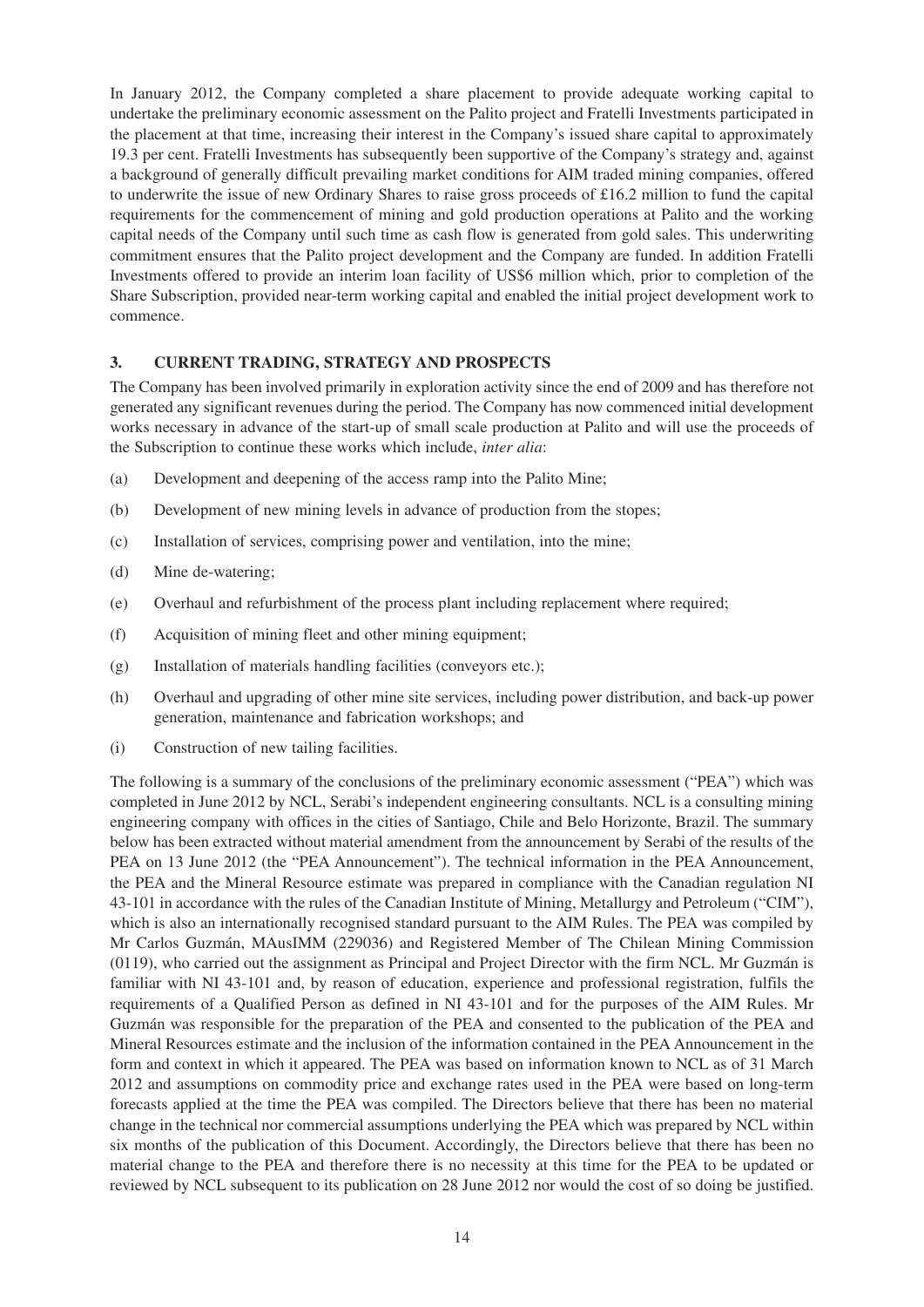- (a) An after-tax internal rate of return of 68 per cent. at a realised gold price of US\$1,400 per ounce;
- (b) A project payback within two years of first gold production;
- (c) A net after-tax cash flow generated over the project life of US\$72.2 million at a realised gold price of US\$1,400 per ounce;
- (d) An after-tax net present value of US\$38.2 million, based on a 10 per cent. discount rate and a realised gold price of US\$1,400 per ounce;
- (e) An average life of mine cash operating cost of US\$739 per ounce (gold equivalent) including royalties and refining costs;
- (f) An average annual free cash flow (after tax and sustaining capital expenditure) of US\$11.0 million;
- (g) An average gold grade of 8.98 g/t gold producing a total gold equivalent production of 201,300 ounces;
- (h) An average annual production of 24,400 gold equivalent ounces over the initial 8 year period with ranges between 19,000 to 30,000 ounces gold equivalent per annum;
- (i) An initial capital expenditure of US\$17.8 million prior to production start-up;
- (j) Sustaining capital expenditures of US\$26.4 million to be funded from project cash-flow;
- (k) Measured and indicated mineral resource inventory of 69,000 gold equivalent ounces, supported by a further inferred resources of 153,000 gold equivalent ounces from a total geological resource of 224,000 measured and indicated gold equivalent ounces and 444,000 inferred gold equivalent ounces, to be produced by underground open stoping using a cut-off grade of 3g/t gold; and
- (l) A total life of mine of 9 years.

The Board intends that the cash flow generated from gold production at Palito will, in addition to providing working capital, be used to fund the next stage of drilling that the management considers necessary to calculate a resource estimate for the Palito South, Currutela and Piaui prospects in due course. The Board's objective is to undertake these resource definition drilling programmes in the shortest possible time frame as this will, if successful, enable gold production levels to be increased through the successful development of these mineral prospects.

#### **4. THE SUBSCRIPTION**

On 1 October 2012, the Company entered into a conditional subscription agreement with Fratelli Investments to subscribe for and underwrite a placement of new Ordinary Shares to raise £16.2 million to finance the development and start-up of underground mining operations at its Palito gold mine. The investment by Fratelli Investments will take the form of:

- (a) A subscription for 90,403,000 new Ordinary Shares at the Subscription Price of 6 pence per new Ordinary Share which will, in aggregate with Fratelli Investments' existing shareholding, provide Fratelli Investments with 29.9 per cent. of the Enlarged Ordinary Share Capital of the Company immediately on Completion; and
- (b) A conditional subscription for up to a further 179,597,000 new Ordinary Shares at a subscription price of 6 pence per new Ordinary Share, such number to be reduced by any subscriptions for new Ordinary Shares from third party investors.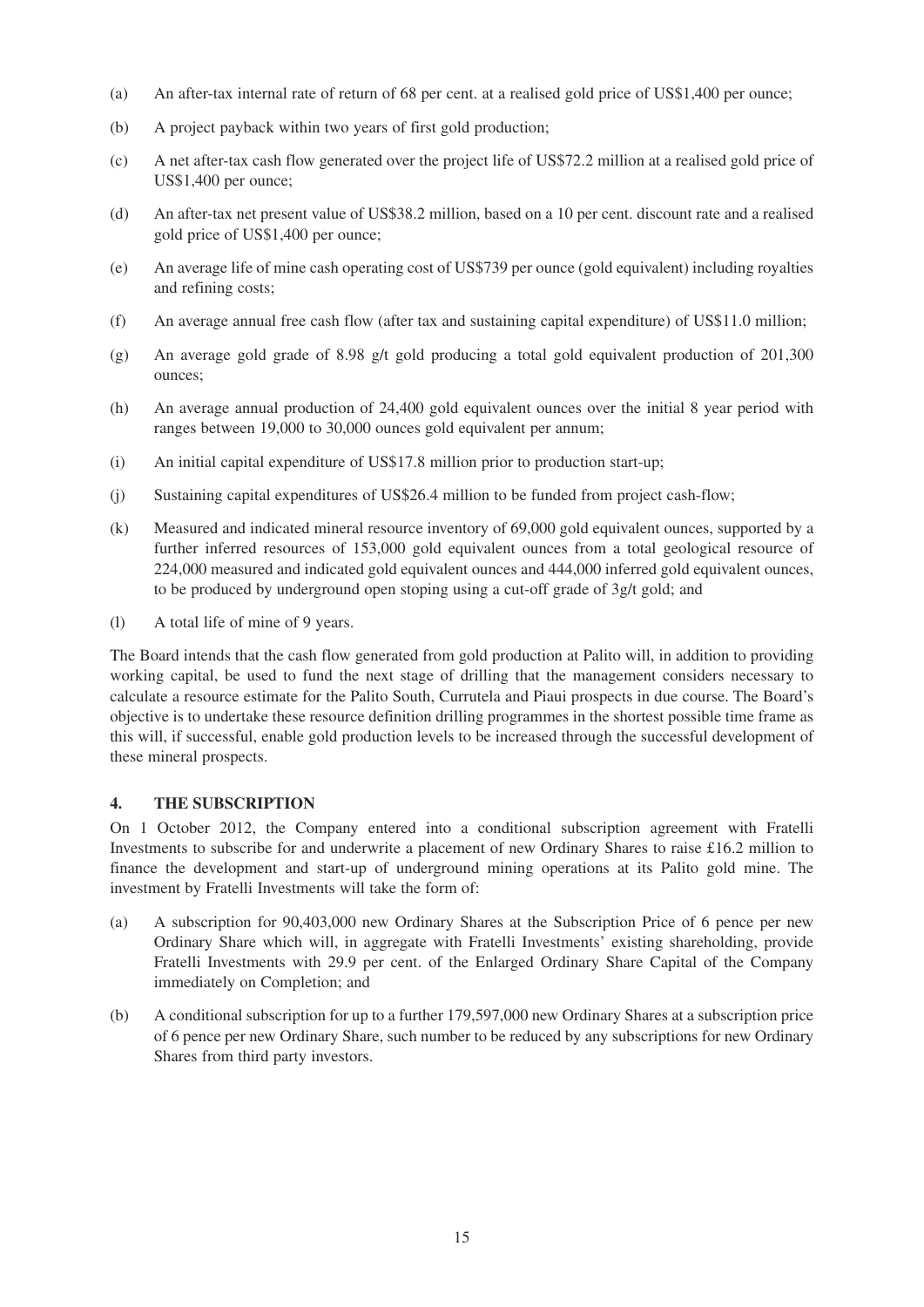The Subscription Price of 6 pence per new Ordinary Share represented a 25 per cent. discount to the 30 day volume weighted average closing mid-market price of an Ordinary Share as at 30 September 2012. Completion of the Subscription is conditional upon:

- (a) Approval of the Independent Shareholders of the Company on a poll at a general meeting of the waiver of any obligations of Fratelli Investments to make a general offer to Shareholders pursuant to Rule 9 of the City Code; and
- (b) Admission of the new Ordinary Shares to AIM and the TSX.

Under the Subscription Agreement, Fratelli Investments may notify Serabi that it wishes to terminate the Subscription Agreement with immediate effect in the event that:

- (a) Serabi notifies Fratelli Investments that there is a material adverse change in the financial condition of the Company and/or any of its subsidiaries; or
- (b) If an event of default occurs under the Loan Agreement.

The Company has additionally undertaken to Fratelli Investments under the Subscription Agreement to procure that each member of the Serabi Group shall, prior to completion of the Subscription, except with the prior written consent of Fratelli Investments (such consent not to be unreasonably withheld or delayed):

- (a) Until the earlier of:
	- (i) the completion of the Subscription;
	- (ii) the voting down of the whitewash resolution in the Document; and
	- (iii) such date that the Board of the Company reasonably believes that the whitewash resolution in the Document will be voted down

not create, allot or issue (or enter into any negotiations or reach any agreement (legally or otherwise) to create, allot or issue) any shares or securities or grant any option, warrant or right to subscribe or convert any securities into shares, or require the allotment or issue of any such shares or securities whether conditional or otherwise at an issue price of less than 6 pence per Ordinary Share;

- (b) Not dispose of the whole or part of its undertaking or enter into any negotiations, or reach any agreement, with regard to any such disposal (whether conditional or otherwise). For the avoidance of doubt, this shall include not entering into or agreeing to enter into any off-take or other agreement relating to any future production of the Group; and
- (c) Not enter into any contract or arrangement that is not on an arm's length basis.

The Company has entered into conditional agreements with brokers to use their reasonable endeavours to place the Third Party Shares with institutional and other investors (other than the Concert Party) at the Subscription Price. Further details of these arrangements are set out in paragraph 6.1.10 of Part IV of this Document.

Immediately on completion of the Subscription, Fratelli Investments will receive an underwriting fee to be satisfied by the issue of New Warrants to subscribe for new Ordinary Shares. The number of New Warrants will be calculated on the basis of one New Warrant for every ten Third Party Shares subscribed for. The New Warrants will be exercisable at a subscription price of 10 pence per Ordinary Share for a period of two years from the date of completion of the Subscription.

#### **5. THE LOAN AGREEMENT**

Fratelli Investments has also provided on 1 October 2012 an interim secured short term loan facility of US\$6 million (equivalent to approximately £3.8 million at the exchange rate of £1:US\$1.59 as at 2 October 2012) to the Company to provide additional working capital to the Company and to enable the Company to commence the necessary mine development and plant refurbishment works immediately. Drawdown under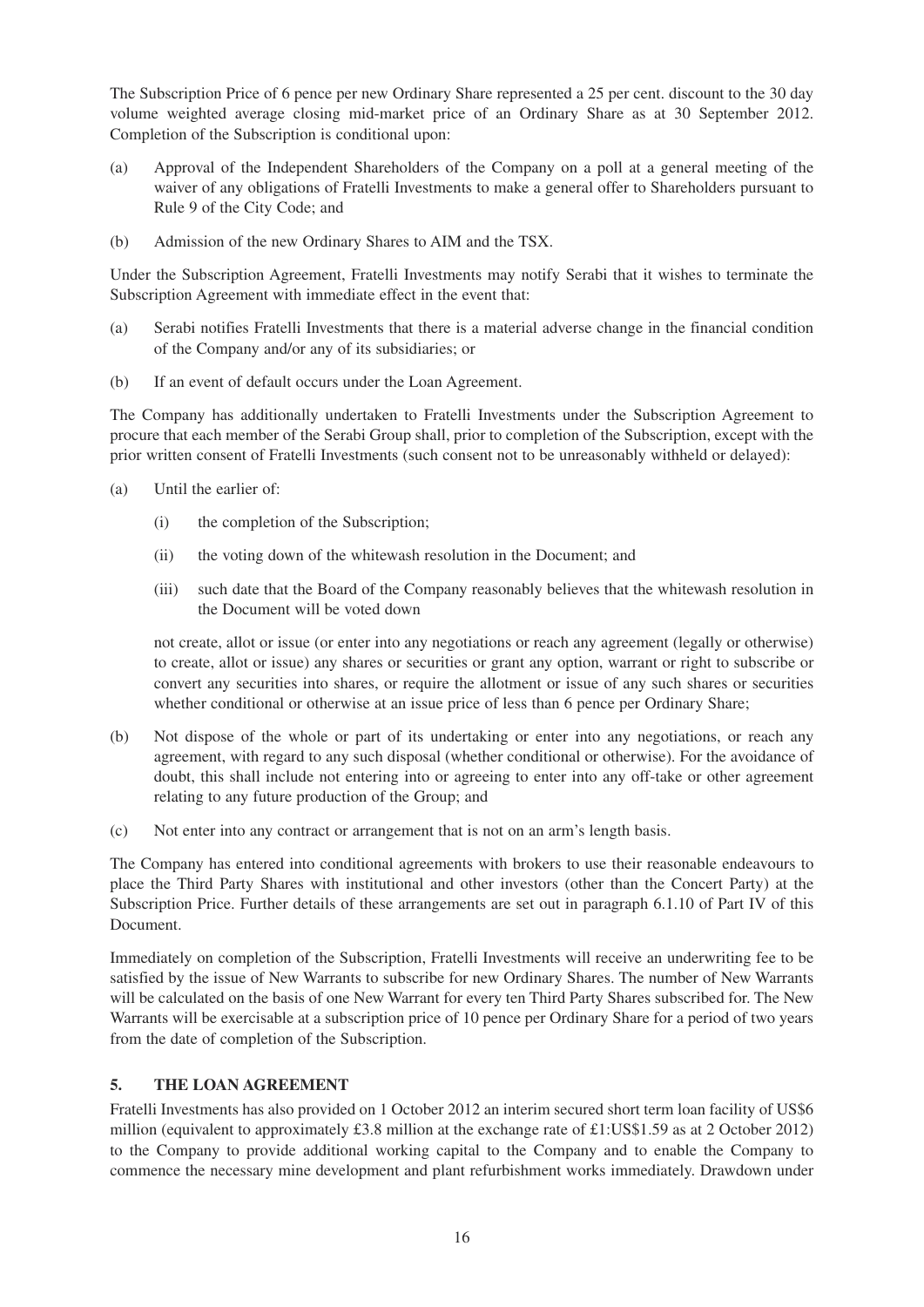the Loan Agreement was subject to a number of conditions precedent including the execution of the security agreements. As at 6 December 2012, the last practicable date prior to the publication of this Document, US\$4.5 million had been drawn down under the short term loan facility. The Company intends that the Loan Agreement will be repaid from the proceeds of the Subscription. The Loan Agreement is for a period of six months and for a maximum of US\$6 million and will be drawn-down in up to 4 separate instalments. Interest is chargeable at the rate of 12 per cent. per annum and the facility will attract a 3 per cent. arrangement fee. In the event that the funds advanced under the Loan Agreement are repaid prior to the end of the loan period, a penalty will accrue equivalent to the lower of 3 months' interest or the remaining interest that would be chargeable to the end of the loan period, which is expected to amount to US\$226,444 on repayment of the Loan Agreement following completion of the Subscription. The Loan Agreement is secured against the entire share capital of Serabi Mining Limited a subsidiary of Serabi and the 99.99 per cent. shareholder of Serabi Mineração SA, which is the licence holder for the Palito Mine. In addition, the Company has also made a charge in favour of Fratelli Investments over all current and future sums owed by Serabi Mineração SA to Serabi Gold plc.

#### **6. INFORMATION ON THE CONCERT PARTY**

A description of the Concert Party is set out in Part II of this Document.

#### **7. RULE 9 OF THE TAKEOVER CODE**

The Subscription gives rise to certain considerations under the Takeover Code. Brief details of the Panel, the Takeover Code and the protections they afford are set out below. The Takeover Code is issued and administered by the Panel. The Takeover Code applies to all takeover and merger transactions, however effected, where the offeree company is, *inter alia*, a listed or unlisted public company with its registered offices and its place of central management and control in the United Kingdom. The Company is such a company and its Shareholders are entitled to the protections afforded by the Takeover Code.

Under Rule 9 of the Takeover Code, where any person acquires, whether by a single transaction or a series of transactions over a period of time, interests in securities which (taken together with securities in which he is already interested and in which persons acting in concert with him are interested) carry 30 per cent. or more of the voting rights of a company which is subject to the Takeover Code, that person is normally required by the Panel to make a general offer to all the remaining shareholders of that company to acquire their shares. Similarly, when any person individually or a group of persons acting in concert, already holds interests in securities which in aggregate carry not less than 30 per cent. of the voting rights of such a company but does not hold shares carrying more than 50 per cent. of such voting rights, that person may not normally acquire further securities without making a general offer to the shareholders of that company to acquire their shares. An offer under Rule 9 must be made in cash and at the highest price paid by the person required to make the offer, or any person acting in concert with him, for any interest in shares of the company during the 12 months prior to the announcement of the offer.

For the purposes of the Takeover Code, Fratelli Investments together with its Connected Persons and other persons acting in concert with it, full details of whom are set out in Part B of Part II of this Document, form the Concert Party. The Concert Party is currently beneficially interested in 19,257,317 Ordinary Shares, representing approximately 21.1 per cent. of the Existing Ordinary Share Capital. Immediately following completion of the Subscription, the minimum and maximum interests of the Concert Party are set out below: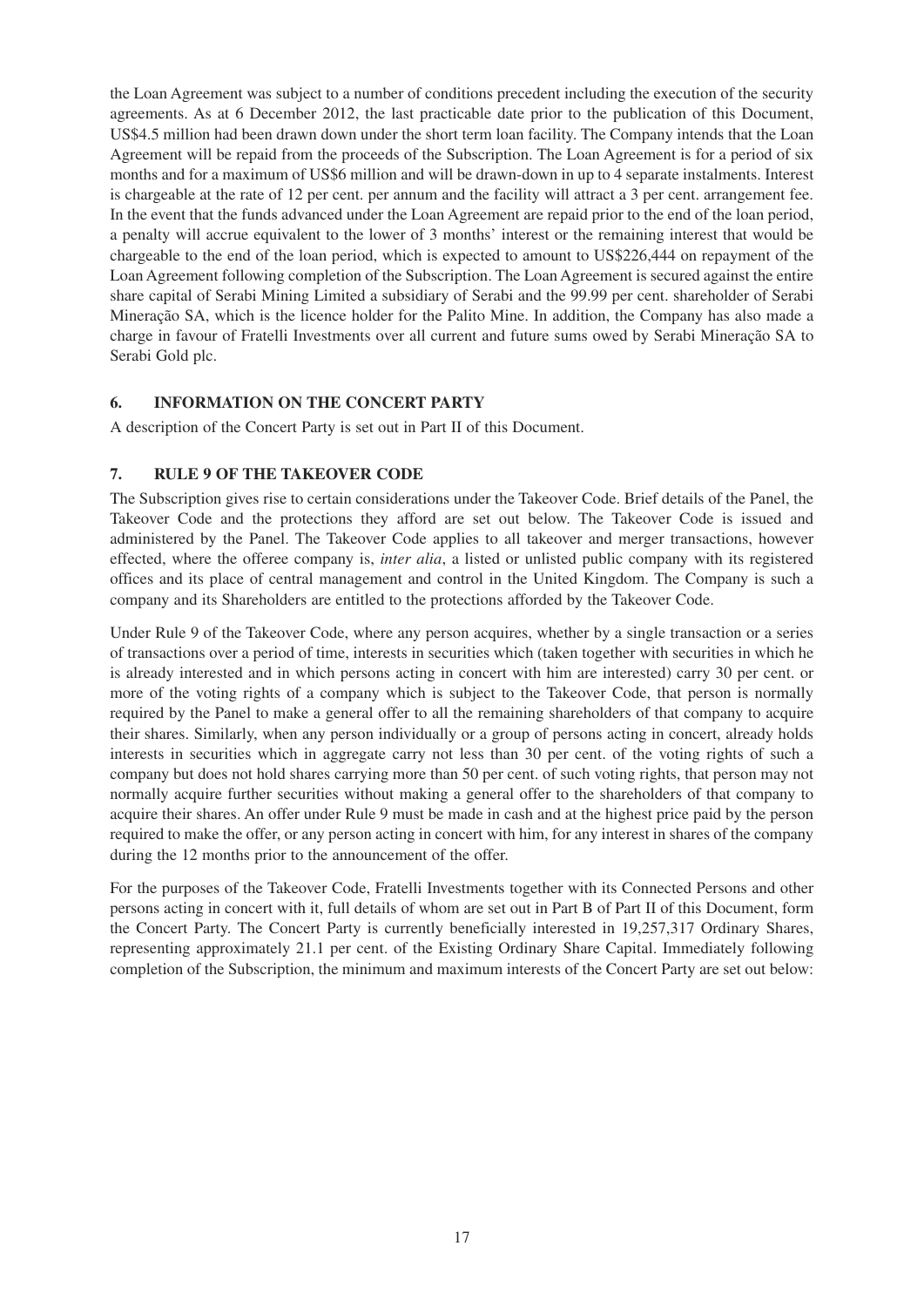|                                       |                |                | Minimum        | <i>Maximum</i>        |
|---------------------------------------|----------------|----------------|----------------|-----------------------|
|                                       | Minimum        | <b>Maximum</b> | Interest in    | Interest in the       |
|                                       | Interest in    | Interest in    | <b>Diluted</b> | <b>Second Diluted</b> |
|                                       | Enlarged       | Enlarged       | Enlarged       | Enlarged              |
|                                       | Ordinary Share | Ordinary Share | Ordinary Share | Ordinary Share        |
|                                       | Capital on     | Capital on     | Capital on     | Capital on            |
|                                       | Completion     | Completion     | Completion     | Completion            |
| <b>Concert Party Member</b>           | (Notes 3,6)    | (Notes 3,7)    | (Notes 4, 6)   | (Notes 5,7)           |
| Fratelli Investments Limited (Note 1) | 29.90%         | 79.61%         | 33.60%         | 79.69%                |
| Piero Solari Donaggio (Note 2)        |                |                |                |                       |
| Sandro Solari Donaggio (Note 2)       |                |                |                |                       |
| Carlo Solari Donaggio (Note 2)        |                |                |                |                       |
| Nicolas Bañados (Note 8)              | $0.44\%$       | $0.44\%$       | 0.48%          | $0.50\%$              |
| Jorge Arancibia Pascal (Note 9)       | 0.01%          | 0.01%          | 0.01%          | 0.01%                 |
| <b>Total</b>                          | $30.35\%$      | 80.07%         | 34.08%         | 80.20%                |

Note 1 Fratelli Investments Limited is a 99.9 per cent. owned subsidiary of Inversiones Menevado Dos Limitada which is itself a 99.97 per cent. owned subsidiary of Inversiones Menevado Limitada which is itself a 96.92 per cent. owned subsidiary of Inversiones Megeve Capital Limitada. The shareholders of Inversiones Megeve Capital Limitada comprise Asesorias e Inversiones Barolo Limitada, which is controlled by Piero Solari Donaggio and his dependants, Asesorias e Inversiones Brunello Limitada, which is controlled by Sandro Solari Donaggio and his dependants and Asesorias e Inversiones Sangiovese Limitada, which is controlled by Carlo Solari Donaggio and his dependants. Further details are set out below in paragraph 3 of Part B of this Part II of the Document.

———— ———— ———— ————

Note 2 Piero Solari Donaggio, Sandro Solari Donaggio and Carlo Solari Donaggio are the sole directors and the ultimate beneficial shareholders of Fratelli Investments.

Note 3 The Enlarged Ordinary Share Capital comprises the Existing Ordinary Shares and the Subscription Shares.

Note 4 The Diluted Enlarged Ordinary Share Capital comprises the Existing Ordinary Shares, the Subscription Shares, the new Ordinary Shares issued on exercise of the Existing Warrants and the new Ordinary Shares issued on exercise of the New **Warrants** 

Note 5 The Second Diluted Enlarged Ordinary Share Capital comprises the Existing Ordinary Shares, the Subscription Shares and the new Ordinary Shares issued on exercise of the Existing Warrants.

Note 6 Assumes that third parties subscribe for all the Third Party Shares and that Fratelli Investments subscribes for the Minimum Subscription and receives the maximum number of New Warrants as an underwriting fee.

- Note 7 Assumes that there are no third party subscribers for the Subscription Shares and Fratelli Investments therefore subscribes for all the Subscription Shares issued by the Company pursuant to the Subscription Agreement.
- Note 8 Nicolas Banados, an attorney-in-fact of Fratelli Investments, directly owns 144,282 Ordinary Shares. In addition, Nicolas Banados is the beneficial owner of 50 per cent. of the share capital of Asesorias e Inversiones Asturias Limitada which beneficially owns 25 per cent. of the units in Fondo de Inversion Privado Santa Monica. Asesorias e Inversiones Asturias Limitada is interested in 159,665 Ordinary Shares and Fondo de Inversion Privado Santa Monica is interested in 1,300,000 Ordinary Shares and 216,666 Existing Warrants. Accordingly, Nicolas Banados is interested in aggregate, directly and indirectly, in 1,603,947 Ordinary Shares and 216,666 Existing Warrants.
- Note 9 Jorge Arancibia Pascal, an attorney-in-fact of Fratelli Investments, is the beneficial owner of 85 per cent. of the share capital of Asesorias e Inversiones Hipa Limitada which is interested in 37,370 Ordinary Shares.

Full details of the Concert Party's interest are set out in Part A of Part II of this Document.

As set out in Part D of Part II of this Document, the Concert Party currently own 2,487,499 Existing Warrants which were subscribed for by the Concert Party pursuant to the share placement by the Company on 24 January 2012. At such time the Concert Party's maximum interest in Serabi, assuming full exercise of its holding of the Existing Warrants, would have been less than 29.9 per cent. Accordingly, there was no requirement at the time of issue of the Existing Warrants to the Concert Party to seek a waiver from the Panel as there would have been no obligation to make a mandatory offer for the Company following the exercise of the Existing Warrants. Furthermore, the new Ordinary Shares to be issued on the exercise of the Existing Warrants on completion of the Proposals as set out in this Document, would represent only 1 per cent. of the Diluted Enlarged Ordinary Share Capital. Accordingly, the Independent Directors, who have been so advised by Beaumont Cornish, believe that the inclusion of the Existing Warrants within the Waiver is fair and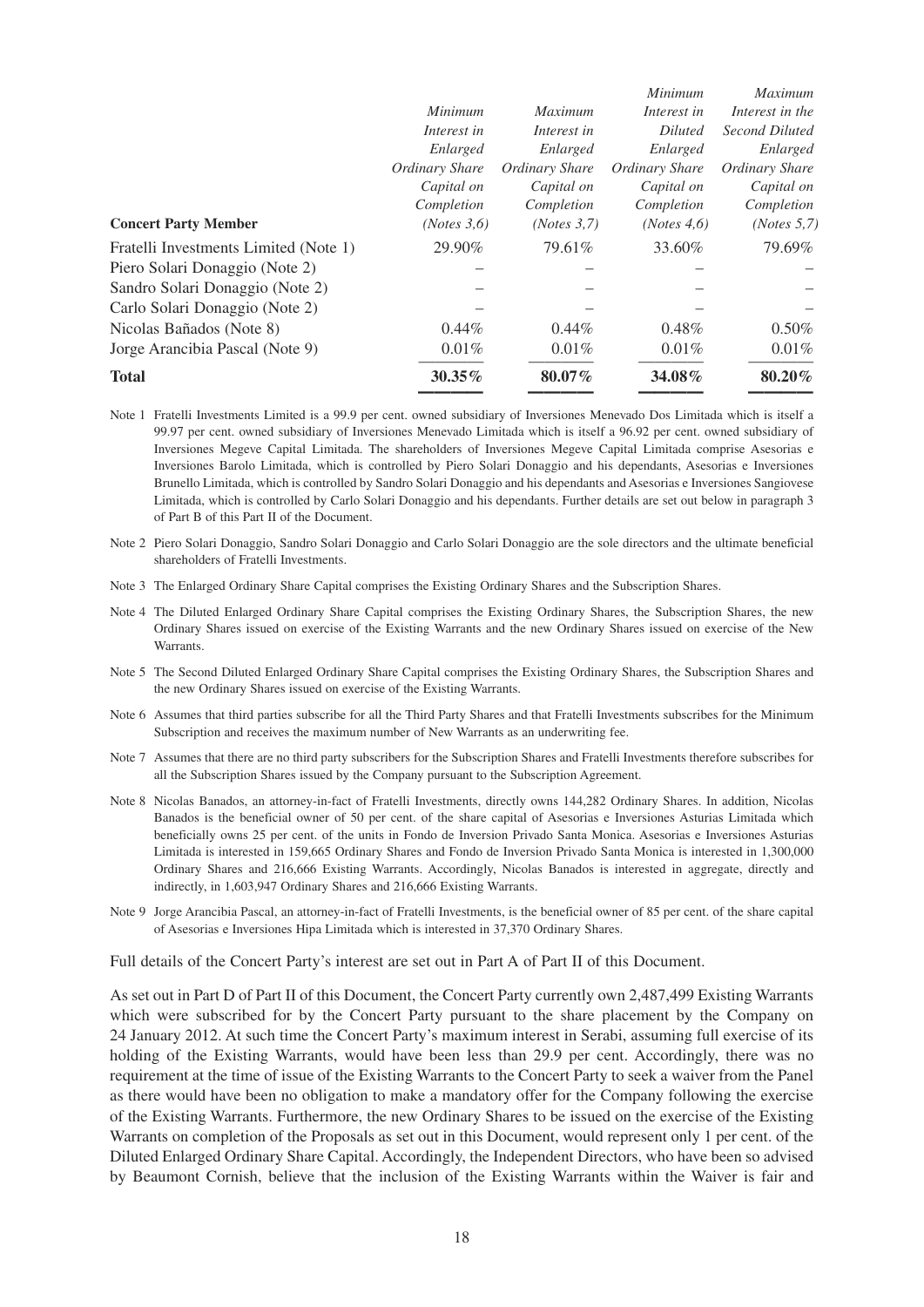reasonable and in the best interests of the Independent Shareholders and the Company as a whole. In giving its advice, Beaumont Cornish has taken account of the commercial assessments of the Independent **Directors** 

The Takeover Panel has agreed to waive the obligation of the Concert Party to make a general offer that would otherwise arise as a result of its participation in the Subscription, subject to the approval of Independent Shareholders. Accordingly, the Resolution is being proposed at the General Meeting to approve the Waiver and will be taken on a poll. No member of the Concert Party will be entitled to vote on that resolution and accordingly no member of the Concert Party will do so.

**If on Completion of Subscription the Concert Party holds less than 50 per cent. of the Company's voting share capital but more than 30 per cent., any further increases in the Concert Party's interests in Ordinary Shares following Completion will be subject to the provisions of Rule 9.**

**If however, on Completion of the Subscription the Concert Party holds more than 50 per cent. of the Company's voting share capital, the Concert Party may be able to increase its aggregate shareholding in the Company without incurring any obligation under Rule 9 to make a general offer to the Company's other Shareholders. Under the Takeover Code, whilst each member of the Concert Party continues to be treated as acting in concert, each member will be able to increase further his respective percentage shareholding in the voting rights of the Company without incurring an obligation under Rule 9 to make a general offer to Shareholders to acquire the entire issued share capital of the Company. However, individual members of the Concert Party will not be able to increase their percentage shareholding through or between a Rule 9 threshold, without the consent of the Panel.**

#### **8. INTENTIONS OF THE CONCERT PARTY**

Other than the right of Fratelli Investments to appoint up to a further two non-executive directors to the Board of the Company pursuant to the Subscription Agreement, the Concert Party is not intending to seek any changes to the Board and has confirmed that it is its intention that, following the increase in its shareholding as a result of its participation in the Subscription, the business of the Company will be continued in substantially the same manner as it is at present, with no major changes. With this in mind, there will be no repercussions on employment or the location of the Company's places of business and no redeployment of the Company's fixed assets. The Concert Party is also not intending to prejudice the existing employment rights, including pension rights, of any of the employees or management of the Group nor to procure any material change in the conditions of employment of any such employees or management or to take any steps to amend the Company's share trading facilities in force at the date of this document.

The Company, Beaumont Cornish and Fratelli Investments have entered into the Lock-in and Relationship Agreement dated 10 December 2012 which governs the relationship between the Company and Fratelli Investments and the acquisition and disposal and dealings in Ordinary Shares following Admission by members of Fratelli Investments. Details of the Lock-in and Relationship Agreement are set out in paragraph 6.1.7 of Part IV of this Document.

#### **9. FINANCIAL INFORMATION**

Financial information on the Company and the Concert Party is set out in Parts III and II respectively of this Document.

#### **10. RELATED PARTY TRANSACTIONS**

#### *AIM*

As Fratelli Investments is currently interested in more than 10 per cent. of the issued ordinary share capital of the Company, the Subscription Agreement and the Lock-in and Relationship Agreement are related party transactions for the purposes of Rule 13 of the AIM Rules. For the purposes of the AIM Rules, The Directors of Serabi consider, having consulted with the Company's nominated adviser, Beaumont Cornish, that the terms of the Subscription Agreement and the Lock-in and Relationship Agreement are fair and reasonable insofar as Shareholders are concerned. The Directors have taken into account in particular that the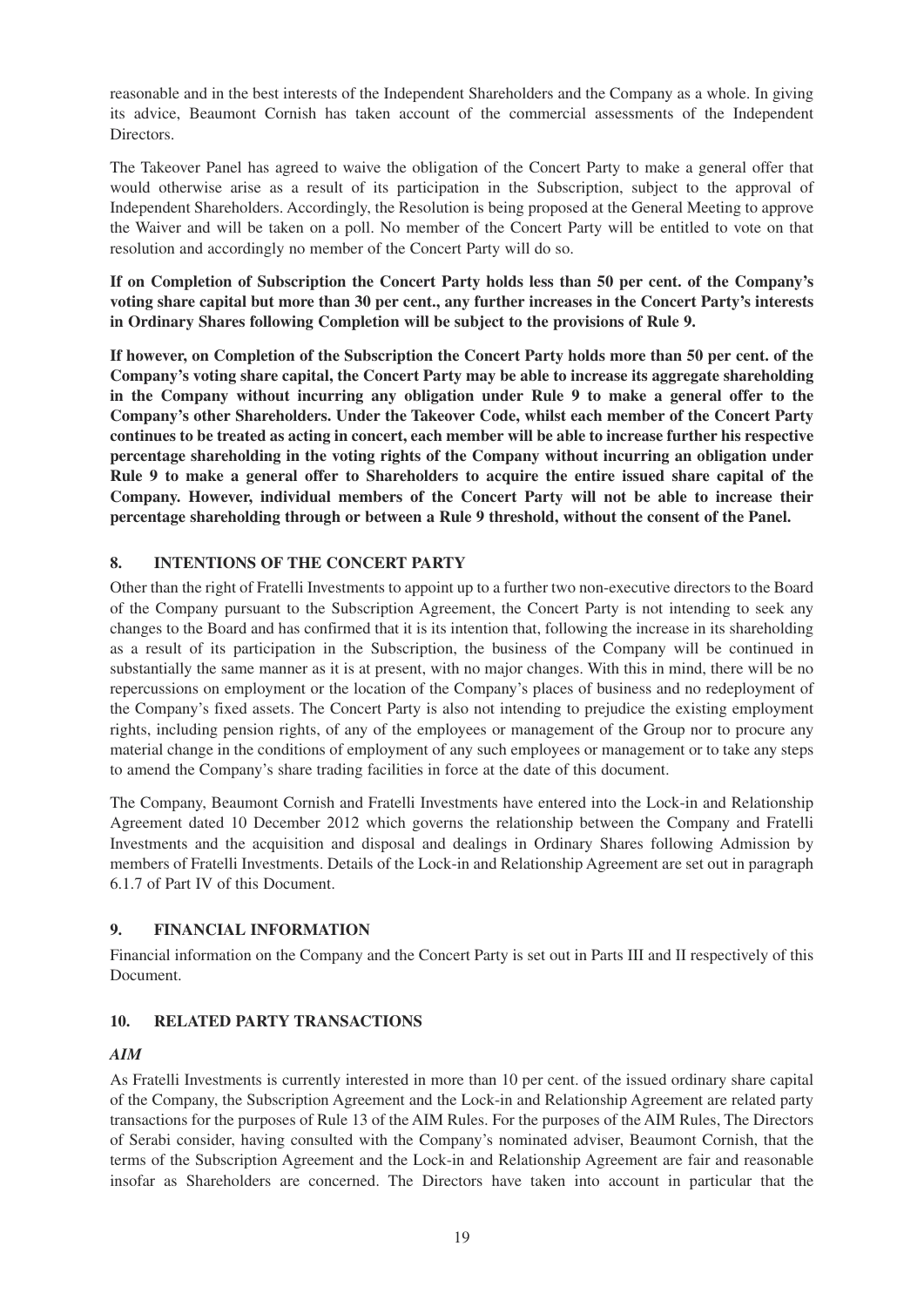Subscription Agreement conditionally provides the full funding of US\$18 million identified by the preliminary economic assessment, issued on 29 June 2012, as being the capital required to reopen the Palito mine as well as additional working capital for the Company until such time as cash flow is generated from the Palito mine. Furthermore, proceeds from the Subscription Agreement will enable the Company to repay amounts drawn down under the Loan Agreement.

#### *TSX*

As a result of Fratelli Investments' shareholding in Serabi, the Subscription Agreement and the Loan Agreement are related party transactions for Serabi under Canadian securities laws pursuant to Multilateral Instrument 61-101 – *Protection of Minority Security Holders in Special Transactions* ("MI 61-101"). In accordance with MI 61-101, Serabi is relying on the exemption from the requirement to obtain minority shareholder approval of the Subscription and the Loan Agreement and the requirement to obtain a formal valuation in connection with the Subscription available for transactions supported by an arm's length shareholder that holds at least 20 per cent. of the Existing Ordinary Share Capital and a greater shareholding interest that that of the Concert Party. In particular, Eldorado Gold Corporation which is interested 21,340,000 Ordinary Shares, equivalent to approximately 23.38 per cent. of Existing Ordinary Share Capital, confirmed to Serabi that it supported the Subscription and the Loan Agreement.

#### **11. ADMISSION TO AIM**

Application will be made for the Subscription Shares to be admitted to trading on AIM. It is expected that Admission will become effective and dealings in the Subscription Shares will commence on 22 January 2013. The new Ordinary Shares will when issued and fully paid, rank in all other respects *pari passu* with the Existing Ordinary Shares in issue including the right to receive all dividends and other distributions declared, made or paid after the date of their issue.

#### **12. GENERAL MEETING**

You will find at the end of this Document the Notice of General Meeting. The General Meeting is to be held at Farrer & Co LLP at 66 Lincoln's Inn Fields, London, WC2A 3LH at 10.00 a.m. on 16 January 2013. At this meeting, the Resolution to approve the Waiver will be proposed as an ordinary resolution to be taken on a poll by Independent Shareholders voting in person or by proxy at the General Meeting. Shareholders should note that members of the Concert Party will not be permitted to vote at the General Meeting.

#### **13. FURTHER INFORMATION**

Shareholders should read the whole of this Document, which provides additional information on the Company, the Subscription and the Concert Party and should not rely on summaries of, or individual parts only of, this Document.

#### **14. ACTION TO BE TAKEN**

A Form of Proxy is enclosed for use by Shareholders at the General Meeting. Whether or not Shareholders intend to be present at the General Meeting, they are asked to complete, sign and return the Form of Proxy by post or by hand to the Company's Registrars, Computershare Investor Services PLC, Corporate Actions Projects, PO Box 82, The Pavilions, Bridgwater Road, Bristol BS99 6AH, as soon as possible and in any event not later than 10.00 a.m. on 14 January 2013. The completion and return of a Form of Proxy Form will not preclude a Shareholder from attending the General Meeting and voting in person should he or she wish to do so.

#### **15. RECOMMENDATION**

As Eduardo Rosselot, a non-executive director of the Company, is the nominated Board appointee of Fratelli Investments, he is not independent for the purposes of the recommendation. The Independent Directors therefore, comprising the Board other than Eduardo Rosselot, having been so advised by Beaumont Cornish, consider that the Proposals, including the Waiver, are fair and reasonable and in the best interests of the Independent Shareholders and the Company as a whole. In giving its advice, Beaumont Cornish has taken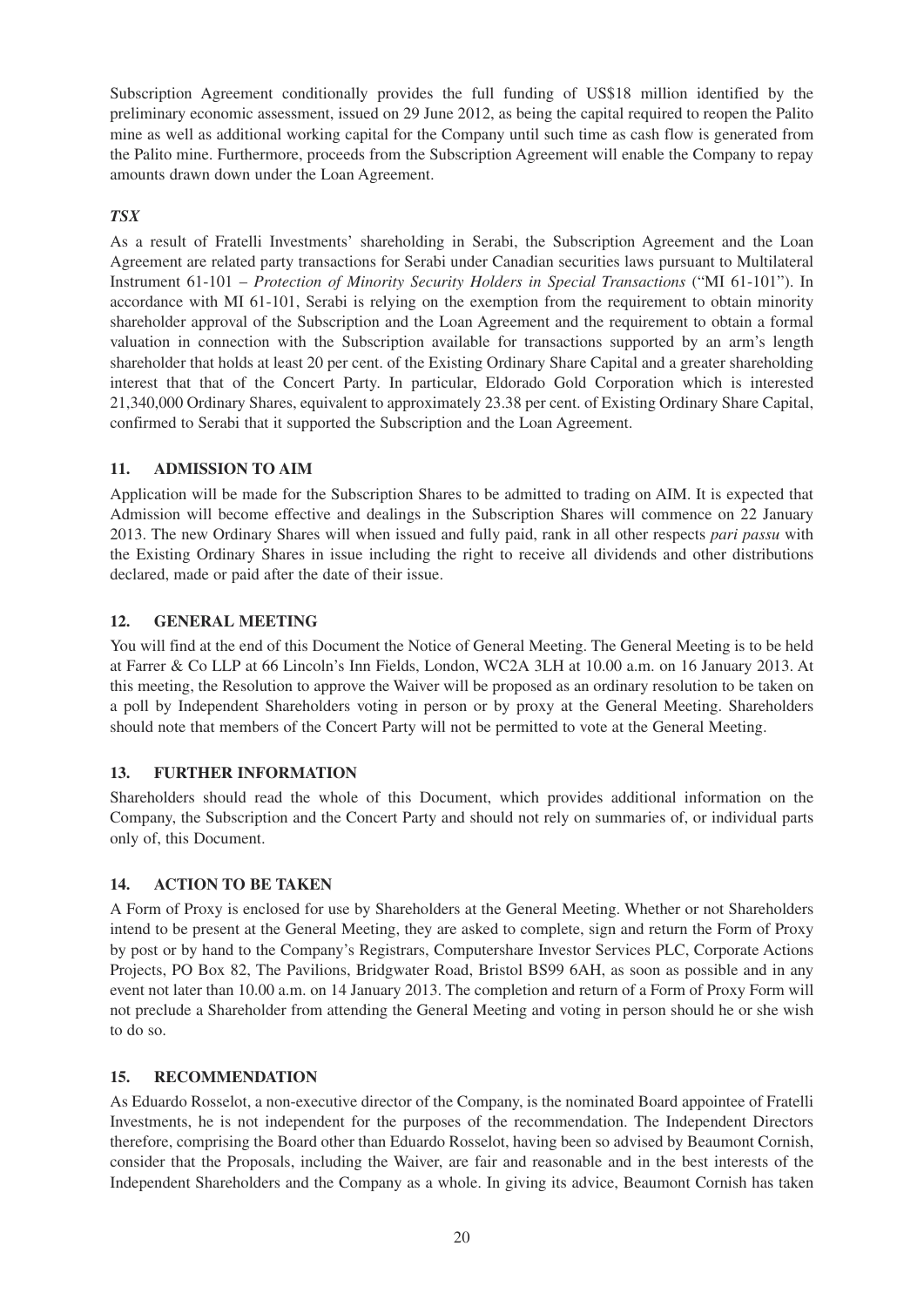account of the commercial assessments of the Independent Directors. Accordingly, the Independent Directors unanimously recommend Independent Shareholders to vote in favour of the Whitewash Resolution to be proposed on a poll at the General Meeting as the Independent Directors intend to do in respect of their own beneficial holdings which amount, in aggregate, to 1,162,973 Existing Ordinary Shares, representing approximately 1.37 per cent. of the Existing Ordinary Share capital.

Yours faithfully

**Terence Sean Harvey** *Chairman*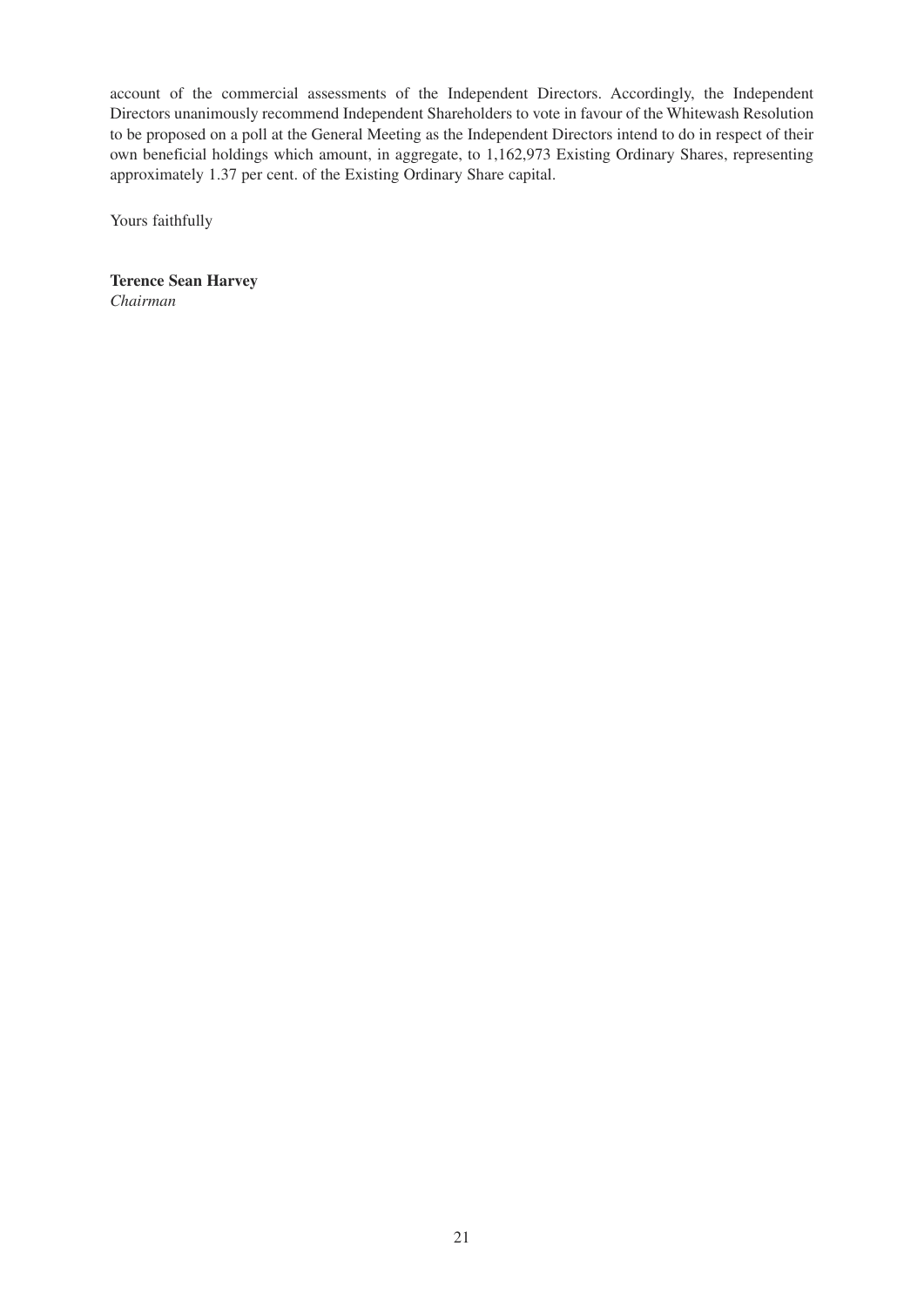### **PART II**

### **INFORMATION ON THE CONCERT PARTY**

#### **PART A: THE CONCERT PARTY**

The Concert Party comprises the parties described below. They comprise a concert party under the rules of the City Code. As a result of the Proposals, the Concert Party will be interested in the Ordinary Shares from Admission, further details of which are set out below.

The Concert Party currently owns 19,257,317 Existing Ordinary Shares, which represent 21.1 per cent. of the Existing Ordinary Share Capital, and 2,487,499 Existing Warrants.

**On Completion of the Minimum Subscription, the Concert Party will hold 109,660,317 Ordinary Shares in aggregate, representing 30.35 per cent. of the Enlarged Issued Share Capital. On the assumption that there are no third party subscribers for the new Ordinary Shares, on Completion of the Maximum Subscription the Concert Party will hold 289,257,317 Ordinary Shares in aggregate, representing 80.07 per cent. of the Enlarged Issued Share Capital.**

The minimum and maximum shareholdings of the Concert Party immediately following Completion (excluding the exercise of any of the Existing Warrants or New Warrants) are set out in Table 1 below:

#### **Table 1: Minimum and Maximum interests of the Concert Party before exercise of the Existing Warrants and any New Warrants**

| <b>Concert Party</b><br><b>Member</b> | Interest in<br>Existing<br>Ordinary<br><b>Share Capital</b> | Minimum<br>Subscription<br><b>Shares</b> | Minimum<br>interest in<br>Enlarged<br>Ordinary<br>Share Capital<br>on Completion | Percentage of<br>Enlarged<br>Ordinary<br><b>Share Capital</b><br>on Completion<br>(Note 3) | <i>Maximum</i><br>Subscription<br><b>Shares</b><br>(Note 4) | Maximum<br>interest in<br>Enlarged<br>Ordinary<br><b>Share Capital</b><br>on Completion | Percentage of<br>Enlarged<br>Ordinary<br>Share Capital<br>on Completion<br>(Note 3) |
|---------------------------------------|-------------------------------------------------------------|------------------------------------------|----------------------------------------------------------------------------------|--------------------------------------------------------------------------------------------|-------------------------------------------------------------|-----------------------------------------------------------------------------------------|-------------------------------------------------------------------------------------|
| Fratelli Investments                  |                                                             |                                          |                                                                                  |                                                                                            |                                                             |                                                                                         |                                                                                     |
| Limited (Note 1)                      | 17,616,000                                                  | 90,403,000                               | 108,019,000                                                                      | 29.90%                                                                                     | 270,000,000                                                 | 287,616,000                                                                             | 79.61%                                                                              |
| Piero Solari                          |                                                             |                                          |                                                                                  |                                                                                            |                                                             |                                                                                         |                                                                                     |
| Donaggio (Note 2)                     |                                                             |                                          |                                                                                  |                                                                                            |                                                             |                                                                                         |                                                                                     |
| Sandro Solari                         |                                                             |                                          |                                                                                  |                                                                                            |                                                             |                                                                                         |                                                                                     |
| Donaggio (Note 2)                     |                                                             |                                          |                                                                                  |                                                                                            |                                                             |                                                                                         |                                                                                     |
| Carlo Solari                          |                                                             |                                          |                                                                                  |                                                                                            |                                                             |                                                                                         |                                                                                     |
| Donaggio (Note 2)                     |                                                             |                                          |                                                                                  |                                                                                            |                                                             |                                                                                         |                                                                                     |
| Nicolas Bañados                       |                                                             |                                          |                                                                                  |                                                                                            |                                                             |                                                                                         |                                                                                     |
| (Note 5)                              | 1,603,947                                                   |                                          | 1,603,947                                                                        | $0.44\%$                                                                                   |                                                             | 1,603,947                                                                               | $0.44\%$                                                                            |
| Jorge Arancibia                       |                                                             |                                          |                                                                                  |                                                                                            |                                                             |                                                                                         |                                                                                     |
| Pascal (Note 6)                       | 37,370                                                      |                                          | 37,370                                                                           | 0.01%                                                                                      |                                                             | 37,370                                                                                  | 0.01%                                                                               |
| <b>Total</b>                          | 19,257,317                                                  | 90,403,000                               | 109,660,317                                                                      | 30.35%                                                                                     | 270,000,000                                                 | 289, 257, 317                                                                           | 80.07%                                                                              |

Note 1 Fratelli Investments Limited is a 99.9 per cent. owned subsidiary of Inversiones Menevado Dos Limitada which is itself a 99.97 per cent. owned subsidiary of Inversiones Menevado Limitada which is itself a 96.92 per cent. owned subsidiary of Inversiones Megeve Capital Limitada. The shareholders of Inversiones Megeve Capital Limitada comprise Asesorias e Inversiones Barolo Limitada, which is controlled by Piero Solari Donaggio and his dependants, Asesorias e Inversiones Brunello Limitada, which is controlled by Sandro Solari Donaggio and his dependants and Asesorias e Inversiones Sangiovese Limitada, which is controlled by Carlo Solari Donaggio and his dependants. Further details are set out below in paragraph 3 of Part B of this Part II of the Document.

- Note 2 Piero Solari Donaggio, Sandro Solari Donaggio and Carlo Solari Donaggio are the sole directors and the ultimate beneficial shareholders of Fratelli Investments.
- Note 3 The Enlarged Ordinary Share Capital comprises the Existing Ordinary Shares and the Subscription Shares.
- Note 4 Assumes that there are no third party subscribers for the Subscription Shares and Fratelli Investments therefore subscribes for all the Subscription Shares issued by the Company pursuant to the Subscription Agreement.
- Note 5 Nicolas Banados, an attorney-in-fact of Fratelli Investments, directly owns 144,282 Ordinary Shares. In addition, Nicolas Banados is the beneficial owner of 50 per cent. of the share capital of Asesorias e Inversiones Asturias Limitada which beneficially owns 25 per cent. of the units in Fondo de Inversion Privado Santa Monica. Asesorias e Inversiones Asturias Limitada is interested in 159,665 Ordinary Shares and Fondo de Inversion Privado Santa Monica is interested in 1,300,000 Ordinary Shares and 216,666 Existing Warrants. Accordingly, Nicolas Banados is interested in aggregate, directly and indirectly, in 1,603,947 Ordinary Shares and 216,666 Existing Warrants.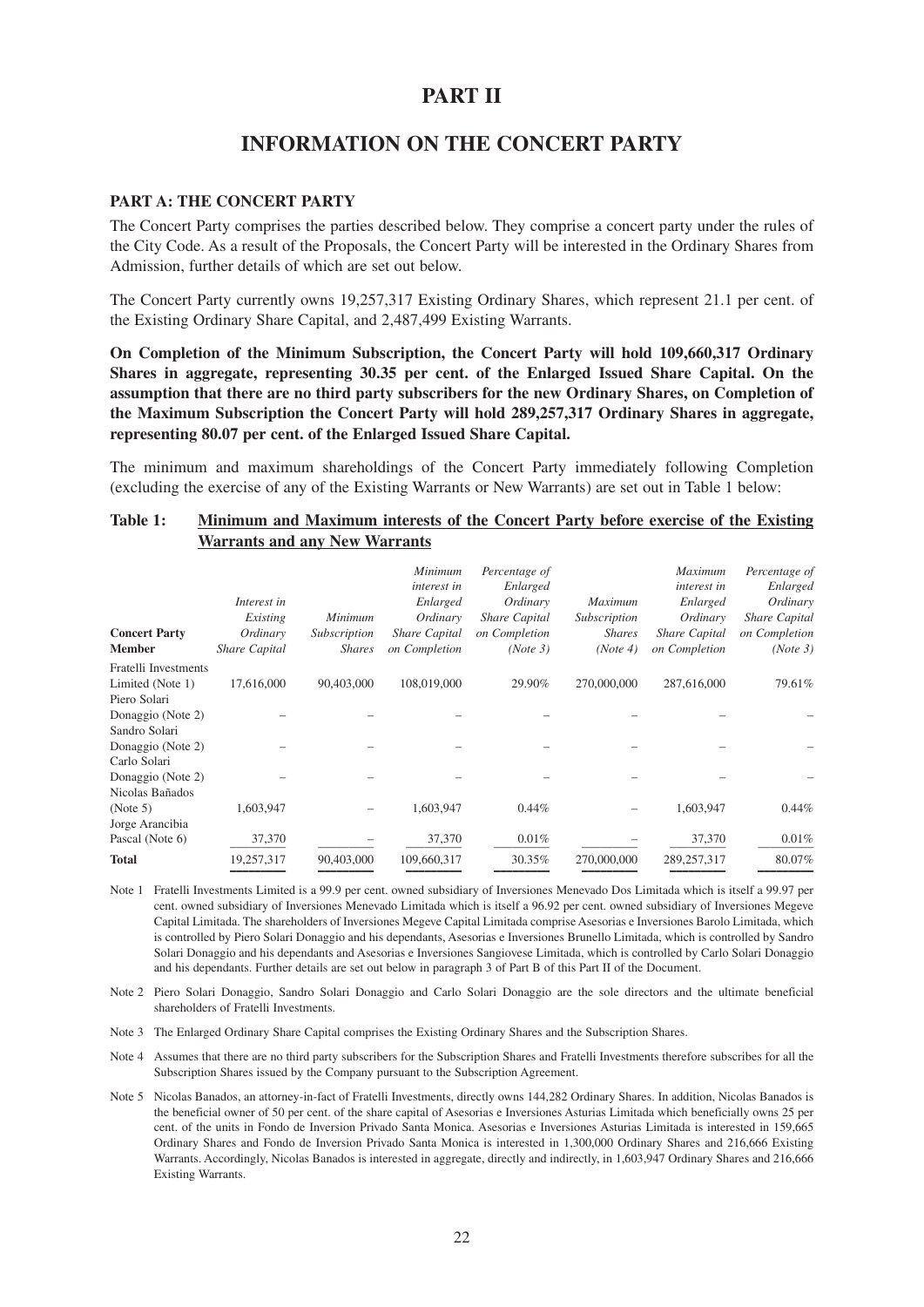Note 6 Jorge Arancibia Pascal, an attorney-in-fact of Fratelli Investments, is the beneficial owner of 85 per cent. of the share capital of Asesorias e Inversiones Hipa Limitada which is interested in 37,370 Ordinary Shares.

Fratelli Investments and connected parties currently own 2,487,499 Existing Warrants. As described in Part I of this Document, immediately on completion of the Subscription, Fratelli Investments will receive an underwriting fee to be satisfied by the issue of New Warrants to subscribe for new Ordinary Shares. The number of New Warrants to be issued will be calculated as one New Warrant for every ten Third Party Shares subscribed for. The New Warrants will be exercisable at a subscription price of 10 pence per Ordinary Share for a period of two years from the date of completion of the Subscription.

#### **A maximum of 17,959,700 New Warrants would be issued to Fratelli Investments on the assumption that third parties subscribe for all the Third Party Shares and Fratelli Investments only subscribes for its Minimum Subscription.**

**The fully diluted interest of the Concert Party therefore, on the basis of the Minimum Subscription by Fratelli Investments, full conversion by Fratelli Investments of their Existing Warrants and their maximum number of New Warrants, will amount to 130,107,516 Ordinary Shares in aggregate, representing 34.08 per cent. of the Diluted Enlarged Issued Share Capital, and is set out in Table 2 below:**

| <b>Concert Party</b><br><b>Member</b> | Interest in<br>Existing<br>Ordinary<br><b>Share Capital</b> | Minimum<br>Subscription<br><b>Shares</b><br>(Note 3) | Exercise<br>of Existing<br>Warrants | Exercise<br>of New<br>Warrants | Interest in<br><b>Diluted</b><br>Enlarged<br>Ordinary<br><b>Share Capital</b><br>on Completion | Percentage of<br>Diluted<br>Enlarged<br>Ordinary<br>Share Capital<br>on Completion<br>(Note 4) |
|---------------------------------------|-------------------------------------------------------------|------------------------------------------------------|-------------------------------------|--------------------------------|------------------------------------------------------------------------------------------------|------------------------------------------------------------------------------------------------|
| Fratelli Investments Limited (Note 1) | 17.616,000                                                  | 90,403,000                                           | 2,270,833                           | 17,959,700                     | 128,249,533                                                                                    | 33.60%                                                                                         |
| Piero Solari Donaggio (Note 2)        |                                                             |                                                      |                                     |                                |                                                                                                |                                                                                                |
| Sandro Solari Donaggio (Note 2)       |                                                             |                                                      |                                     |                                |                                                                                                |                                                                                                |
| Carlo Solari Donaggio (Note 2)        |                                                             |                                                      |                                     |                                |                                                                                                |                                                                                                |
| Nicolas Bañados (Note 5)              | 1,603,947                                                   |                                                      | 216,666                             |                                | 1,820,613                                                                                      | 0.48%                                                                                          |
| Jorge Arancibia Pascal (Note 6)       | 37,370                                                      |                                                      |                                     |                                | 37,370                                                                                         | 0.01%                                                                                          |
| <b>Total</b>                          | 19,257,317                                                  | 90,403,000                                           | 2.487.499                           | 17,959,700                     | 130, 107, 516                                                                                  | 34.08%                                                                                         |

#### **Table 2: Interests of the Concert Party after exercise of Existing Warrants and New Warrants**

Note 1 Fratelli Investments Limited is a 99.9 per cent. owned subsidiary of Inversiones Menevado Dos Limitada which is itself a 99.97 per cent. owned subsidiary of Inversiones Menevado Limitada which is itself a 96.92 per cent. owned subsidiary of Inversiones Megeve Capital Limitada. The shareholders of Inversiones Megeve Capital Limitada comprise Asesorias e Inversiones Barolo Limitada, which is controlled by Piero Solari Donaggio and his dependants, Asesorias e Inversiones Brunello Limitada, which is controlled by Sandro Solari Donaggio and his dependants and Asesorias e Inversiones Sangiovese Limitada, which is controlled by Carlo Solari Donaggio and his dependants. Further details are set out below in paragraph 3 of Part B of this Part II of the Document.

- Note 2 Piero Solari Donaggio, Sandro Solari Donaggio and Carlo Solari Donaggio are the sole directors and the ultimate beneficial shareholders of Fratelli Investments.
- Note 3 Assumes that third parties subscribe for all the Third Party Shares and that Fratelli Investments subscribes for the Minimum Subscription and receives the maximum number of New Warrants as an underwriting fee.
- Note 4 The Diluted Enlarged Ordinary Share Capital comprises the Existing Ordinary Shares, the Subscription Shares, the new Ordinary Shares issued on exercise of the Existing Warrants and the new Ordinary Shares issued on exercise of the New Warrants.
- Note 5 Nicolas Banados, an attorney-in-fact of Fratelli Investments, directly owns 144,282 Ordinary Shares. In addition, Nicolas Banados is the beneficial owner of 50 per cent. of the share capital of Asesorias e Inversiones Asturias Limitada which beneficially owns 25 per cent. of the units in Fondo de Inversion Privado Santa Monica. Asesorias e Inversiones Asturias Limitada is interested in 159,665 Ordinary Shares and Fondo de Inversion Privado Santa Monica is interested in 1,300,000 Ordinary Shares and 216,666 Existing Warrants. Accordingly, Nicolas Banados is interested in aggregate, directly and indirectly, in 1,603,947 Ordinary Shares and 216,666 Existing Warrants.
- Note 6 Jorge Arancibia Pascal, an attorney-in-fact of Fratelli Investments, is the beneficial owner of 85 per cent. of the share capital of Asesorias e Inversiones Hipa Limitada which is interested in 37,370 Ordinary Shares.

#### **On the basis that there are no third party subscribers for the new Ordinary Shares, Fratelli Investments will subscribe for all the Subscription Shares and will receive no New Warrants.**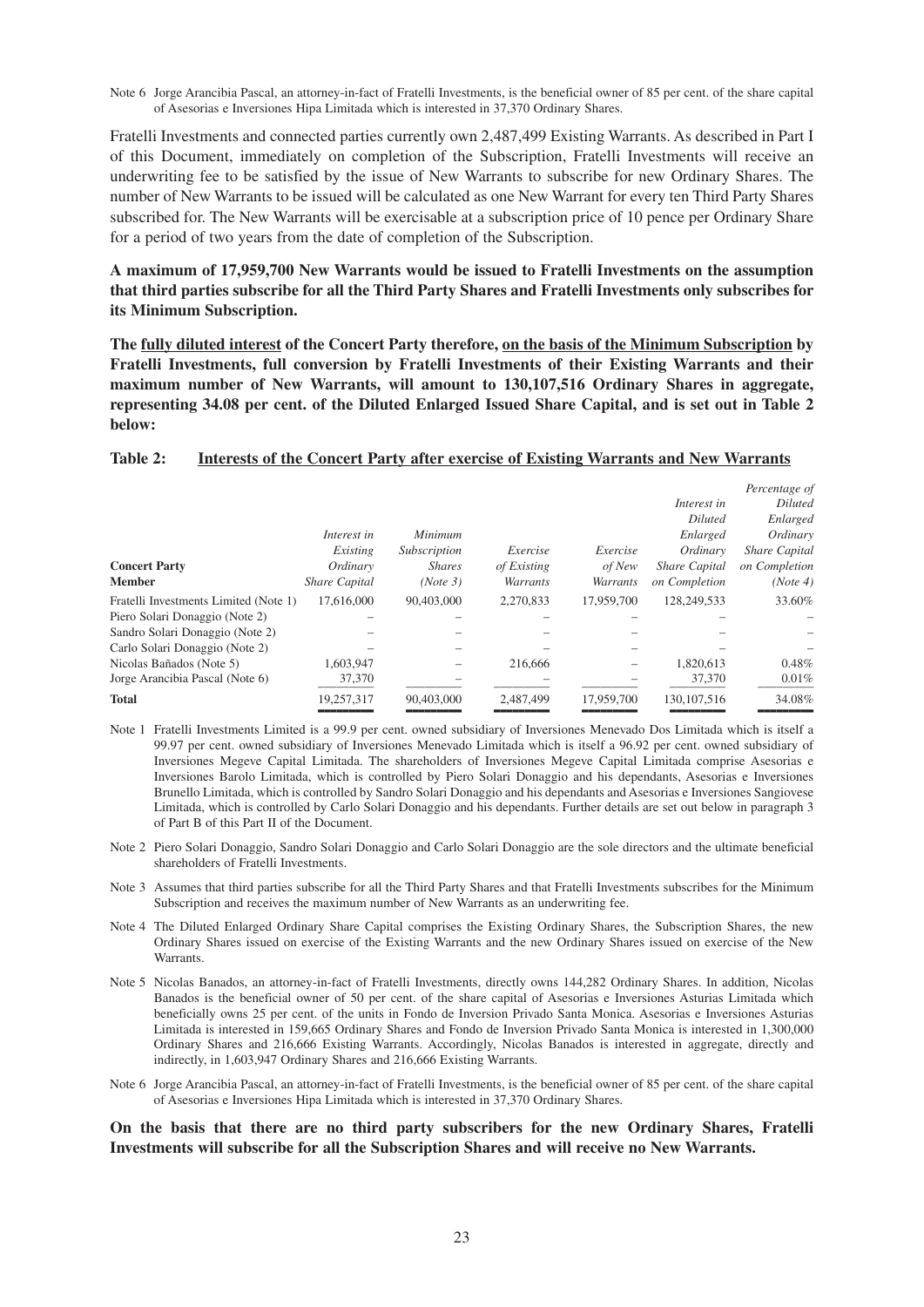**The fully diluted interest of the Concert Party therefore, on the basis of the Maximum Subscription by Fratelli Investments and full conversion by Fratelli Investments of their Existing Warrants, will amount to 291,744,816 Ordinary Shares in aggregate, representing 80.20 per cent. of the Second Diluted Enlarged Issued Share Capital, and is set out in Table 3 below:**

#### **Table 3: Interests of the Concert Party after exercise of Existing Warrants only**

| <b>Concert Party</b><br><b>Member</b> | Interest in<br>Existing<br>Ordinary<br><b>Share Capital</b> | <i>Minimum</i><br>Subscription<br><i>Shares</i><br>(Note 3) | Exercise<br>of Existing<br>Warrants | Exercise<br>of New<br>Warrants<br>(Note 3) | Interest in<br>the Second<br>Diluted<br>Enlarged<br>Ordinary<br><b>Share Capital</b><br>on Completion | Percentage of<br>the Second<br>Diluted<br>Enlarged<br>Ordinary<br>Share Capital<br>on Completion<br>(Note 4) |
|---------------------------------------|-------------------------------------------------------------|-------------------------------------------------------------|-------------------------------------|--------------------------------------------|-------------------------------------------------------------------------------------------------------|--------------------------------------------------------------------------------------------------------------|
| Fratelli Investments Limited (Note 1) | 17,616,000                                                  | 270,000,000                                                 | 2,270,833                           |                                            | 289,886,833                                                                                           | 79.697%                                                                                                      |
| Piero Solari Donaggio (Note 2)        |                                                             |                                                             |                                     |                                            |                                                                                                       |                                                                                                              |
| Sandro Solari Donaggio (Note 2)       |                                                             |                                                             |                                     |                                            |                                                                                                       |                                                                                                              |
| Carlo Solari Donaggio (Note 2)        |                                                             |                                                             |                                     |                                            |                                                                                                       |                                                                                                              |
| Nicolas Bañados (Note 5)              | 1,603,947                                                   |                                                             | 216,666                             |                                            | 1,820,613                                                                                             | 0.50%                                                                                                        |
| Jorge Arancibia Pascal (Note 6)       | 37,370                                                      |                                                             |                                     |                                            | 37,370                                                                                                | 0.01%                                                                                                        |
| <b>Total</b>                          | 19,257,317                                                  | 270,000,000                                                 | 2,487,499                           |                                            | 291,744,816                                                                                           | 80.20%                                                                                                       |

Note 1 Fratelli Investments Limited is a 99.9 per cent. owned subsidiary of Inversiones Menevado Dos Limitada which is itself a 99.97 per cent. owned subsidiary of Inversiones Menevado Limitada which is itself a 96.92 per cent. owned subsidiary of Inversiones Megeve Capital Limitada. The shareholders of Inversiones Megeve Capital Limitada comprise Asesorias e Inversiones Barolo Limitada, which is controlled by Piero Solari Donaggio and his dependants, Asesorias e Inversiones Brunello Limitada, which is controlled by Sandro Solari Donaggio and his dependants and Asesorias e Inversiones Sangiovese Limitada, which is controlled by Carlo Solari Donaggio and his dependants. Further details are set out below in paragraph 3 of Part B of this Part II of the Document.

- Note 2 Piero Solari Donaggio, Sandro Solari Donaggio and Carlo Solari Donaggio are the sole directors and the ultimate beneficial shareholders of Fratelli Investments.
- Note 3 Assumes that third parties subscribe for no Third Party Shares and that Fratelli Investments subscribes for all the Subscription Shares and receives no New Warrants as an underwriting fee.
- Note 4 The Second Diluted Enlarged Ordinary Share Capital comprises the Existing Ordinary Shares, the Subscription Shares and the new Ordinary Shares issued on exercise of the Existing Warrants.
- Note 5 Nicolas Banados, an attorney-in-fact of Fratelli Investments, directly owns 144,282 Ordinary Shares. In addition, Nicolas Banados is the beneficial owner of 50 per cent. of the share capital of Asesorias e Inversiones Asturias Limitada which beneficially owns 25 per cent. of the units in Fondo de Inversion Privado Santa Monica. Asesorias e Inversiones Asturias Limitada is interested in 159,665 Ordinary Shares and Fondo de Inversion Privado Santa Monica is interested in 1,300,000 Ordinary Shares and 216,666 Existing Warrants. Accordingly, Nicolas Banados is interested in aggregate, directly and indirectly, in 1,603,947 Ordinary Shares and 216,666 Existing Warrants.
- Note 6 Jorge Arancibia Pascal, an attorney-in-fact of Fratelli Investments, is the beneficial owner of 85 per cent. of the share capital of Asesorias e Inversiones Hipa Limitada which is interested in 37,370 Ordinary Shares.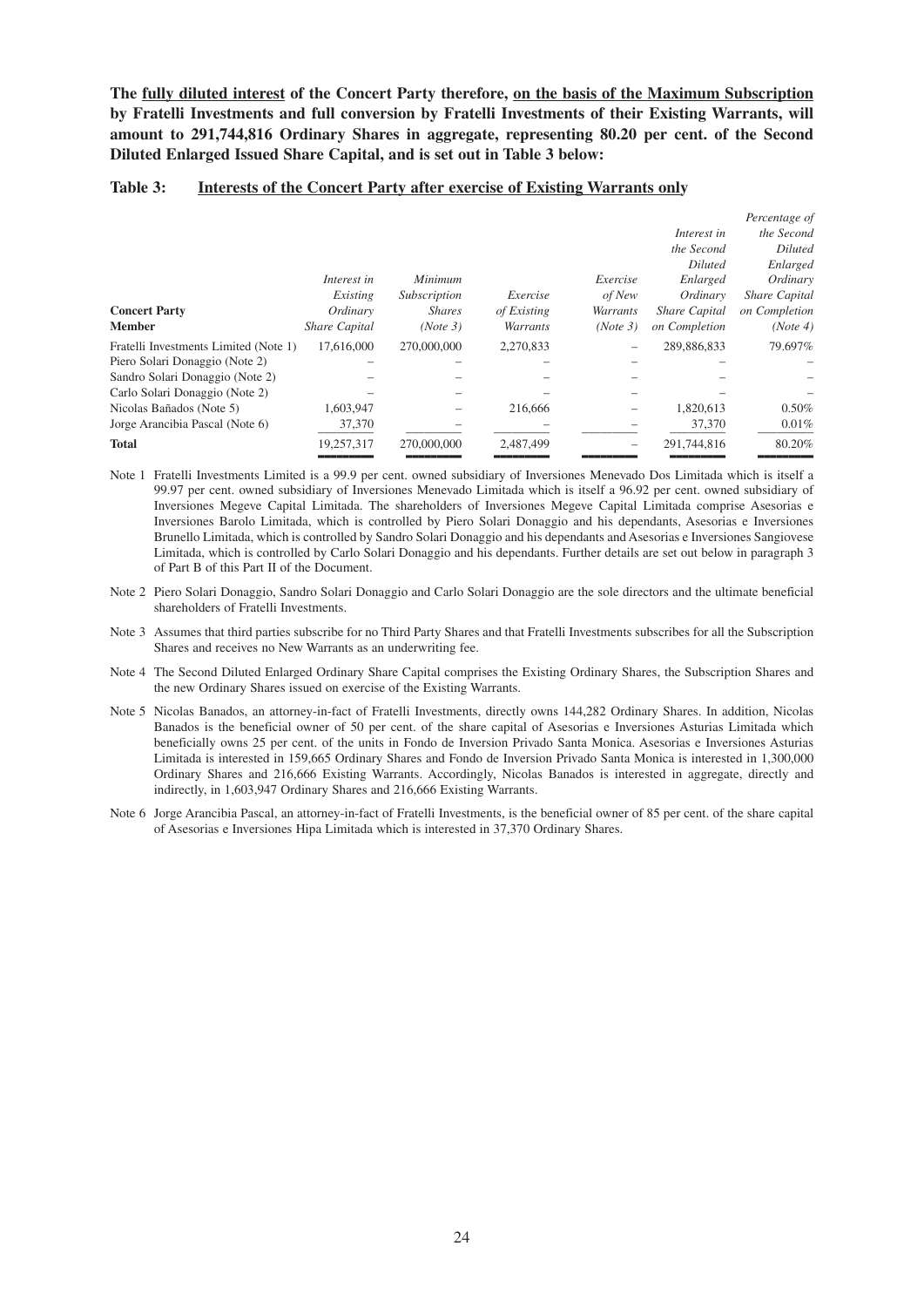#### **PART B: THE CITY CODE**

1. For the purposes of this Part B and Part IV of this Document:

"acting in concert" has the meaning attributed to it in the Takeover Code.

"arrangement" includes any indemnity or option arrangements, and any agreement or understanding, formal or informal, of whatever nature, relating to relevant securities which may be an inducement to deal or refrain from dealing.

"Connected Person" has the meaning attributed to it in section 252 of the Act.

"control" means an interest, or interests, in shares carrying in aggregate 30 per cent. or more of the voting rights attributable to the share capital of a company which are currently exercisable at a general meeting, irrespective of whether such interest or interests give *de facto* control.

"dealing" or "dealt" includes the following:

- (a) the acquisition or disposal of relevant securities, or the right (whether conditional or absolute) to exercise or direct the exercise of voting rights attached to relevant securities, or of general control of relevant securities;
- (b) the taking, granting, acquisition, disposal, entering into, closing out, termination, exercise (by either party) or variation of an option (including a traded option contract) in respect of any relevant securities;
- (c) subscribing or agreeing to subscribe for relevant securities;
- (d) the exercise or conversion of any relevant securities carrying conversion or subscription rights;
- (e) the acquisition of, disposal of, entering into, closing out, exercising (by either party) of any rights under, or variation of, a derivative referenced, directly or indirectly, to relevant securities; or
- (f) entering into, terminating or varying the terms of any agreement to purchase or sell relevant securities; and any other action resulting, or which may result, in an increase or decrease in the number of relevant securities in which a person is interested or in respect of which he has a short position.

"derivative" includes any financial product whose value in whole or in part is determined directly or indirectly by reference to the price of an underlying security but which does not include the possibility of delivery of such underlying security.

"disclosure date" means 6 December 2012, being the latest practicable date prior to the posting of this document.

"disclosure period" means the period commencing on 7 December 2011, being the date 12 months prior to the date of the posting of this document and ending on the disclosure date.

being "interested" in relevant securities includes where a person:

- (a) owns relevant securities;
- (b) has the right (whether conditional or absolute) to exercise or direct the exercise of the voting rights attaching to relevant securities or has general control of them;
- (c) by virtue of any agreement to purchase, option or derivative, has the right or option to acquire relevant securities or call for their delivery or is under an obligation to take delivery of them, whether the right, option or obligation is conditional or absolute and whether it is in the money or otherwise; or
- (d) is party to any derivative whose value is determined by reference to its price and which results, or may result, in his having a long position in it.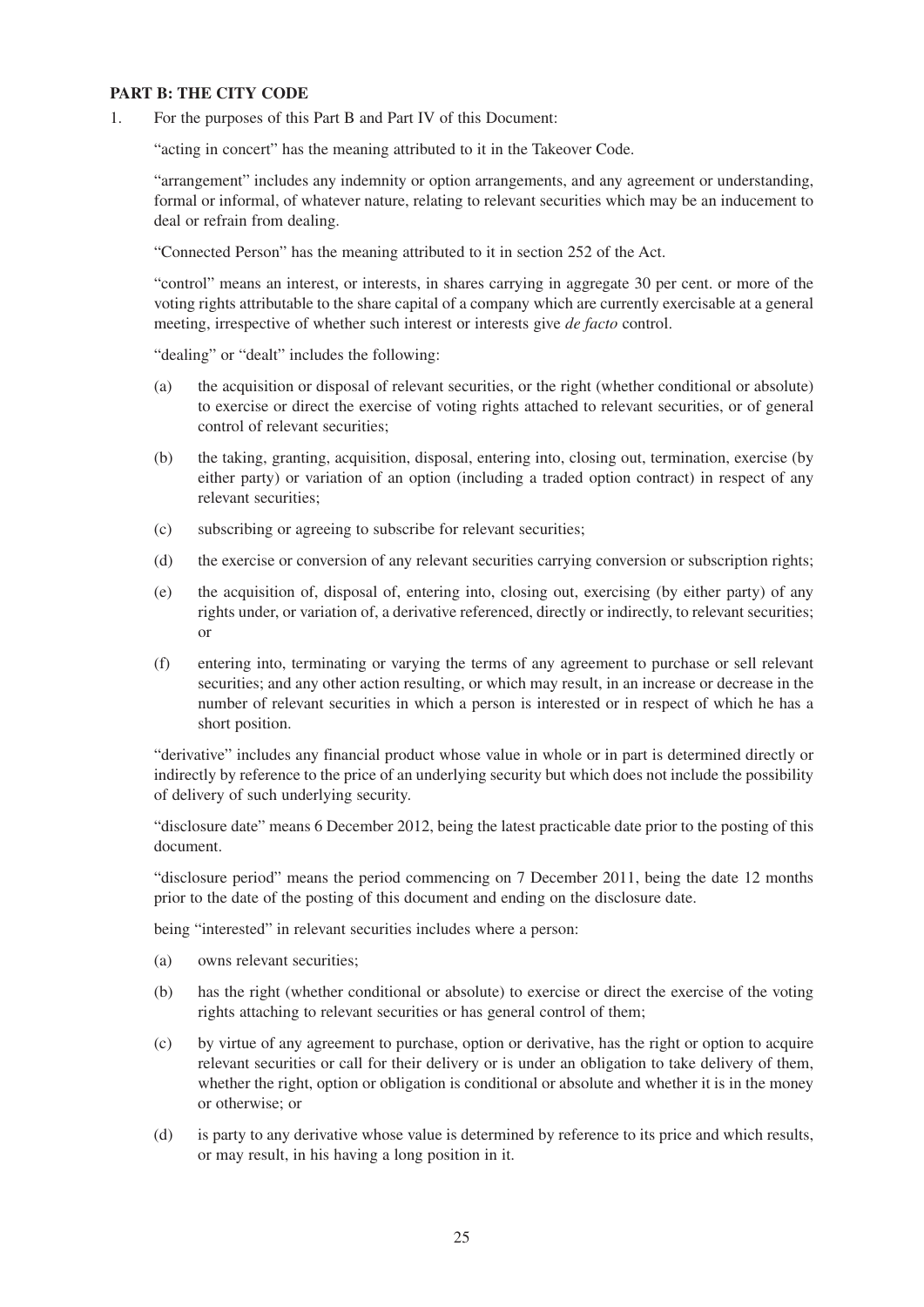"relevant securities" means shares in the Company (or derivatives referenced thereto) and securities convertible into, rights to subscribe for and options (including traded options) in respect thereof, or as the context requires, the ordinary shares of Fratelli Investments Limited, Inversiones Menevado Dos Limitada, Inversiones Menevado Limitada, Inversiones Megeve Capital Limitada, Inversiones Megeve Capital Limitada, Asesorias e Inversiones Barolo Limitada, Asesorias e Inversiones Brunello Limitada, Asesorias e Inversiones Sangiovese Limitada and other securities convertible into, or exchangeable for, rights to subscribe for the options (including traded options) in respect of, or derivatives referenced to, any of the foregoing.

"short position" means any short position (whether conditional or absolute and whether in the money or otherwise) including any short position under a derivative, any agreement to sell or any delivery obligation or right to require another person to purchase or take delivery.

- 2. Save as disclosed in Parts A and D of this Part II and paragraph 4 of Part IV of this Document, as at the close of business on the disclosure date:
	- (a) No member of the Concert Party nor any director of any member of the Concert Party nor any person acting in concert with any member of the Concert Party had any interest in or right to subscribe for, or had any short position, including any short position under a derivative, any agreement to sell or any delivery obligation or right to require another person to purchase or take delivery, in relation to, any relevant securities, nor had any of them dealt in any relevant securities during the disclosure period;
	- (b) There are no relevant securities in respect of which any member of the Concert Party or any director of any member of the Concert Party or any person acting in concert with any member of the Concert Party has borrowed or lent at any time during the disclosure period;
	- (c) Neither the Company nor any of the Directors (including any members of such Directors' respective immediate families, related trusts or Connected Persons) nor any person acting in concert with the Company had any interest in or right to subscribe for, or had any short position, including any short position under a derivative, any agreement to sell or any delivery obligation or right to require another person to purchase or take delivery, in relation to any relevant securities nor had any of them dealt in any relevant securities during the disclosure period;
	- (d) There are no relevant securities in respect of which the Company or any of the Directors (including any members of such Directors' respective immediate families, related trusts or Connected Persons) or any person acting in concert with the Company has borrowed or lent (save for any borrowed relevant securities which have either been on-lent or sold) at any time during the disclosure period;
	- (e) The Company has not redeemed or purchased any relevant securities in the Company during the disclosure period;
	- (f) No agreement, arrangement or understanding exists by which any of the Existing Ordinary Shares, the Subscription Shares or any new Ordinary Shares to be issued on exercise of the Existing Warrants or the New Warrants will be transferred by any member of the Concert Party to any other person.
	- (g) Save for the Subscription Agreement and Lock-in and Relationship Agreement, further details of which are set out in paragraphs 6.1.6 and 6.1.7 of Part IV of this Document, and the arrangements in respect of Eduardo Rosselot, further details of which are set out in paragraph 5.2.2 of Part IV of this Document, there are no agreements, arrangements or understandings between any member of the Concert Party and anyone in concert with it and any of the Directors, recent Directors, Shareholders or recent Shareholders of the Company, or any person interested or recently interested in shares of the Company or any of them, or any other person, having any connection with or dependence upon the Proposals set out this Document.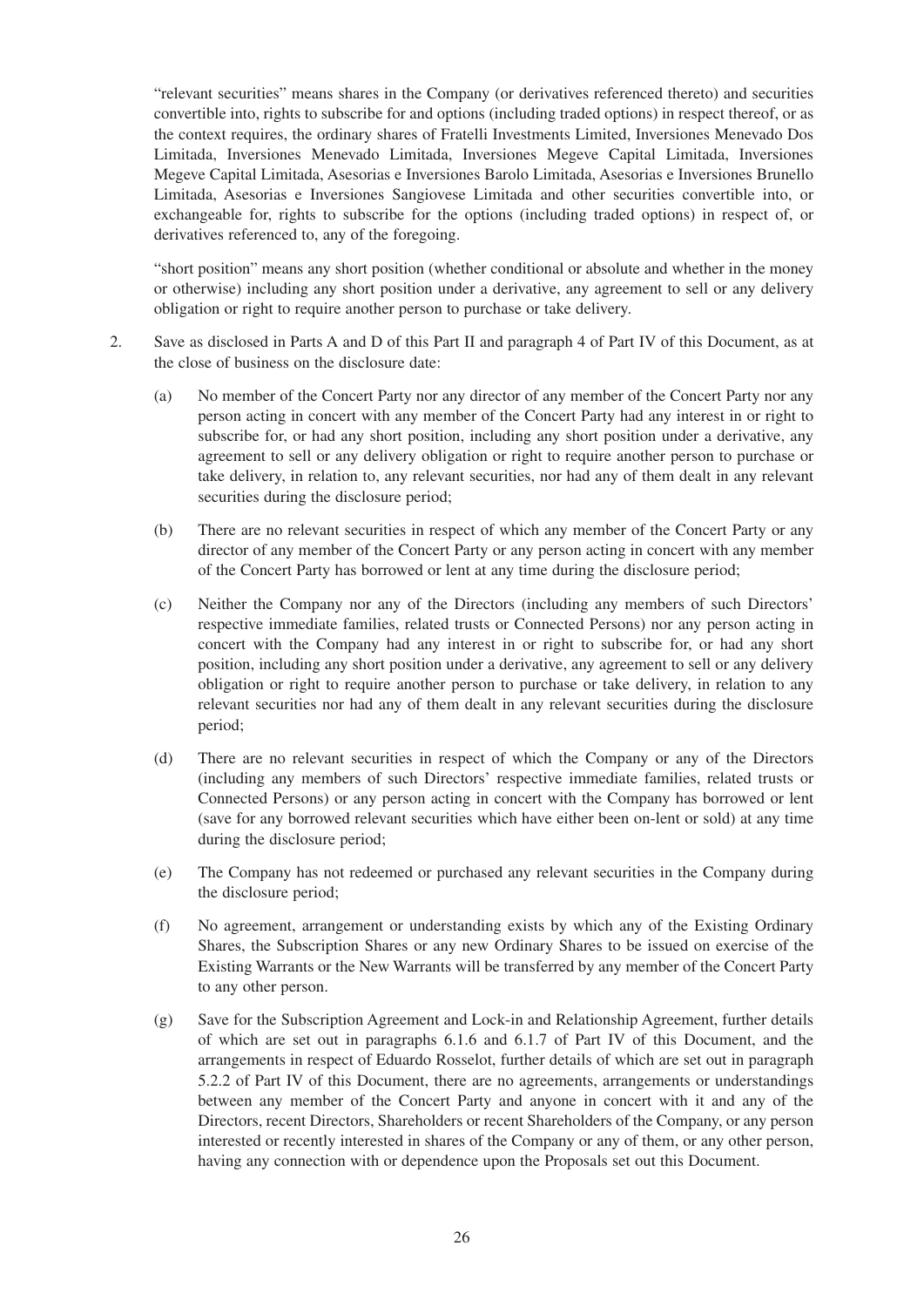- (h) Save for the Lock-in and Relationship Agreement (further details on which are set out in paragraph 6.1.7 of Part IV of this Document) there are no relationships (personal, financial or commercial), arrangements or understandings between the Concert Party, any member of the Concert Party and Beaumont Cornish Limited or any person who is, or presumed to be, acting on concert with Beaumont Cornish.
- 3. Further Concert Party information:
	- 3.1. The addresses and biographies for members of the Concert Party are as follows:
		- 3.1.1. **Piero Solari Donaggio** of Asturias 280, 7th Floor, Las Condes, Santiago, Chile, a Chilean national and resident in Chile.

**Piero Solari Donaggio, aged 43, is a director of Fratelli Investments.** He qualified as a Civil Engineer from the Catholic University of Chile and completed an MBA at MIT, Boston, USA in 1998. Following completion of his MBA, he worked in retailing at S.A.C.I Falabella (1993-2003) and in 2004 was appointed as Chairman of Aguas Nuevas S.A., a water company based on Chile, until 2008. In addition, Piero Solari Donaggio is a director of Haldeman Mining Company S.A., a Chilean copper mine, and Aquachile S.A., the largest salmon fish products company in Chile which is quoted on the Santiago Stock Exchange with a market capitalisation of approximately US\$800 million. Currently he is Chief Executive of Megeve Investments, the Family office of the Solari Donaggio family which focuses on private equity and financial investments through an absolute-return hedge fund solely on behalf of the Solari Donaggio family.

3.1.2. **Sandro Solari Donaggio** of Asturias 280, 7th Floor, Las Condes, Santiago, Chile, a Chilean national and resident in Chile.

**Sandro Solari Donaggio, aged 42, is a director of Fratelli Investments.** He qualified as a Civil Engineer from the Catholic University of Chile and completed an MBA at MIT, Boston, USA in 1999. Following completion of his MBA, he worked in retailing at S.A.C.I Falabella (1999-2003) and its main affiliate Sodimac S.A (a South American home improvement retailer) as Chief Executive Officer from 2006 until 2012. Falabella is one of South America's largest multi-retailers with operations in Chile, Peru, Argentina and Colombia, which is quoted on the Santiago Stock Exchange with a market capitalisation of approximately US\$23 billion. In September 2012, he was appointed as Chief Executive Officer of S.A.C.I. Falabella.

3.1.3 **Carlo Solari Donaggio** of Asturias 280, 7th Floor, Las Condes, Santiago, Chile, a Chilean national and resident in Chile.

**Carlo Solari Donaggio, aged 40, is a director of Fratelli Investments.** He qualified as a Civil Engineer from the Catholic University of Chile and completed an MBA from The Wharton School of the University of Pennsylvania in the year 2000. Following completion of his MBA, he was the managing director of the Family office of the Solari Donaggio which focuses on private equity and financial investments through an absolute-return hedge fund until 2010, when he was appointed as Vice-Chairman of S.A.C.I Falabella (1999-2003). He is currently director of the following affiliates of S.A.C.I. Falabella: Banco Falabella (also as Chairman), Mall Plaza, Sodimac, Tottus, Promotora CMR Falabella S.A.

3.1.4 **Dieter Hauser Laclaustra** of Asturias 280, 7th Floor, Las Condes, Santiago, Chile, a Chilean national and resident in Chile.

**Dieter Hauser Laclaustra, aged 40, is an attorney-in-fact of Fratelli Investments.** Dieter Hauser graduated from the Catholic University of Chile in 1995 and from 1996 until 2000 he was an investment analyst and then Chief of Research Department at Penta Vida Life Insurance Company. Between 2000 and 2002 he completed an MBA at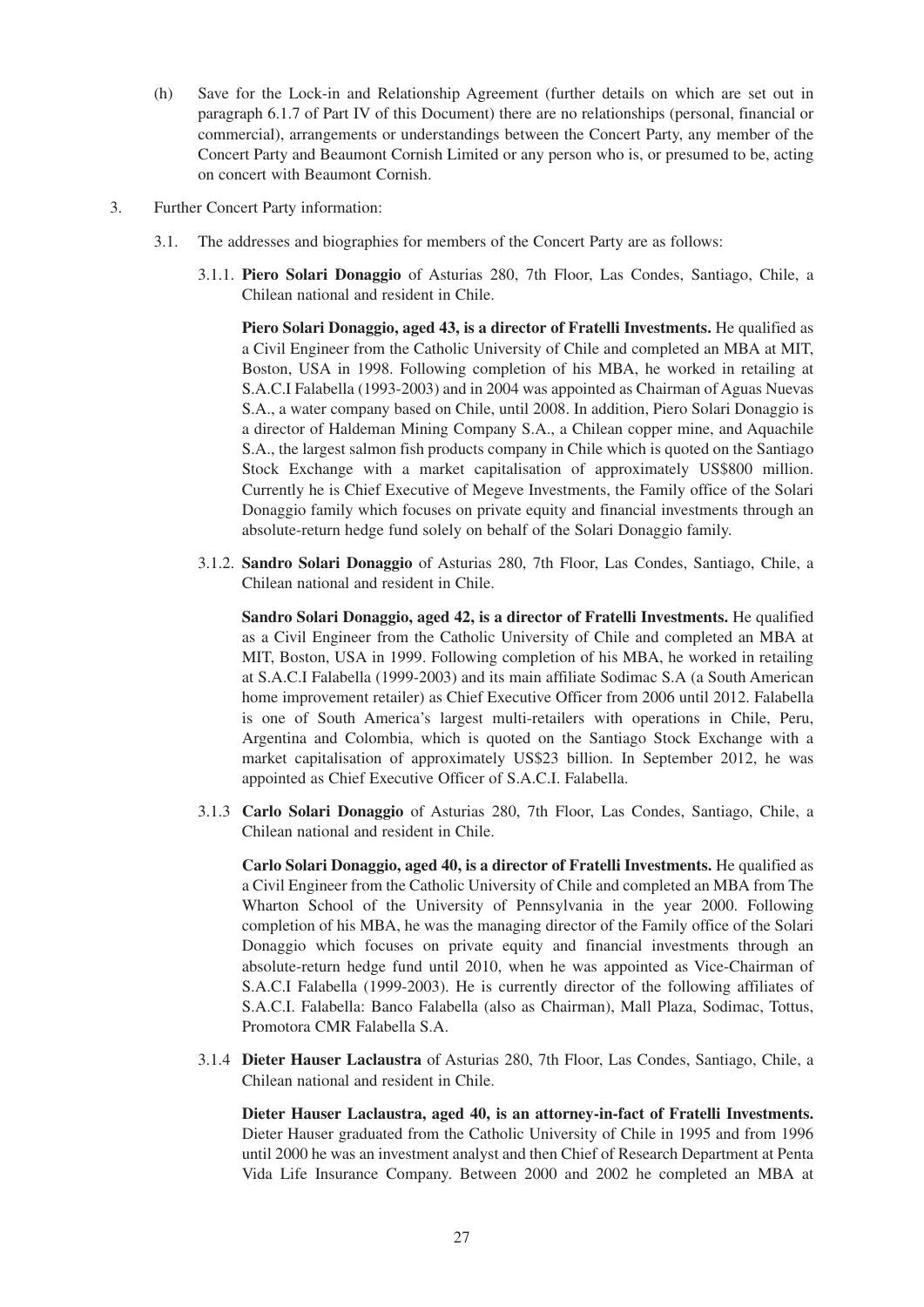Wharton School, University of Pennsylvania, United States. Following completion of his MBA, Dieter Hauser re-joined Penta Vida Life Insurance Company as Chief Investment Officer. In 2005 Dieter Hauser joined Fratelli Investments, and its nondiscretionary fund manager, Megeve Investments, as Chief Investment Officer. In 2008, Dieter Hauser was made Chief Executive Officer of Fratelli Investments and Megeve Investments.

3.1.5 **Nicolas Banados** of Asturias 280, 7th Floor, Las Condes, Santiago, Chile, a Chilean national and resident in Chile.

**Nicolas Banados, aged 36, is an attorney-in-fact of Fratelli Investments.** Nicolas Bañados graduated from the Catholic University of Chile in 2000 and from 2001 until 2003 he was an investment analyst of the Research Department at Consorcio Vida Life Insurance Company. In 2003 Nicolas Bañados joined Fratelli Investments, and its nondiscretionary fund manager, Megeve Investments, as Portfolio Manager. Between 2005 and 2007 he completed an MBA at The Wharton School, University of Pennsylvania, United States. Following completion of his MBA, Nicolas Bañados re-joined Fratelli Investments and Megeve Investments, as Vice President and subsequently as Managing Director of Private Equity.

3.1.6 **Jorge Arancibia Pascal,** Asturias 280, 7th Floor, Las Condes, Santiago, Chile, a Chilean national and resident in Chile.

**Jorge Arancibia Pascal, aged 42, is an attorney-in-fact of Fratelli Investments.** Jorge Arancibia, a lawyer, graduated from Catholic University of Chile and has been the legal counsel to the Family Solari Donaggio for the last 8 years. He is specialised in Financial, Banking, Corporate Law, Tax law, and Water legislation. He is member of the International Fiscal Association, The Chilean Institute of Tax Law and the Association of Chilean Lawyers of the Water Sector. He is also a Tax Law professor at the Catholic University of Chile and has actively participated in several reorganisations, mergers, disposals, acquisitions and privatisations of companies in Chile and cross-border transactions. He is also a legal adviser to the Chilean Government (Corfo) in respect of the privatization of water companies and in the implementation of financial system of Transantiago and a legal advisor in regulated services companies such as energy, gas, water and sewerage.

3.2. In addition, the Concert Party comprises Fratelli Investments Limited, Inversiones Menevado Dos Limitada, Inversiones Menevado Limitada, Inversiones Megeve Capital Limitada, Asesorias e Inversiones Barolo Limitada, Asesorias e Inversiones Brunello Limitada, Asesorias e Inversiones Sangiovese Limitada, Asesorias e Inversiones Asturias Limitada, Fondo de Inversion Privado Santa Monica and Asesorias e Inversiones Hipa Limitada, further information on which is set out in paragraphs 3.2.1 to 3.2.10 below.

#### 3.2.1. **Fratelli Investments Limited**

| Place and date of     | Incorporated in the Commonwealth of the Bahamas on 24 March                                                                                                                                                                                                                                                                       |
|-----------------------|-----------------------------------------------------------------------------------------------------------------------------------------------------------------------------------------------------------------------------------------------------------------------------------------------------------------------------------|
| <i>incorporation:</i> | 2005.                                                                                                                                                                                                                                                                                                                             |
| Directors:            | Piero Solari Donaggio, Sandro Solari Donaggio, Carlo Solari<br>Donaggio are directors of the company. In addition, Dieter Hauser<br>Laclaustra, Alberto Gary, Jorge Arancibia Pascal and Nicolas<br>Banados have been appointed as attorneys-in-fact of the company.<br>Carlo Solari Donaggio is the temporary company secretary. |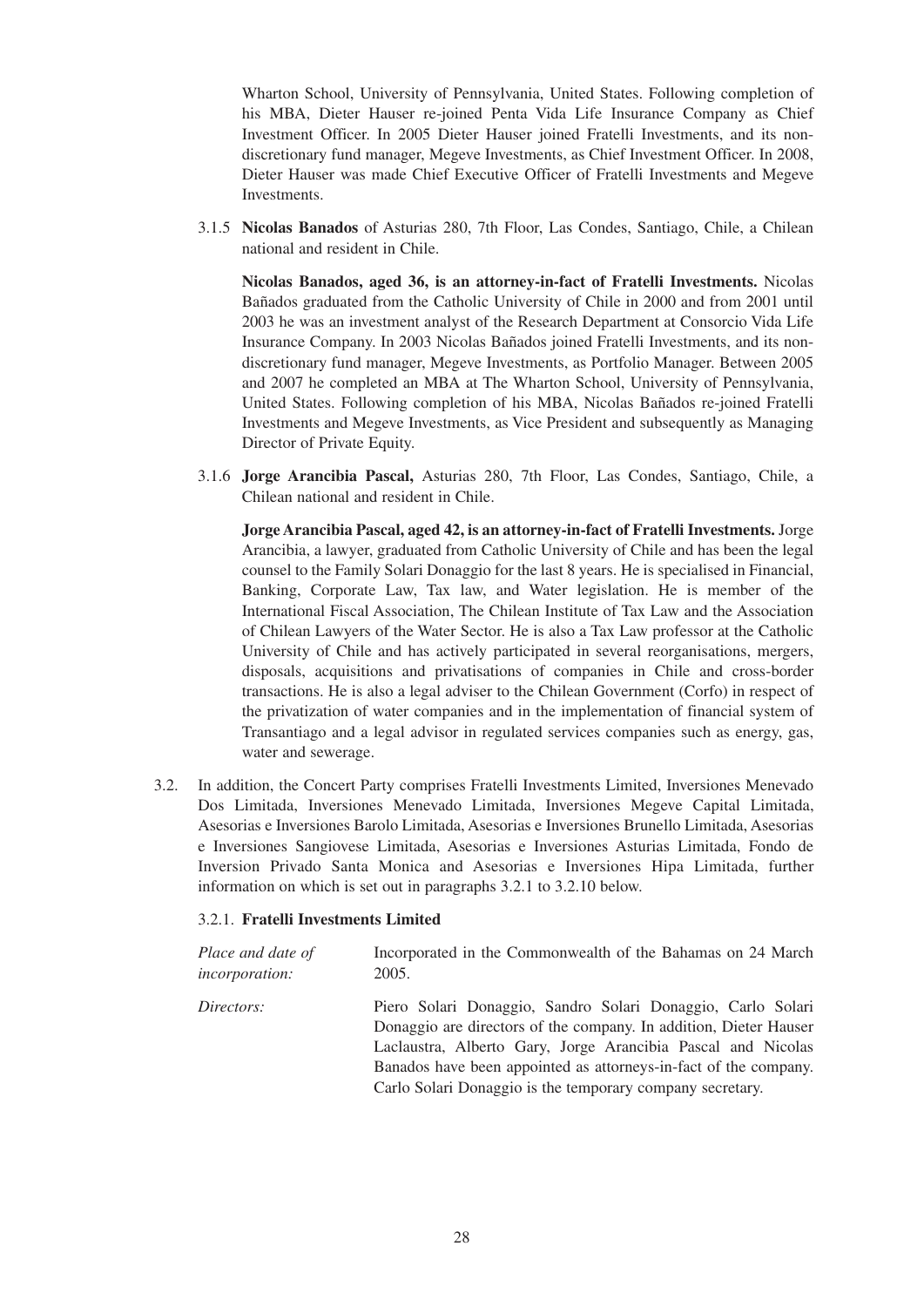| Activity:           | Fratelli Investments is a private financial investment company with<br>a portfolio of investments in mutual funds, bonds and publicly<br>traded and private equities. Fratelli Investments' prospects are<br>linked to the future performance of world-wide capital markets.<br>Custody of funds is managed by Brown Brothers Harriman and<br>JP Morgan. The subsidiaries of Fratelli Investments have financial<br>investments in South America and timber interests in Panama.<br>Fratelli Investments does not have any employees and its assets are<br>managed day-to-day on a non-discretionary basis, by Megeve<br>Investments, part of the family office of the Chilean family Solari<br>Donaggio. All investment decisions are taken by the directors of<br>Fratelli Investments. As at 31 December 2010, Fratelli Investments<br>audited net assets amounted to approximately US\$405 million. |
|---------------------|---------------------------------------------------------------------------------------------------------------------------------------------------------------------------------------------------------------------------------------------------------------------------------------------------------------------------------------------------------------------------------------------------------------------------------------------------------------------------------------------------------------------------------------------------------------------------------------------------------------------------------------------------------------------------------------------------------------------------------------------------------------------------------------------------------------------------------------------------------------------------------------------------------|
| Registered Office:  | PO Box N-3944, 1st Floor, Kings Court, Bay Street, Nassau,<br><b>Bahamas</b>                                                                                                                                                                                                                                                                                                                                                                                                                                                                                                                                                                                                                                                                                                                                                                                                                            |
| Trading Office:     | Asturias 280, 7th Floor, Las Condes, Santiago, Chile                                                                                                                                                                                                                                                                                                                                                                                                                                                                                                                                                                                                                                                                                                                                                                                                                                                    |
| Shareholders:       | Fratelli Investments Limited is a 99.9 per cent. owned subsidiary of<br>Inversiones Menevado Dos Limitada, further information on which<br>is set out in paragraph 3.2.2 below.                                                                                                                                                                                                                                                                                                                                                                                                                                                                                                                                                                                                                                                                                                                         |
| Website:            | Financial information on Fratelli Investments, which has been<br>incorporated by reference into this Document, may be accessed if<br>you are reading this Document in hard copy, by entering the below<br>web address in your web browser to be brought to the relevant<br>document. If you are reading this Document in soft copy please<br>click on the web address below to be brought to the relevant<br>document:                                                                                                                                                                                                                                                                                                                                                                                                                                                                                  |
|                     | http://www.megeve.cl/Fratelli/                                                                                                                                                                                                                                                                                                                                                                                                                                                                                                                                                                                                                                                                                                                                                                                                                                                                          |
|                     | The Company will provide within two Business Days, without<br>charge, to each person to whom a copy of this Document has been<br>delivered, upon their written or verbal request, a copy of any<br>documents incorporated by reference in this Document. Further<br>details are set out in Part III of this Document.                                                                                                                                                                                                                                                                                                                                                                                                                                                                                                                                                                                   |
| Summary Financials: | In the financial year ended 31 December 2010, Fratelli Investments<br>made an audited profit before taxation of US\$63,485,725 (2009:<br>US\$60,329,798). As at 31 December 2010 audited share capital and<br>reserves amounted to US\$341,241,097 (2009: US\$190,211,297).<br>As at the same date Fratelli Investments had gross assets of<br>US\$446,772,103 (2009: US\$258,812,881) and net assets of<br>US\$404,726,822 (2009: US\$250,541,095).                                                                                                                                                                                                                                                                                                                                                                                                                                                    |
|                     |                                                                                                                                                                                                                                                                                                                                                                                                                                                                                                                                                                                                                                                                                                                                                                                                                                                                                                         |

#### 3.2.2. **Inversiones Menevado Dos Limitada**

| Place and date of<br><i>incorporation:</i> | Incorporated in Santiago, Chile on 6 November 2008.                                                                                                                                                                                                |
|--------------------------------------------|----------------------------------------------------------------------------------------------------------------------------------------------------------------------------------------------------------------------------------------------------|
| Directors:                                 | There are no directors. Piero Solari Donaggio, Sandro Solari<br>Donaggio, Carlo Solari Donaggio, Dieter Hauser Laclaustra,<br>Alberto Gary, Jorge Arancibia Pascal and Nicolas Banados have<br>been appointed as attorneys-in-fact of the company. |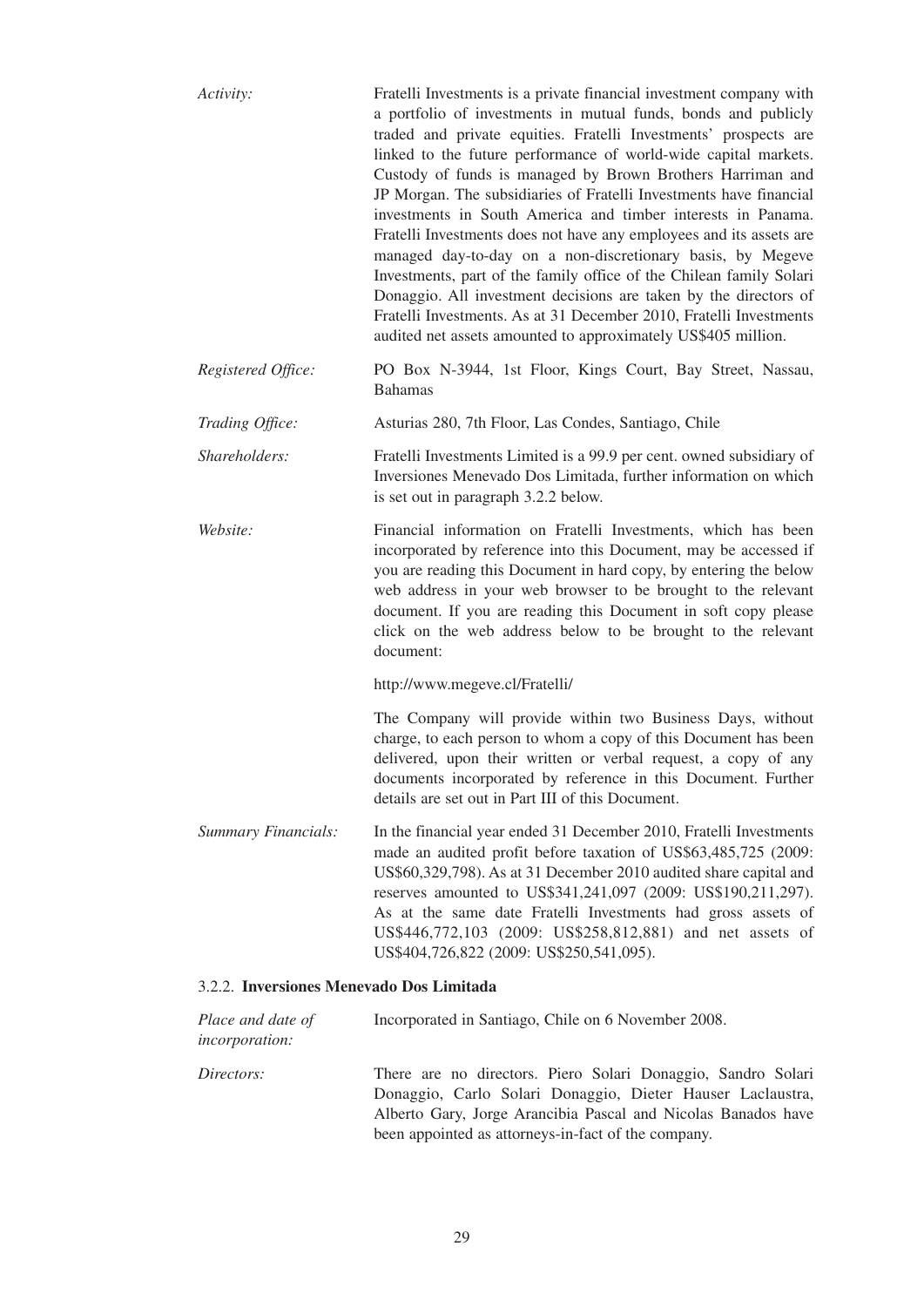| <i>Activity:</i>          | Inversiones Menevado Dos Limitada is an intermediate holding<br>company and has no activity or interests other than its shareholding<br>in Fratelli Investments. |
|---------------------------|------------------------------------------------------------------------------------------------------------------------------------------------------------------|
| <i>Registered Office:</i> | Asturias 280, 7th Floor, Las Condes, Santiago, Chile.                                                                                                            |
| Trading Office:           | Asturias 280, 7th Floor, Las Condes, Santiago, Chile.                                                                                                            |
| Shareholders:             | The Company is a 99.97 per cent. owned subsidiary of Inversiones<br>Menevado Limitada, further information on which is set out in<br>paragraph 3.2.3 below.      |

#### 3.2.3. **Inversiones Menevado Limitada**

| Place and date of<br>incorporation: | Incorporated in Santiago, Chile on 7 March 2005.                                                                                                                                                                                                   |
|-------------------------------------|----------------------------------------------------------------------------------------------------------------------------------------------------------------------------------------------------------------------------------------------------|
| Directors:                          | There are no directors. Piero Solari Donaggio, Sandro Solari<br>Donaggio, Carlo Solari Donaggio, Dieter Hauser Laclaustra,<br>Alberto Gary, Jorge Arancibia Pascal and Nicolas Banados have<br>been appointed as attorneys-in-fact of the company. |
| Activity:                           | Inversiones Menevado Limitada is an intermediate holding<br>company and has no activity or interests other than its shareholding<br>in Inversiones Menevado Dos Limitada.                                                                          |
| Registered Office:                  | Asturias 280, 7th Floor, Las Condes, Santiago, Chile.                                                                                                                                                                                              |
| Trading Office:                     | Asturias 280, 7th Floor, Las Condes, Santiago, Chile.                                                                                                                                                                                              |
| Shareholders:                       | The Company is a 96.92 per cent. owned subsidiary of Inversiones<br>Megeve Capital Limitada, further information on which is set out in<br>paragraph 3.2.4 below.                                                                                  |

### 3.2.4. **Inversiones Megeve Capital Limitada**

| Place and date of<br>incorporation: | Incorporated in Santiago, Chile on 7 September 2009.                                                                                                                                                                                                                                                                                                                                                                                                                                                     |
|-------------------------------------|----------------------------------------------------------------------------------------------------------------------------------------------------------------------------------------------------------------------------------------------------------------------------------------------------------------------------------------------------------------------------------------------------------------------------------------------------------------------------------------------------------|
| Directors and<br>Company Secretary: | There are no directors. Piero Solari Donaggio, Sandro Solari<br>Donaggio, Carlo Solari Donaggio, Dieter Hauser Laclaustra,<br>Alberto Gary, Jorge Arancibia Pascal and Nicolas Banados have<br>been appointed as attorneys-in-fact of the company.                                                                                                                                                                                                                                                       |
| <i>Activity:</i>                    | Inversiones Megeve Capital Limitada is the holding company and<br>has no activity or interests other than its shareholding in Inversiones<br>Menevado Limitada.                                                                                                                                                                                                                                                                                                                                          |
| Registered Office:                  | Asturias 280, 7th Floor, Las Condes, Santiago, Chile.                                                                                                                                                                                                                                                                                                                                                                                                                                                    |
| Trading Office:                     | Asturias 280, 7th Floor, Las Condes, Santiago, Chile.                                                                                                                                                                                                                                                                                                                                                                                                                                                    |
| Shareholders:                       | Inversiones Megeve Capital Limitada is owned in equal shares by<br>Asesorias e Inversiones Barolo Limitada, which is controlled by<br>Piero Solari Donaggio and his dependants, Asesorias e Inversiones<br>Brunello Limitada, which is controlled by Sandro Solari Donaggio<br>and his dependants and Asesorias e Inversiones Sangiovese<br>Limitada, which is controlled by Carlo Solari Donaggio and his<br>dependants, further information on which is set out in paragraphs<br>3.2.5 to 3.2.7 below. |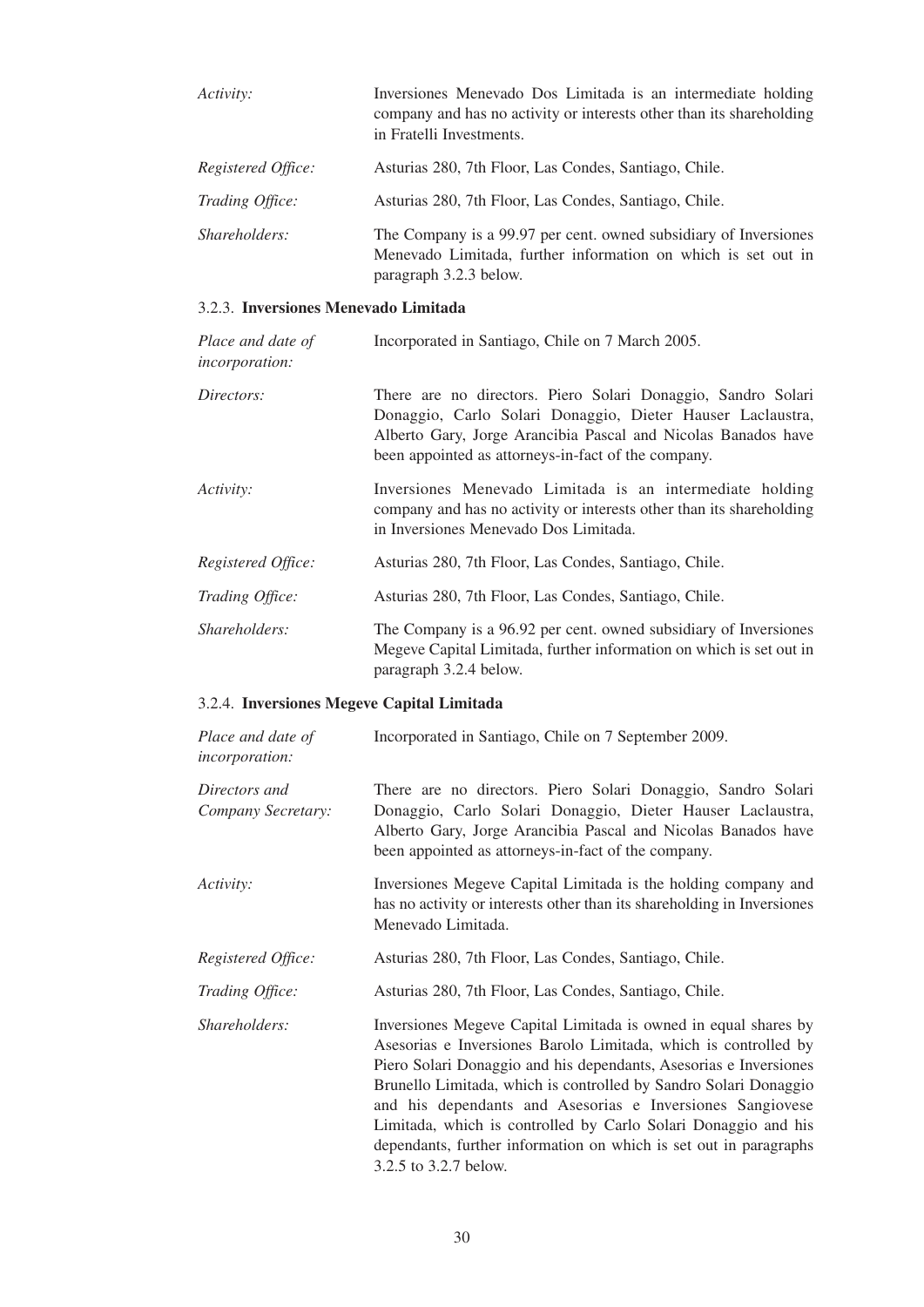#### 3.2.5. **Asesorias e Inversiones Barolo Limitada**

| Place and date of<br>incorporation: | Incorporated in Santiago, Chile on 30 August 1996.                                                                                                                                                                                                 |
|-------------------------------------|----------------------------------------------------------------------------------------------------------------------------------------------------------------------------------------------------------------------------------------------------|
| Directors:                          | There are no directors. Piero Solari Donaggio, Sandro Solari<br>Donaggio, Carlo Solari Donaggio, Dieter Hauser Laclaustra,<br>Alberto Gary, Jorge Arancibia Pascal and Nicolas Banados have<br>been appointed as attorneys-in-fact of the company. |
| Activity:                           | Asesorias e Inversiones Barolo Limitada has no activity or interests<br>other than its shareholding in Inversiones Megeve Capital Limitada.                                                                                                        |
| Registered Office:                  | Asturias 280, 7th Floor, Las Condes, Santiago, Chile.                                                                                                                                                                                              |
| Trading Office:                     | Asturias 280, 7th Floor, Las Condes, Santiago, Chile.                                                                                                                                                                                              |
| Shareholders:                       | Asesorias e Inversiones Barolo Limitada is controlled by Piero<br>Solari Donaggio on his own behalf and his children (all of whom<br>are under the age of 18).                                                                                     |

#### 3.2.6 **Asesorias e Inversiones Brunello Limitada**

| Place and date of<br>incorporation: | Incorporated in Santiago, Chile on 30 August 1996.                                                                                                                                                                                                 |
|-------------------------------------|----------------------------------------------------------------------------------------------------------------------------------------------------------------------------------------------------------------------------------------------------|
| Directors:                          | There are no directors. Piero Solari Donaggio, Sandro Solari<br>Donaggio, Carlo Solari Donaggio, Dieter Hauser Laclaustra,<br>Alberto Gary, Jorge Arancibia Pascal and Nicolas Banados have<br>been appointed as attorneys-in-fact of the company. |
| Activity:                           | Asesorias e Inversiones Brunello Limitada has no activity or<br>interests other than its shareholding in Inversiones Megeve Capital<br>Limitada.                                                                                                   |
| Registered Office:                  | Asturias 280, 7th Floor, Las Condes, Santiago, Chile.                                                                                                                                                                                              |
| <i>Trading Office:</i>              | Asturias 280, 7th Floor, Las Condes, Santiago, Chile.                                                                                                                                                                                              |
| Shareholders:                       | Asesorias e Inversiones Brunello Limitada is controlled by Sandro<br>Solari Donaggio on his own behalf and his children (all of whom<br>are under the age of 18).                                                                                  |

#### 3.2.7 **Asesorias e Inversiones Sangiovese Limitada**

| Place and date of<br>incorporation: | Incorporated in Santiago, Chile on 30 August 1996.                                                                                                                                                                                                 |
|-------------------------------------|----------------------------------------------------------------------------------------------------------------------------------------------------------------------------------------------------------------------------------------------------|
| Directors:                          | There are no directors. Piero Solari Donaggio, Sandro Solari<br>Donaggio, Carlo Solari Donaggio, Dieter Hauser Laclaustra,<br>Alberto Gary, Jorge Arancibia Pascal and Nicolas Banados have<br>been appointed as attorneys-in-fact of the company. |
| <i>Activity:</i>                    | Asesorias e Inversiones Sangiovese Limitada has no activity or<br>interests other than its shareholding in Inversiones Megeve Capital<br>Limitada.                                                                                                 |
| <i>Registered Office:</i>           | Asturias 280, 7th Floor, Las Condes, Santiago, Chile.                                                                                                                                                                                              |
| Trading Office:                     | Asturias 280, 7th Floor, Las Condes, Santiago, Chile.                                                                                                                                                                                              |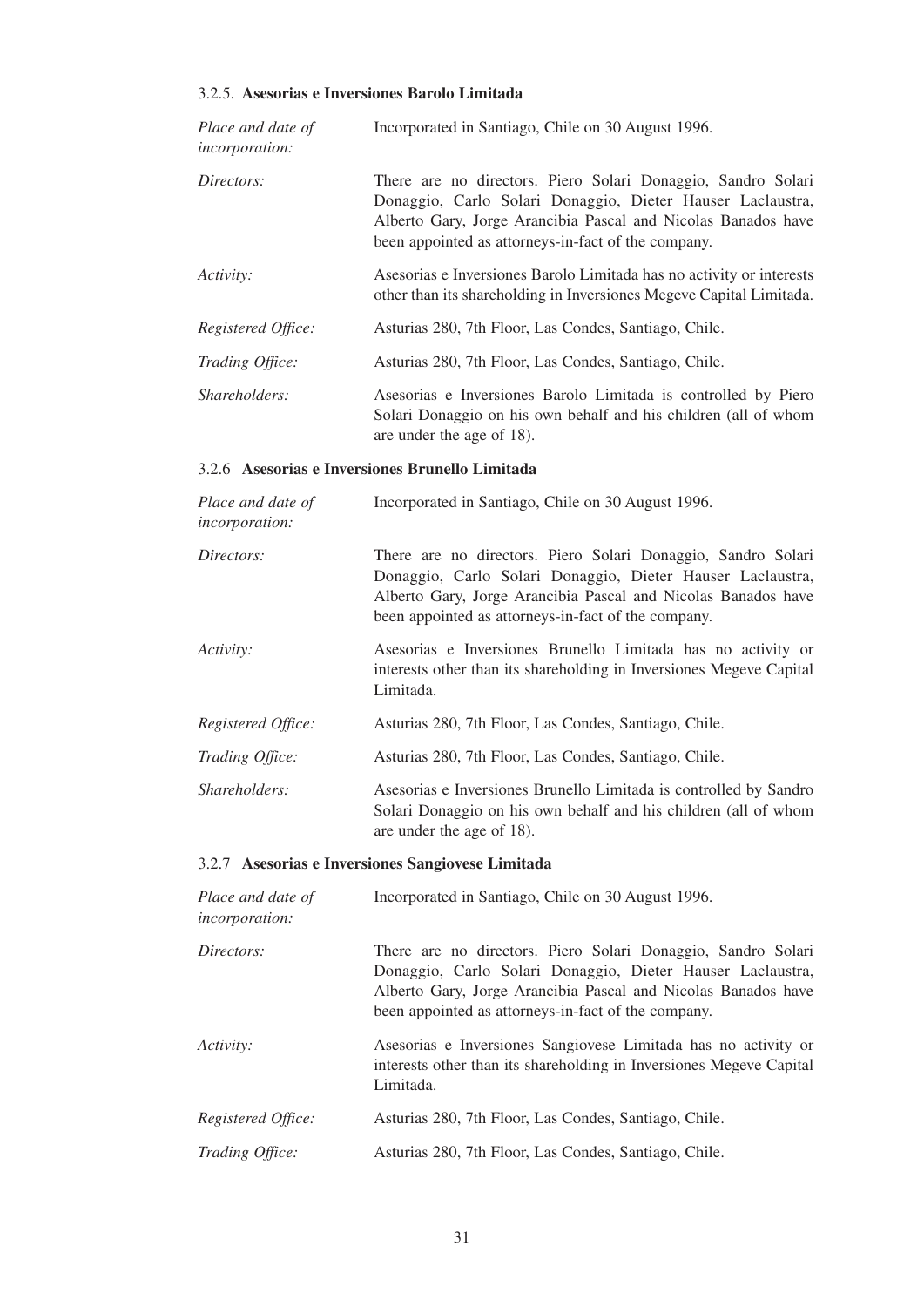| Shareholders:                                   | Asesorias e Inversiones Sangiovese Limitada is controlled by Carlo<br>Solari Donaggio on his own behalf and his children (all of whom<br>are under the age of 18). |
|-------------------------------------------------|--------------------------------------------------------------------------------------------------------------------------------------------------------------------|
| 3.2.8 Asesorias e Inversiones Asturias Limitada |                                                                                                                                                                    |
| Place and date of<br>incorporation:             | Incorporated in Santiago, Chile on 26 December 2007.                                                                                                               |
| Directors:                                      | There are no directors. Nicolas Banados has been appointed as<br>attorney-in-fact of the company.                                                                  |
| Activity:                                       | A private financial investment company with a portfolio of<br>investments in mutual funds and publicly-traded and private equity<br>securities.                    |
| <i>Registered Office:</i>                       | Avenida Isidora Goyenchea 3162, Of. 1002, Santiago, Chile.                                                                                                         |
| Trading Office:                                 | Avenida Isidora Goyenchea 3162, Of. 1002, Santiago, Chile.                                                                                                         |
| Shareholders:                                   | Nicolas Banados is beneficially interested in 50 per cent. of the<br>share capital of the company. The balance of the share capital is<br>owned by his wife.       |

### 3.2.9 **Fondo de Inversion Privado Santa Monica**

| Place and date of<br>incorporation: | Incorporated in Santiago, Chile on 13 October 2008.                                                                                                                                                                                                                  |
|-------------------------------------|----------------------------------------------------------------------------------------------------------------------------------------------------------------------------------------------------------------------------------------------------------------------|
| Directors:                          | There are no directors. The fund is administered by Administradora<br>Isidora S.A., a Chilean entity.                                                                                                                                                                |
| Activity:                           | A private financial investment fund with a portfolio of investments<br>in mutual funds and publicly-traded and private equity securities.                                                                                                                            |
| Registered Office:                  | Avenida Isidora Goyenchea 3162, Of. 1002, Santiago, Chile.                                                                                                                                                                                                           |
| Trading Office:                     | Avenida Isidora Goyenchea 3162, Of. 1002, Santiago, Chile.                                                                                                                                                                                                           |
| Shareholders:                       | Asesorias e Inversiones Asturias Limitada is beneficially interested<br>in 25 per cent. of the issued units of Fondo de Inversion Privado<br>Santa Monica. The balance of the issued units is beneficially owned<br>by members of Nicolas Banados' immediate family. |

### 3.2.10 **Asesorias e Inversiones Hipa Limitada**

| Place and date of<br>incorporation: | Incorporated in Santiago, Chile on 29 July 2002.                                                                                                                                                                                                    |
|-------------------------------------|-----------------------------------------------------------------------------------------------------------------------------------------------------------------------------------------------------------------------------------------------------|
| Directors:                          | Jorge Arancibia Pascal is an attorney-in-fact of the company.                                                                                                                                                                                       |
| <i>Activity:</i>                    | A private financial investment fund with a portfolio of investments<br>in mutual funds and publicly-traded and private equity securities.                                                                                                           |
| Registered Office:                  | Asturias 280, 7th Floor, Las Condes, Santiago, Chile.                                                                                                                                                                                               |
| Trading Office:                     | Asturias 280, 7th Floor, Las Condes, Santiago, Chile.                                                                                                                                                                                               |
| Shareholders:                       | Jorge Arancibia Pascal is beneficially interested in 85 per cent. of<br>the share capital of the company. The balance of the share capital is<br>beneficially owned in equal 5 per cent. interests by Jorge<br>Arancibia's father and two brothers. |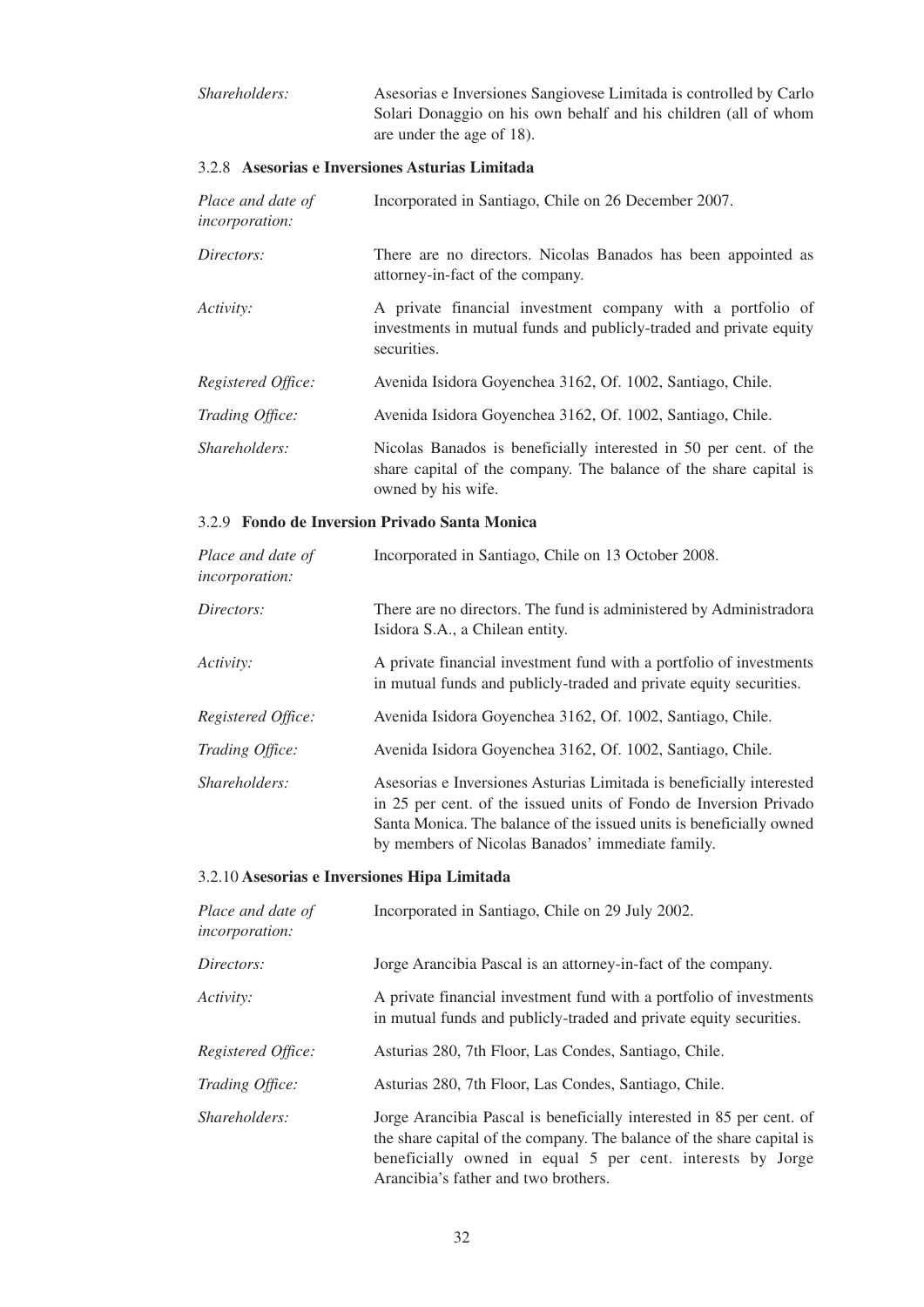- 3.2.11 **Alberto Gary,** aged 66, of Bascuñan Guerrero 888, Santiago, Chile is an attorney-infact of Fratelli Investments under a broadly drafted power of attorney which allows him, when acting jointly with one of the directors of Fratelli Investments mentioned above, to carry out any acts as may be done by a director. Alberto Gary has been an accountant to the Family Solari Donaggio for the last 30 years.
- 4. On Completion of the Subscription and as set out more fully in paragraph 8 of Part I upon Admission, no changes will be introduced to the Company's business and there will be no redeployment of the Company's fixed assets as a result of completion of the Proposals. The Concert Party and the Directors support the business strategy for the Group set out in paragraphs 3 of Part I of this Document. All the Group's employees will continue to be employed on unaltered employment terms and, as such, there will be no changes to their status as a result of the transaction
- 5. On Completion of the Subscription, no changes will be introduced to any member of the Concert Party's business as a result of completion of the Proposals and there will be no repercussions on the location of any member of the Concert Party's places of business. No member of the Concert Party has any employees.
- 6. No member of the Concert Party intends that the payment of interest on, repayment of or security for any liability of theirs will depend to any significant extent on the business of the Company.
- 7. The Independent Directors have in respect of their holdings of Ordinary Shares irrevocably committed to the Company to vote in favour of the Resolutions to be proposed at the General Meeting set out in the notice of General Meeting contained at the end of this Document. The Directors have an aggregate holding of 1,162,973 Ordinary Shares representing 1.37 per cent. of the Existing Ordinary Shares. Further details are set out in paragraph 6.1.9 of Part IV of this Document.
- 8. Anker Holding AG has irrevocably committed to the Company to vote in favour of the Resolutions to be proposed at the General Meeting set out in the notice of General Meeting contained at the end of this Document. Further details are set out in paragraph 6.1.9 of Part IV of this Document.
- 9. As far as the Directors are aware, save than as described in paragraphs 3 and 4 of Part I of this Document and disclosed in the un-audited interim accounts for the six months ended 30 June 2012 incorporated by reference in Part III of this Document, there have been no known material changes in the financial or trading position of the Company subsequent to 31 December 2011, the date to which the last published audited accounts were prepared.
- 10. Fratelli Investments is funding the full amount of the Subscription from the existing cash resources available to it. Such participation will not have a material effect on the earnings or asset or liabilities of Fratelli Investments.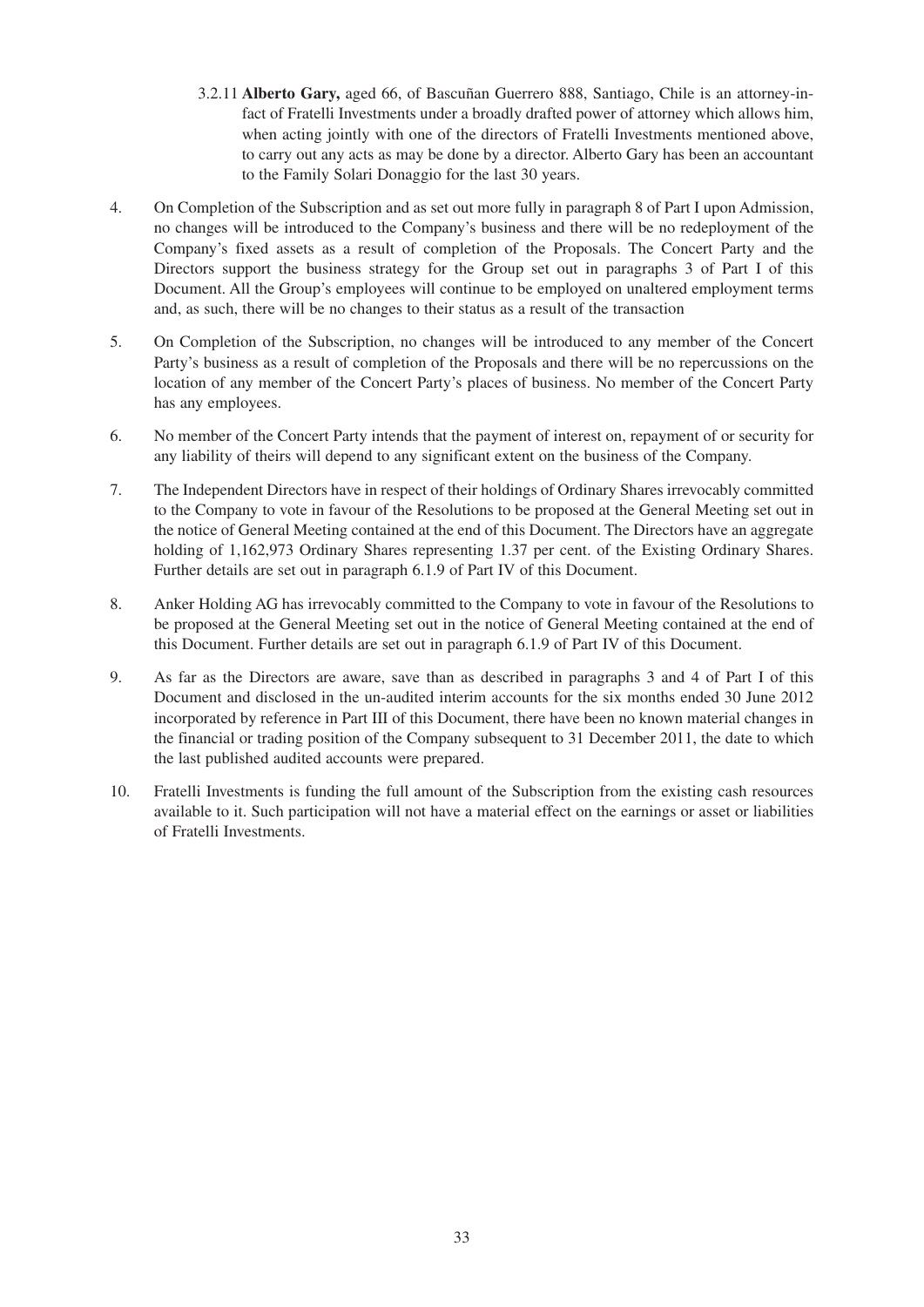#### **PART C: MARKET QUOTATIONS**

The following table shows the closing middle market quotations for Existing Ordinary Shares as derived from the AIM Appendix to the Daily Official List of the London Stock Exchange on the first dealing day of each month for the six months immediately preceding the date of this Document and on 6 December 2012 (the last practicable day before posting of this Document):

| Date             | Price             |
|------------------|-------------------|
| 2 July 2012      | 6.625p            |
| 1 August 2012    | 6.625p            |
| 3 September 2012 | 6.25p             |
| 1 October 2012   | 8.625p            |
| 1 November 2012  | 6.125p            |
| 3 December 2012  | 5.75 <sub>p</sub> |
| 6 December 2012  | 6.00 <sub>p</sub> |
|                  |                   |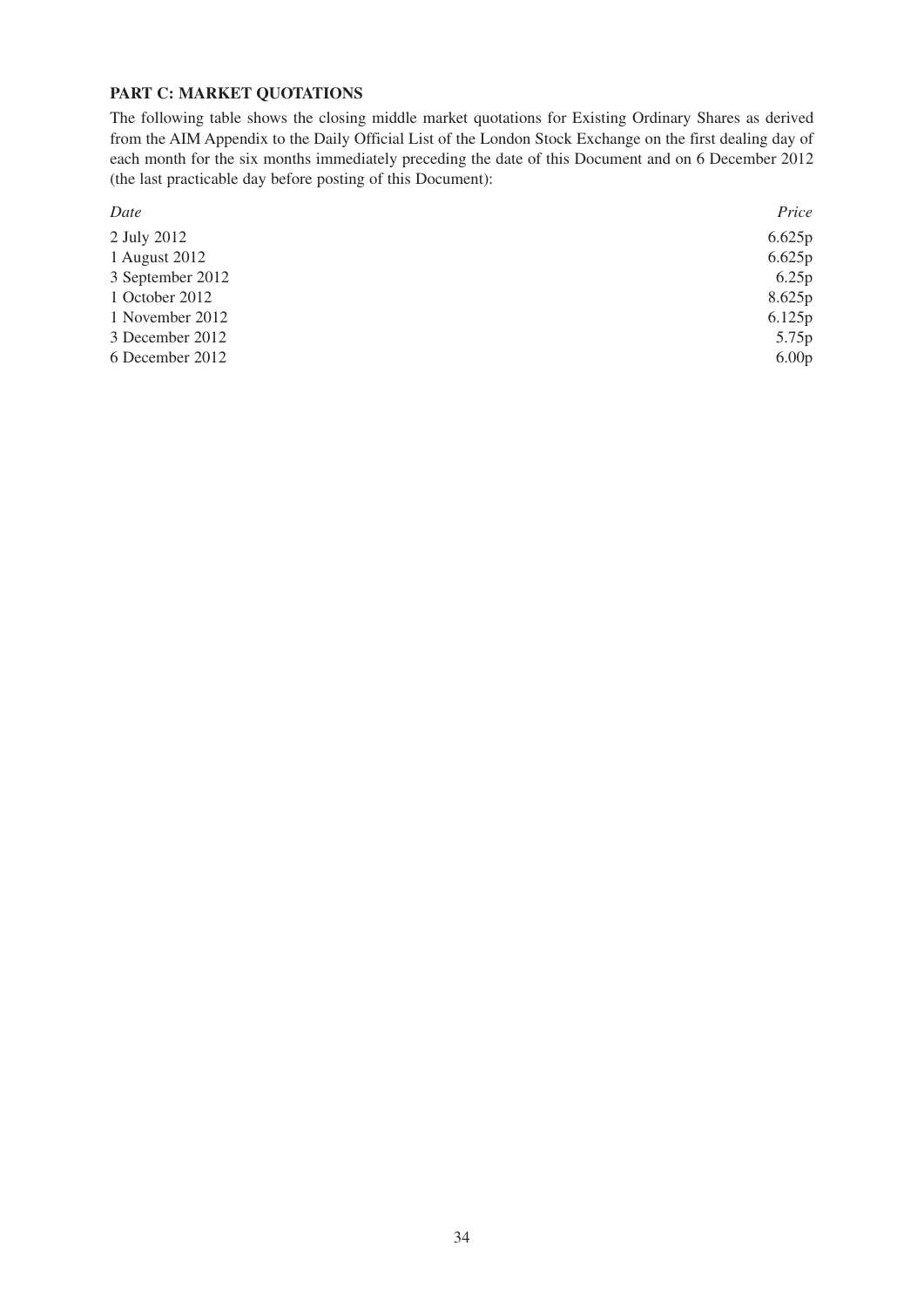#### **PART D: CONCERT PARTY DEALINGS**

During the disclosure period, Fratelli Investments, its connected persons and persons acting in concert with it have dealt for value in Serabi Ordinary Shares as follows (all such dealings having occurred prior to the commencement of discussions relating to the Proposals and are not therefore disqualifying transactions):

|                  |                         |                       | Number of              | Price per             |
|------------------|-------------------------|-----------------------|------------------------|-----------------------|
| Date             | Party                   | <b>Transaction</b>    | <b>Ordinary Shares</b> | <b>Ordinary Share</b> |
| 24 January 2012  | Fratelli Investments    | Subscription (Note 1) | 13,625,000             | £0.10                 |
| 24 January 2012  | Fondo de Inversion      |                       |                        |                       |
|                  | Privado Santa Monica    | Subscription (Note 1) | 1,300,000              | £0.10                 |
| 24 February 2012 | Asesorias e Inversiones |                       |                        |                       |
|                  | Asturias Limitada       | Purchase              | 5,000                  | US\$0.2562            |
| 28 February 2012 | Asesorias e Inversiones |                       |                        |                       |
|                  | Asturias Limitada       | Purchase              | 154,665                | US\$0.2532            |

During the disclosure period, Fratelli Investments and connected persons have dealt for value in Serabi Warrants as follows:

|                 |                      |                       | Number of | <i>Price per</i> |
|-----------------|----------------------|-----------------------|-----------|------------------|
| Date            | Party                | <i>Transaction</i>    | Warrants  | Warrant          |
| 24 January 2012 | Fratelli Investments | Subscription (Note 1) | 2,270,833 | n.a.             |
| 24 January 2012 | Fondo de Inversion   |                       |           |                  |
|                 | Privado Santa Monica | Subscription (Note 1) | 216,666   | n.a.             |

Note 1: On 24 January 2012, Serabi conditionally placed 27,300,000 units at a price of 10.0 pence per unit. Each unit comprised one new Ordinary Share and one sixth of a share purchase warrant whereby each whole warrant entitled the holder to subscribe for one new Ordinary Share at a price of 15.0 pence at any time for a period of two years expiring 23 January 2014. Pursuant to the placing, Fratelli Investments subscribed for 13,625,000 units (comprising 13,625,000 Ordinary Shares and 2,270,833 Warrants) and Fondo de Inversion Privado Santa Monica subscribed for 1,300,000 units (comprising 1,300,000 Ordinary Shares and 216,666 Warrants). Nicolas Banados, an attorney-in-fact of Fratelli Investments, is the beneficial owner of 50 per cent. of the share capital of Asesorias e Inversiones Asturias Limitada which beneficially owns 25 per cent. of the units in Fondo de Inversion Privado Santa Monica.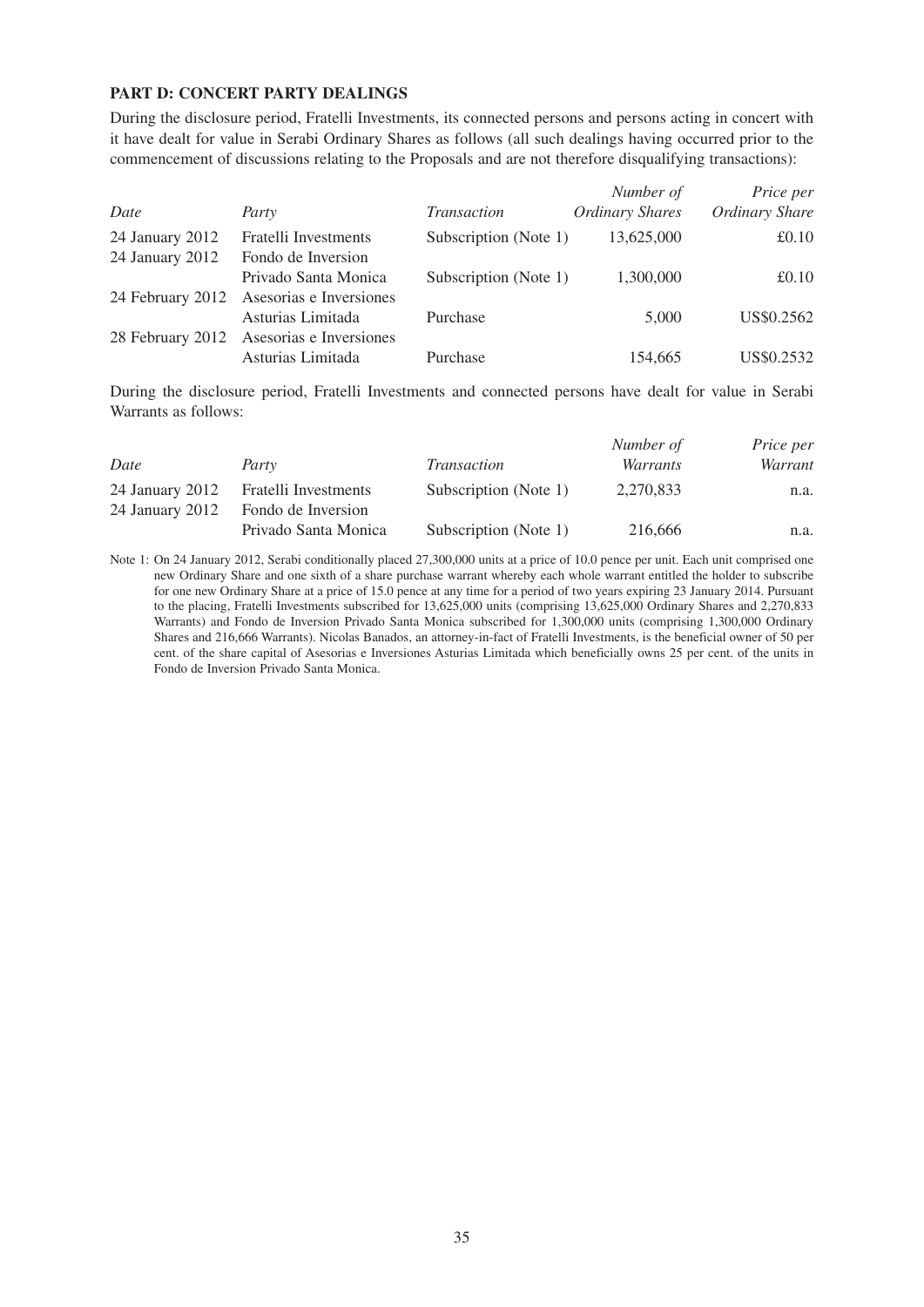### **PART III**

### **FINANCIAL INFORMATION ON SERABI GOLD PLC**

Turnover, net profit or loss before (i) and after taxation and the charge for tax, for the Group for the three financial years ended 31 December 2011.

*Information Source of information* 

1. Turnover, net profit or loss before (i) Serabi Annual Report 2011, Statement of Comprehensive Income on page 26.

> If you are reading this Document in hard copy, please enter the below web address in your web browser to be brought to the relevant document. If you are reading this Document in soft copy please click on the web address below to be brought to the relevant document

> http://www.serabigold.com/userfiles/pdf/Annual Report and Accounts 2011.pdf

 (ii) Serabi Annual Report 2010, Statement of Comprehensive Income on page 20.

> If you are reading this Document in hard copy, please enter the below web address in your web browser to be brought to the relevant document. If you are reading this Document in soft copy please click on the web address below to be brought to the relevant document

http://www.serabigold.com/userfiles/pdf/489.pdf

 (iii) Serabi Annual Report 2009, Statement of Comprehensive Income on page 18.

> If you are reading this Document in hard copy, please enter the below web address in your web browser to be brought to the relevant document. If you are reading this Document in soft copy please click on the web address below to be brought to the relevant document

#### http://www.serabigold.com/userfiles/pdf/435.pdf

2. A statement on the assets and (i) Serabi Annual Report 2011, Balance Sheets on page 27.

If you are reading this Document in hard copy, please enter the below web address in your web browser to be brought to the relevant document. If you are reading this Document in soft copy please click on the web address below to be brought to the relevant document

http://www.serabigold.com/userfiles/pdf/Annual Report and Accounts 2011.pdf

(ii) Serabi Annual Report 2010, Balance Sheets on page 21.

If you are reading this Document in hard copy, please enter the below web address in your web browser to be brought to the relevant document. If you are reading this Document in soft copy please click on the web address below to be brought to the relevant document

http://www.serabigold.com/userfiles/pdf/489.pdf

A statement on the assets and liabilities shown in the audited accounts for the Group for the three financial years ended 31 December 2011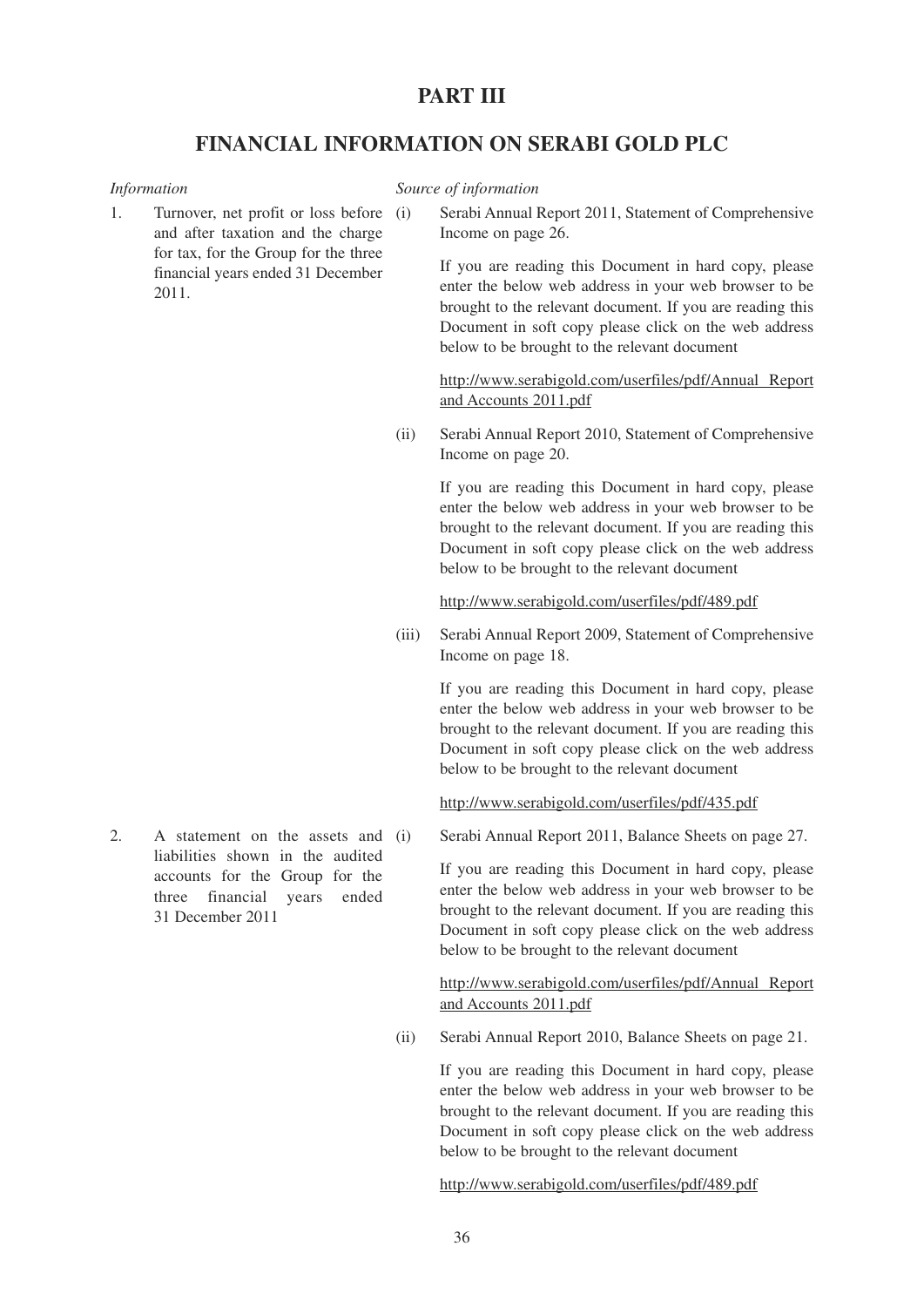#### *Information Source of information*

(iii) Serabi Annual Report 2009, Balance Sheets on page 19.

If you are reading this Document in hard copy, please enter the below web address in your web browser to be brought to the relevant document. If you are reading this Document in soft copy please click on the web address below to be brought to the relevant document

#### http://www.serabigold.com/userfiles/pdf/435.pdf

3. A cash flow statement as provided (i) Serabi Annual Report 2011, Cash Flow Statements on page 29.

> If you are reading this Document in hard copy, please enter the below web address in your web browser to be brought to the relevant document. If you are reading this Document in soft copy please click on the web address below to be brought to the relevant document

#### http://www.serabigold.com/userfiles/pdf/Annual Report and Accounts 2011.pdf

 (ii) Serabi Annual Report 2010, Cash Flow Statements on page 23.

> If you are reading this Document in hard copy, please enter the below web address in your web browser to be brought to the relevant document. If you are reading this Document in soft copy please click on the web address below to be brought to the relevant document

#### http://www.serabigold.com/userfiles/pdf/489.pdf

 (iii) Serabi Annual Report 2009, Cash Flow Statements on page 21.

> If you are reading this Document in hard copy, please enter the below web address in your web browser to be brought to the relevant document. If you are reading this Document in soft copy please click on the web address below to be brought to the relevant document

#### http://www.serabigold.com/userfiles/pdf/435.pdf

4. Significant accounting policies (i) Serabi Annual Report 2011, Notes to the Financial Statements on pages 30 to 53.

> If you are reading this Document in hard copy, please enter the below web address in your web browser to be brought to the relevant document. If you are reading this Document in soft copy please click on the web address below to be brought to the relevant document

#### http://www.serabigold.com/userfiles/pdf/Annual Report and Accounts 2011.pdf

A cash flow statement as provided in the audited accounts for the Group for the three financial years ended 31 December 2011

notes to the accounts which are of major relevance to an appreciation of the figures for the three financial years ended 31 December 2011

Significant accounting policies (i) together with any points from the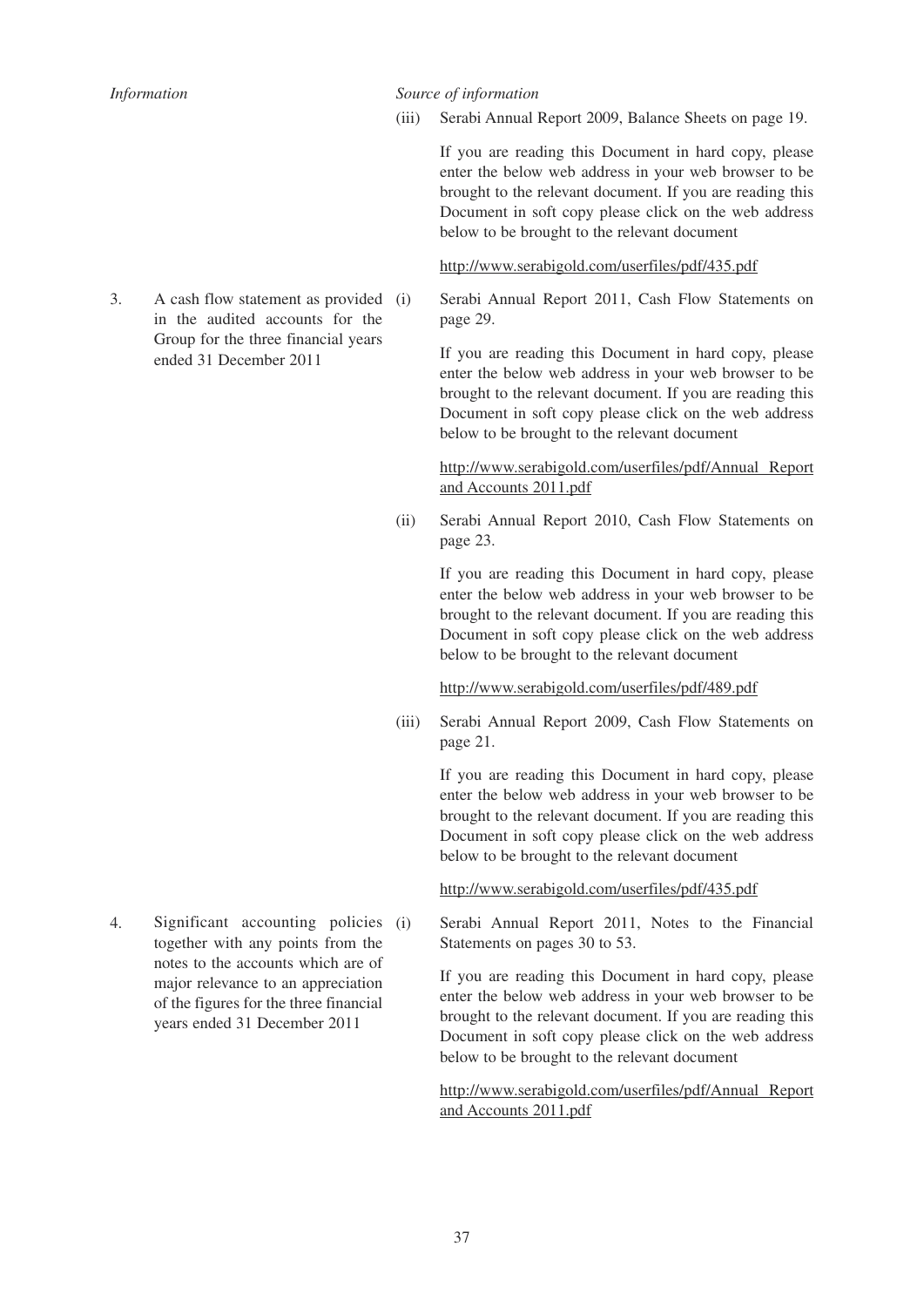#### *Information Source of information*

 (ii) Serabi Annual Report 2010, Notes to the Financial Statements on pages 24 to 49.

> If you are reading this Document in hard copy, please enter the below web address in your web browser to be brought to the relevant document. If you are reading this Document in soft copy please click on the web address below to be brought to the relevant document

#### http://www.serabigold.com/userfiles/pdf/489.pdf

 (iii) Serabi Annual Report 2009, Notes to the Financial Statements on pages 22 to 47.

> If you are reading this Document in hard copy, please enter the below web address in your web browser to be brought to the relevant document. If you are reading this Document in soft copy please click on the web address below to be brought to the relevant document

#### http://www.serabigold.com/userfiles/pdf/435.pdf

5. Changes in equity and total (i) Serabi Annual Report 2011, Statement of Changes in Shareholders Equity on page 28 and Statement of Comprehensive Income on page 26

> If you are reading this Document in hard copy, please enter the below web address in your web browser to be brought to the relevant document. If you are reading this Document in soft copy please click on the web address below to be brought to the relevant document

#### http://www.serabigold.com/userfiles/pdf/Annual Report and Accounts 2011.pdf

6. Independent audit report in respect (i) Serabi Annual Report 2010, Statement of Changes in Shareholders Equity on page 22 and Statement of Comprehensive Income on page 20

> If you are reading this Document in hard copy, please enter the below web address in your web browser to be brought to the relevant document. If you are reading this Document in soft copy please click on the web address below to be brought to the relevant document

#### http://www.serabigold.com/userfiles/pdf/489.pdf

 (ii) Serabi Annual Report 2009, Statement of Changes in Shareholders Equity on page 20 and Statement of Comprehensive Income on page 18

> If you are reading this Document in hard copy, please enter the below web address in your web browser to be brought to the relevant document. If you are reading this Document in soft copy please click on the web address below to be brought to the relevant document

#### http://www.serabigold.com/userfiles/pdf/435.pdf

Changes in equity and total (i) recognised gains and losses for the three financial years ended 31 December 2011

Independent audit report in respect (i) of each Annual Report for the three financial years ended 31 December 2011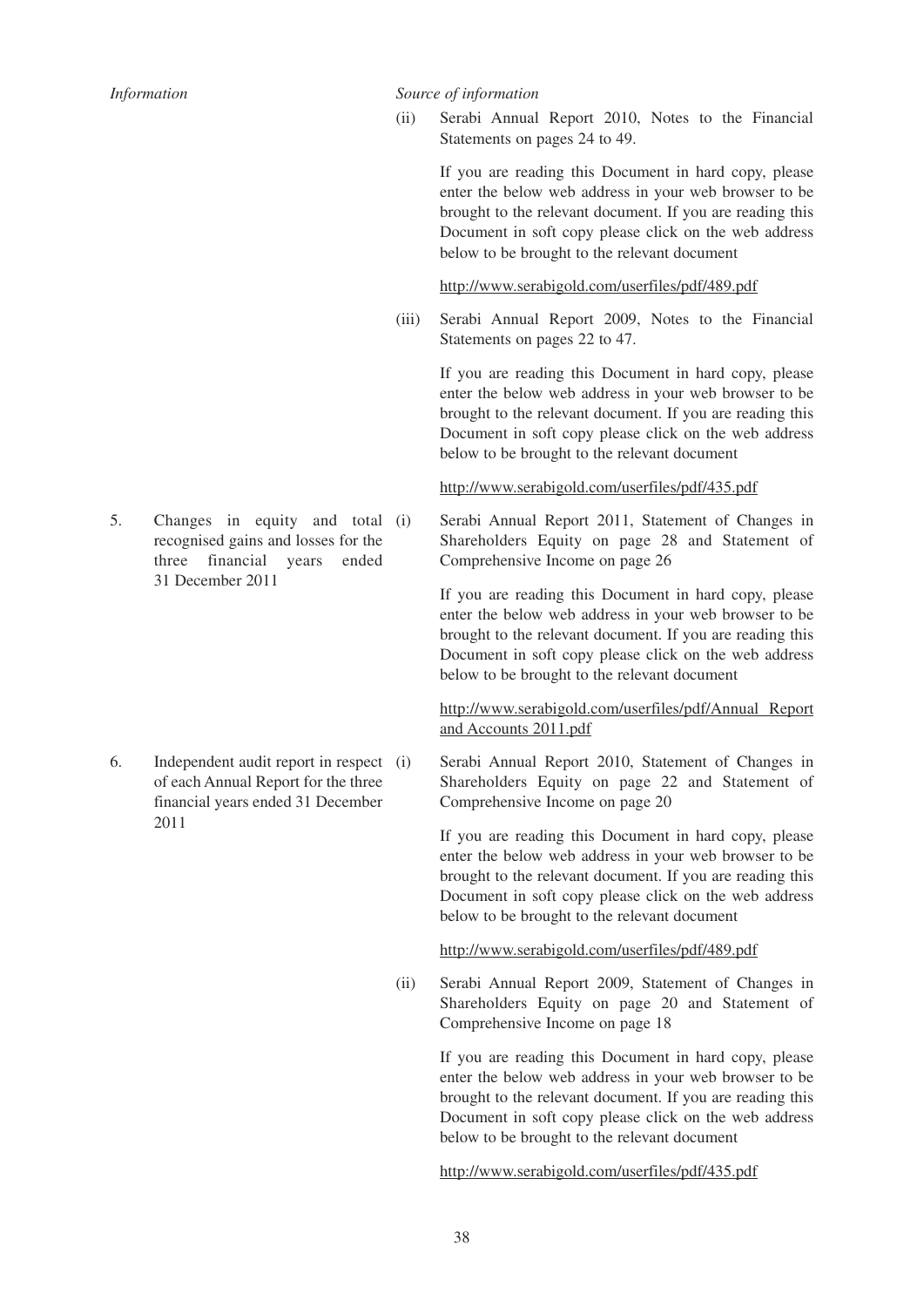#### *Information Source of information*

 (iii) Serabi Annual Report 2011, Independent Auditor's Report on pages 24 to 25.

> If you are reading this Document in hard copy, please enter the below web address in your web browser to be brought to the relevant document. If you are reading this Document in soft copy please click on the web address below to be brought to the relevant document

#### http://www.serabigold.com/userfiles/pdf/Annual Report and Accounts 2011.pdf

The financial statements for the Company for the three financial periods ended 31 December 2011, 2010 and 2009 and the half year ended 30 June 2012 are available free of charge on the Company's website http://www.serabigold.com/AnnualReports.cfm and http://www.serabigold.com/InterimFinancialReportsMDA.cfm

Information in relation to 1, 2, 3 and 4 has not been published in an inflation adjusted form. The annual reports and interim results are available in a "read-only" format and can be printed from the Company's website. The Company will provide within two Business Days, without charge, to each person to whom a copy of this Document has been delivered, upon their written or verbal request, a copy of any documents incorporated by reference in this Document. In addition each person to whom a copy of this Document has been delivered may request that all future documents, announcements and information sent to them in relation to the Waiver should be sent in hard copy form. Copies of any documents incorporated by reference in this Document will not be provided unless such a request is made. Requests for copies of any such document should be directed to the Company Secretary, Clive Line, Serabi Gold Plc, 2nd Floor, 30-32 Ludgate Hill, London EC4M 7DR or by telephone to +44 (0) 20 7246 6830.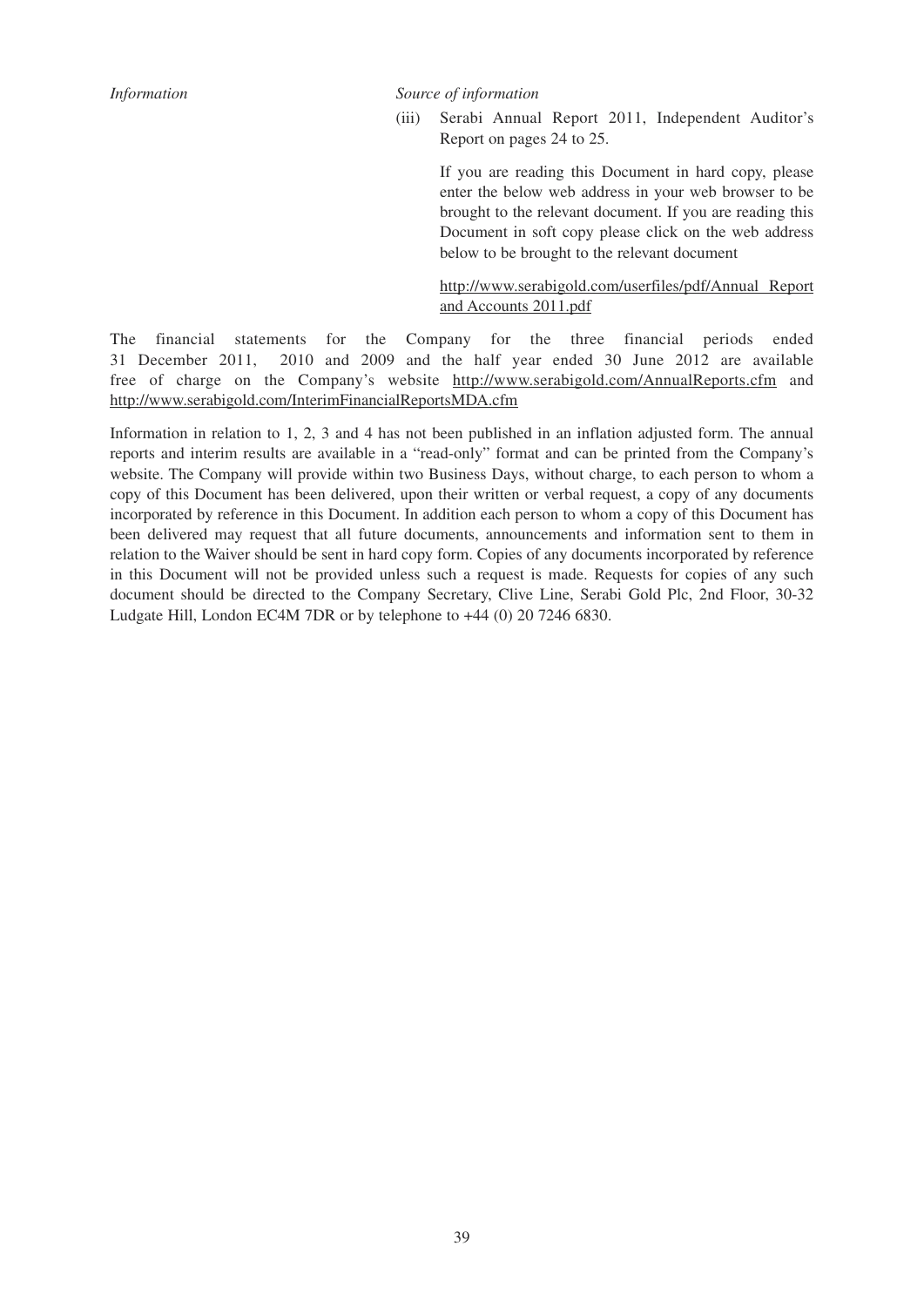### **PART IV**

### **ADDITIONAL INFORMATION**

#### **1. RESPONSIBILITY STATEMENT AND DIRECTORS**

- 1.1 The Directors whose names appear in paragraph 1.3 below accept responsibility for the information contained in this Document including individual and collective responsibility for compliance with the AIM Rules, save for the information concerning the Concert Party (for which each member of the Concert Party is responsible) and the recommendation set out in paragraph 15 of Part I of this Document (for which the Independent Directors are solely responsible). To the best of the knowledge and belief of the Directors (who have taken reasonable care to ensure that such is the case) the information contained in this Document for which they are responsible (as above) is in accordance with the facts and there are no other facts the omission of which is likely to affect the import of such information.
- 1.2 Each member of the Concert Party along with the directors of Fratelli Investments accepts responsibility for the information contained in this Document relating to the Concert Party or otherwise expressly referable to the Concert Party. To the best of the knowledge and belief of each member of the Concert Party along with the directors of Fratelli Investments (who have taken all reasonable care to ensure such is the case) the information contained in this Document for which they are responsible is in accordance with the facts and there are no other facts the omission of which is likely to affect the import of such information.
- 1.3 The names of the Directors are as follows:

*Directors:*

| Non-Executive Chairman        |
|-------------------------------|
| Chief Executive               |
| <b>Finance Director</b>       |
| <b>Non-Executive Director</b> |
| <b>Non-Executive Director</b> |
| <b>Non-Executive Director</b> |
| <b>Non-Executive Director</b> |
|                               |

#### **2. THE COMPANY AND ITS SHARE CAPITAL**

- 2.1 The Company was incorporated in England and Wales as a private limited company named Serabi Mining Limited on 18 May 2004 under the Companies Act 1985 and with registered number 5131528. The Company re-registered as a public company under the name Serabi Mining plc on 17 March 2005. The Company subsequently changed its name to Serabi Gold plc on 14 October 2011.
- 2.2 The liability of the members of the Company is limited.
- 2.3 As at the date of this Document, the Company had the following outstanding Ordinary Shares, Deferred Shares, Options and Warrants (excluding 2,100,123 new Ordinary Shares being the maximum number of new Ordinary Shares that the Company calculates it would be obliged to issue in satisfaction of the convertible loan stock agreement dated 9 November 2009, as further described at paragraph 4.3 of this Part IV):

| Security                                         | <i>Number</i> |
|--------------------------------------------------|---------------|
| <b>Ordinary Shares</b>                           | 91,268,529    |
| Options                                          | 6,520,785     |
| Other warrants                                   | 4,704,998     |
| <b>Fully diluted Ordinary Shares outstanding</b> | 102,494,312   |
|                                                  |               |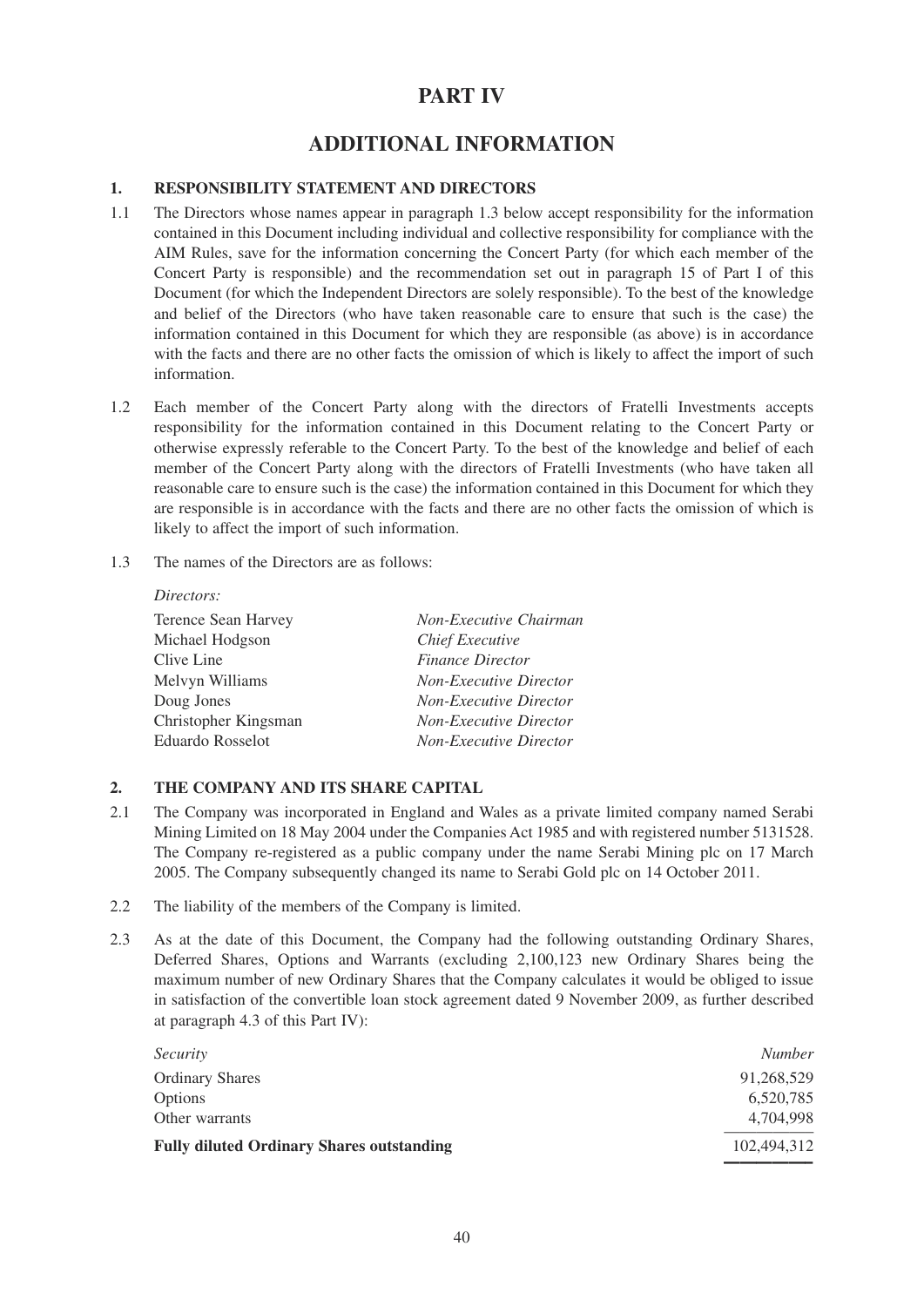2.4 The authorised and issued share capital of the Company at the date of this Document and upon Admission is as follows:

|                                    |               | Authorised                      | <i>Issued</i> |                                 |
|------------------------------------|---------------|---------------------------------|---------------|---------------------------------|
|                                    | <b>Number</b> | £                               | <b>Number</b> | £                               |
| As at the date of this Document    |               |                                 |               |                                 |
| Ordinary Shares of 5p each         |               | 733, 735, 776 36, 686, 788.80   | 91.268.529    | 4,563,426.45                    |
| Deferred Shares of 9.5p each       |               | 140, 139, 065 13, 313, 211. 175 |               | 140, 139, 065 13, 313, 211. 175 |
| <b>Immediately after Admission</b> |               |                                 |               |                                 |
| Ordinary Shares of 5p each         |               | 733, 735, 776 36, 686, 788.80   |               | 361,268,529 18,063,426.45       |
| Deferred Shares of 9.5p each       |               | 140, 139, 065 13, 313, 211. 175 |               | 140, 139, 065 13, 313, 211. 175 |

2.5 As at the date of this Document, the following Warrants were outstanding:

|                                  | <i>Number</i> | <i>Exercise Price</i> | <i>Expires on</i> |
|----------------------------------|---------------|-----------------------|-------------------|
| Non-tradable warrants            | 4.549.998     | £0.15                 | 23 January 2014   |
| <b>Beaumont Cornish warrants</b> | 155,000       | £0.15                 | 8 November 2013   |

2.6 As at the date of this Document, there are the following Options in issue under the various plans that have been operated by the Company:

|                   | <i>Options</i> |                       |                       |                   |
|-------------------|----------------|-----------------------|-----------------------|-------------------|
| <i>Issue date</i> | outstanding    | <i>Options vested</i> | <i>Exercise price</i> | <i>Expires on</i> |
| 21 May 2012       | 500,000        | 166,667               | £0.10                 | 20 May 2015       |
| 31 May 2011       | 1,630,000      | 1,096,670             | C\$0.60               | 30 May 2014       |
| 28 January 2011   | 1,455,000      | 1,026,667             | £0.41                 | 27 January 2021   |
| 28 January 2011   | 450,000        | 300,001               | £0.37                 | 27 January 2021   |
| 21 December 2009  | 1,900,000      | 1,900,000             | £0.15                 | 20 December 2019  |
| 15 November 2007  | 25,000         | 25,000                | £2.64                 | 14 November 2017  |
| 28 March 2007     | 7.500          | 7.500                 | £3.84                 | 27 March 2017     |
| 01 April 2006     | 278,360        | 278,360               | £1.50                 | 01 April 2016     |
| 01 April 2006     | 274,925        | 274,925               | £3.00                 | 01 April 2016     |
| <b>Total</b>      | 6,520,785      | 5,075,790             | n.a.                  | n.a.              |
|                   |                |                       |                       |                   |

#### **3. SUBSTANTIAL SHAREHOLDERS**

3.1 The Directors are aware of the following holdings of Ordinary Shares and Warrants which, as at 6 December 2012 (being the last practicable date prior to the publication of this Document), represented three per cent. or more of the issued ordinary share capital of the Company or which will, on Admission, represent three per cent. or more of the Enlarged Ordinary Share Capital, assuming full subscription by Fratelli Investments pursuant to the Subscription Agreement:

|                                      | As at the date of this Document     |         |           | On Admission  |              |           |
|--------------------------------------|-------------------------------------|---------|-----------|---------------|--------------|-----------|
|                                      |                                     |         |           | Per cent. of  |              |           |
|                                      | Per cent.                           |         |           | the Enlarged  |              |           |
|                                      | Number of<br>Number of<br>of issued |         | Number of | Ordinary      | Number of    |           |
|                                      | Ordinary                            | share   | Warrants  | Ordinary      | <b>Share</b> | Warrants  |
| Name                                 | <b>Shares</b>                       | capital | held      | <b>Shares</b> | Capital      | held      |
| Eldorado Gold Corporation            | 21,340,000                          | 23.38%  | 750,000   | 21,340,000    | 5.91%        | 750,000   |
| Anker Holding AG (note 1)            | 18,851,000                          | 20.71%  | 937,500   | 18.851,000    | 5.22%        | 937,500   |
| Fratelli Investments Limited         |                                     |         |           |               |              |           |
| (note 2)                             | 17,616,000                          | 19.30%  | 2,270,833 | 287,616,000   | 79.6%        | 2,270,833 |
| <b>F&amp;C</b> Investment Management | 2,994,633                           | 3.28%   | Nil       | 2.994.633     | $0.95\%$     | Nil       |

Note 1: The beneficial owner of Anker Holding AG is the spouse of Mr Christopher Kingsman, a Director of the Company.

Note 2: Assumes that there are no third party subscribers for the Subscription Shares and Fratelli Investments therefore subscribes for all the Subscription Shares.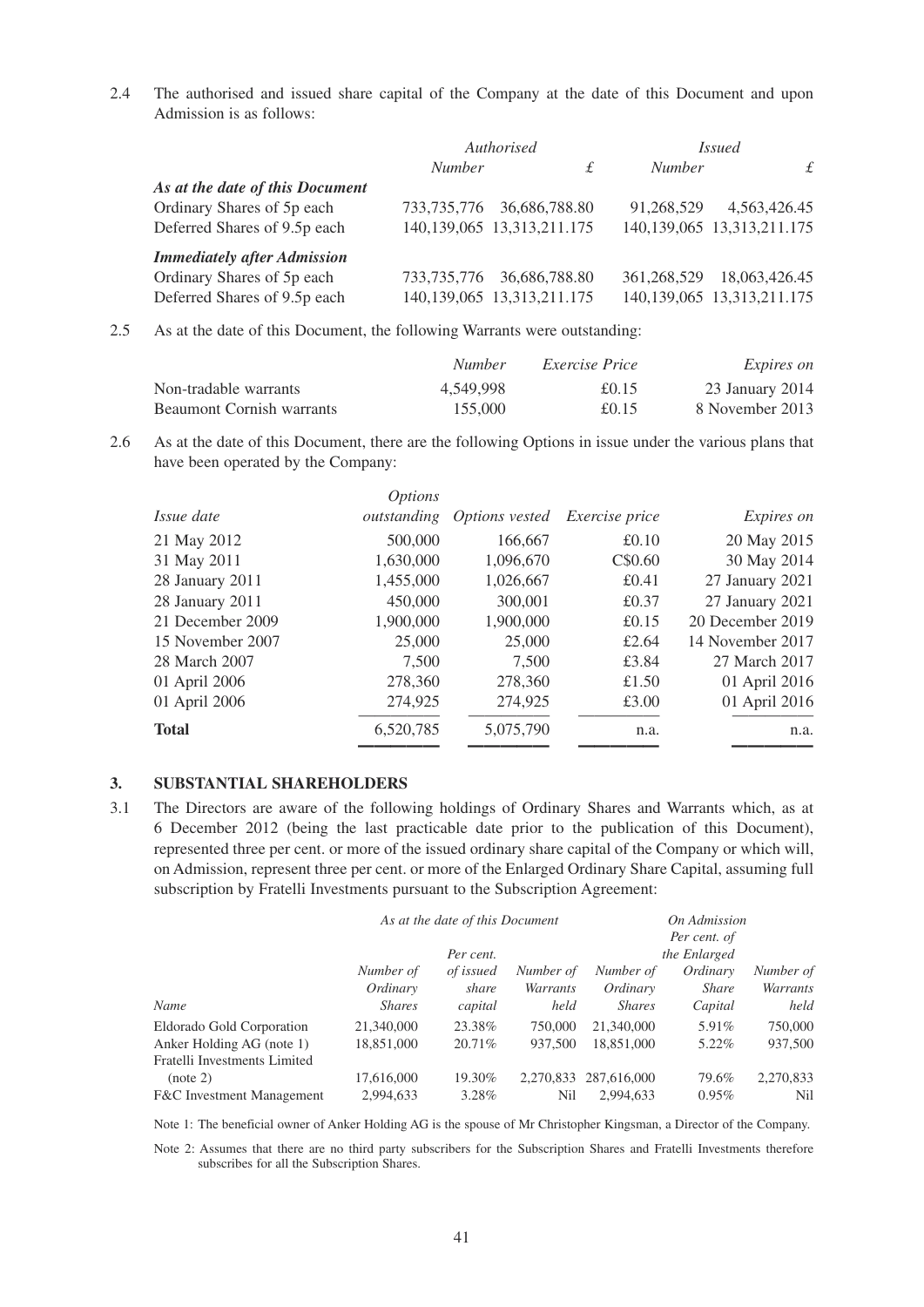#### **4. DIRECTORS' INTERESTS**

4.1 At the date of this Document and immediately following Admission the interests of the Directors (including any Connected Persons) in the issued share capital of the Company are as follows:

|                               |                        | As at the date of this Document |                                 | On Admission   |  |
|-------------------------------|------------------------|---------------------------------|---------------------------------|----------------|--|
|                               | Number of              |                                 | Number of                       |                |  |
|                               | <b>Ordinary Shares</b> |                                 | <b>Ordinary Shares</b>          |                |  |
|                               | beneficially           |                                 | beneficially                    |                |  |
|                               | owned,                 |                                 | owned,                          | Per cent. of   |  |
|                               | controlled or          | Per cent. of                    | controlled or                   | the Enlarged   |  |
|                               | directed, directly     |                                 | issued share directed, directly | Ordinary Share |  |
| Name                          | <i>or indirectly</i>   | capital                         | <i>or indirectly</i>            | Capital        |  |
| <b>Existing Directors</b>     |                        |                                 |                                 |                |  |
| Terence Sean Harvey           | 200,000                | $0.22\%$                        | 200,000                         | $0.06\%$       |  |
| Michael Hodgson               | 441,320                | $0.48\%$                        | 441,320                         | $0.12\%$       |  |
| Clive Line                    | 466,653                | 0.51%                           | 466,653                         | 0.13%          |  |
| Melvyn Williams               | 45,000                 | 0.05%                           | 45,000                          | 0.01%          |  |
| Doug Jones                    | 100,000                | $0.11\%$                        | 100,000                         | $0.03\%$       |  |
| Christopher Kingsman (Note 1) | 18,851,000             | 20.71%                          | 18,851,000                      | 5.22%          |  |
| Eduardo Rosselot              | Nil                    | <b>Nil</b>                      | <b>Nil</b>                      | Nil            |  |

Note 1: The beneficial owner of Anker Holding AG is the spouse of Mr Christopher Kingsman, a Director of the Company.

4.2 At the date of this Document and immediately following Admission the interests of the Directors (including any Connected Persons) in all option based awards are as follows (share-based awards and option-based awards have not been separated):

|                      |                   | <i>Options</i> |                |          |                   |
|----------------------|-------------------|----------------|----------------|----------|-------------------|
|                      |                   | Outstanding    | <i>Options</i> | Exercise |                   |
| Name of Director     | <i>Issue Date</i> | (Note 1)       | <b>Vested</b>  | Price    | <i>Expires on</i> |
| Terence Sean Harvey  | 31 May 2011       | 133,334        | 66,666         | C\$0.60  | 30 May 2014       |
| Melvyn Williams      | 31 May 2011       | 133,334        | 66,666         | C\$0.60  | 30 May 2014       |
| Doug Jones           | 31 May 2011       | 133,334        | 66,666         | C\$0.60  | 30 May 2014       |
| Michael Hodgson      | 21 Dec 2009       |                | 500,000        | £0.15    | 20 Dec 2019       |
|                      | 28 Jan 2011       | 200,000        | 400,000        | £0.41    | 27 May 2021       |
|                      | 31 May 2011       | 83,333         | 166,667        | C\$0.60  | 30 May 2014       |
|                      | 21 May 2012       | 183,333        | 91,667         | £0.10    | 20 May 2015       |
| Clive Line           | 21 Dec 2009       |                | 500,000        | £0.15    | 20 Dec 2019       |
|                      | 28 Jan 2011       | 200,000        | 400,000        | £0.41    | 27 May 2021       |
|                      | 31 May 2011       | 83,333         | 166,667        | C\$0.60  | 30 May 2014       |
|                      | 21 May 2012       | 150,000        | 75,000         | £0.10    | 20 May 2015       |
| Christopher Kingsman |                   |                |                |          |                   |
| Eduardo Rosselot     |                   |                |                |          |                   |

Note 1: Each option entitles the holder to subscribe for one new Ordinary Share.

4.3 On 9 November 2009 (as further detailed in note 16 of the Company's 2011 Annual Report) the Company entered into a convertible loan stock agreement with Greenwood whereby Greenwood made available to the Company a loan of £300,000 repayable on 31 October 2014. Greenwood has the right at any time, on one or more occasions, on or before the repayment date to convert any of the outstanding amounts owed by the Company to Ordinary Shares at a price of 15 pence per new Ordinary Share. The loan was drawn down on 14 December 2009 and interest accrues at the rate of 1 per cent. per annum and is compounded. In January 2012, Greenwood assigned its interest in the convertible loan stock to Anker Holding AG. Anker Holding AG is beneficially owned by the spouse of Mr. Christopher Kingsman, a non-executive director of the Company.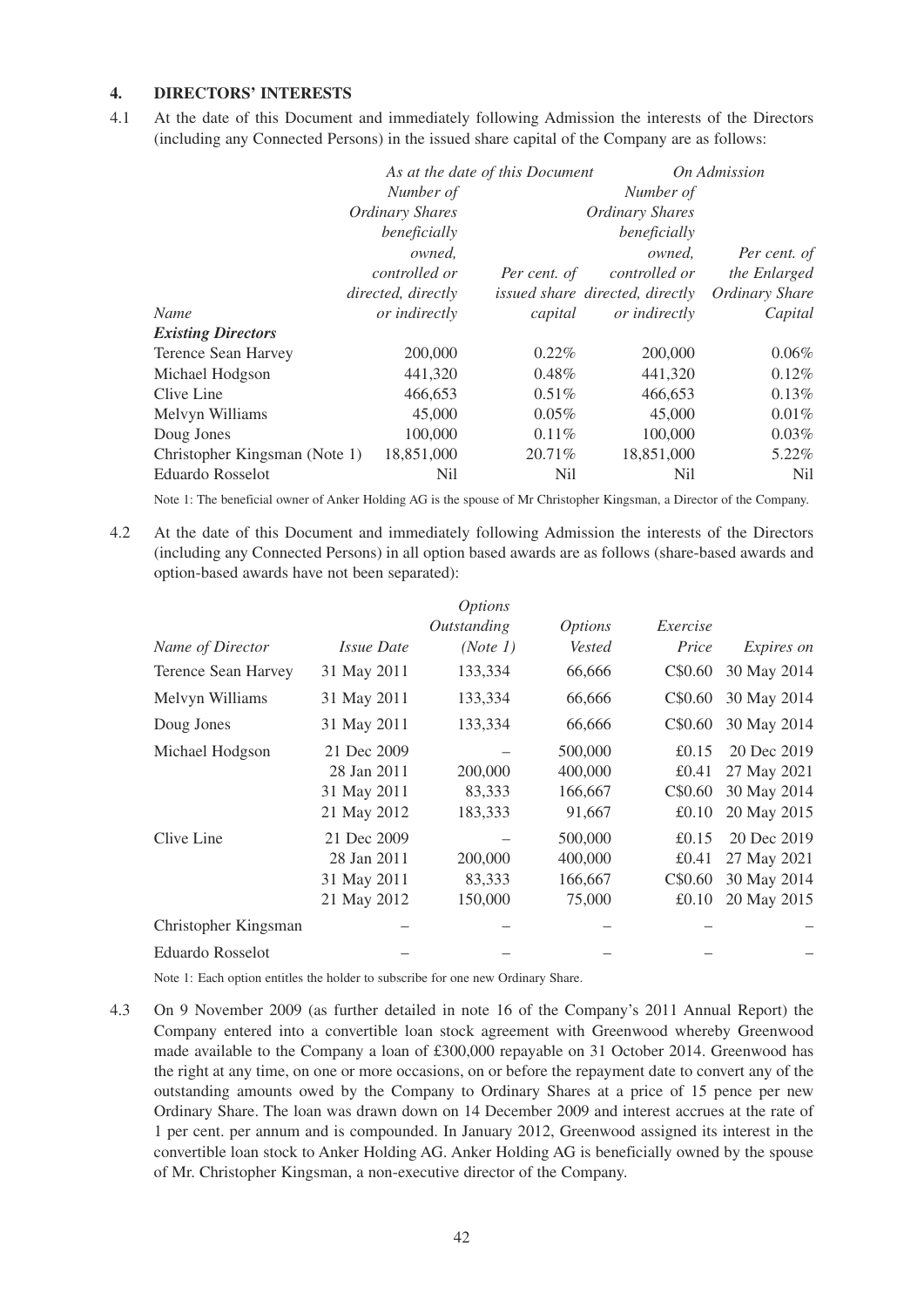- 4.4 Save as disclosed in this Document, none of the Directors holds any Options and/or Warrants to subscribe for Ordinary Shares.
- 4.5 Beaumont Cornish is interested in Warrants, issued on 9 November 2009, to subscribe for 155,000 new Ordinary Shares (representing 0.04 per cent. of the Enlarged Ordinary Share Capital) at an exercise price of 15p as set out in paragraph 2.5 above of this Part IV.
- 4.6 Except as disclosed in this paragraph 4, none of the Directors, nor any member of their respective immediate families, nor any Connected Persons, are interested in any share capital of the Company.

#### **5. DIRECTORS SERVICE AGREEMENTS AND LETTERS OF APPOINTMENT**

5.1 The Executive directors' services agreements are summarised below and other than as described below, have not been amended in the six months preceding the publication of this Document:

#### 5.1.1 *Michael Hodgson (Chief Executive)*

Mr Hodgson entered into a service agreement with the Company on 2 February 2007. He is currently entitled to a base salary of £140,000 per annum (increased from £125,000 per annum with effect from 1 April 2012) and the potential, subject to approval of the board of directors, of an annual cash performance bonus and other fringe benefits, such as health, disability and life insurance equal in value to approximately £5,000. His service agreement is terminable on 12 months' notice by the Company. Mr Hodgson is required to devote himself to no less than four days per week to the performance of his duties.

#### 5.1.2 *Clive Line (Finance Director)*

Mr Line entered into a service agreement with the Company on 13 April 2005. He is currently entitled to a base salary of £133,000 per annum (increased from £125,000 per annum with effect from 1 April 2012) and the potential, subject to approval of the board of directors, of an annual cash performance bonus and other fringe benefits, such as health, disability and life insurance equal in value to approximately £4,000. His service agreement is terminable on 12 months' notice by the Company. Mr Line is required to devote himself to no less than four days per week to the performance of his duties.

5.2 The terms of the Non-executive directors' appointments are summarised below and have not been amended in the six months preceding the publication of this Document:

Each of the non-executive directors is compensated in accordance with the following table of fees

|                                                                                   | Chairman | <i>Other</i> |
|-----------------------------------------------------------------------------------|----------|--------------|
| Fee as Board Member (C\$ per annum)                                               | 30,000   | 20,000       |
| Fee as member of the Audit Committee (C\$ per annum)                              | 7.500    | 5,000        |
| Fee as member of the Remuneration Committee (C\$ per annum)                       | 5,000    | 3,000        |
| Attendance fees – payable only in respect of Board meetings (C\$ per meeting) 500 |          | 500          |

#### 5.2.1 *Terence Sean Harvey (Non-Executive Chairman)*

Mr Harvey joined the Board on 30 March 2011. Mr Harvey serves as Chairman of the Board and is a member of the Audit Committee and the Remuneration Committee.

#### 5.2.2 *Melvyn Williams (Non-Executive Director)*

Mr Williams joined the Board on 30 March 2011. Mr Williams serves as a member of the Board and is the Chairman of the Audit Committee and the Chairman the Remuneration Committee.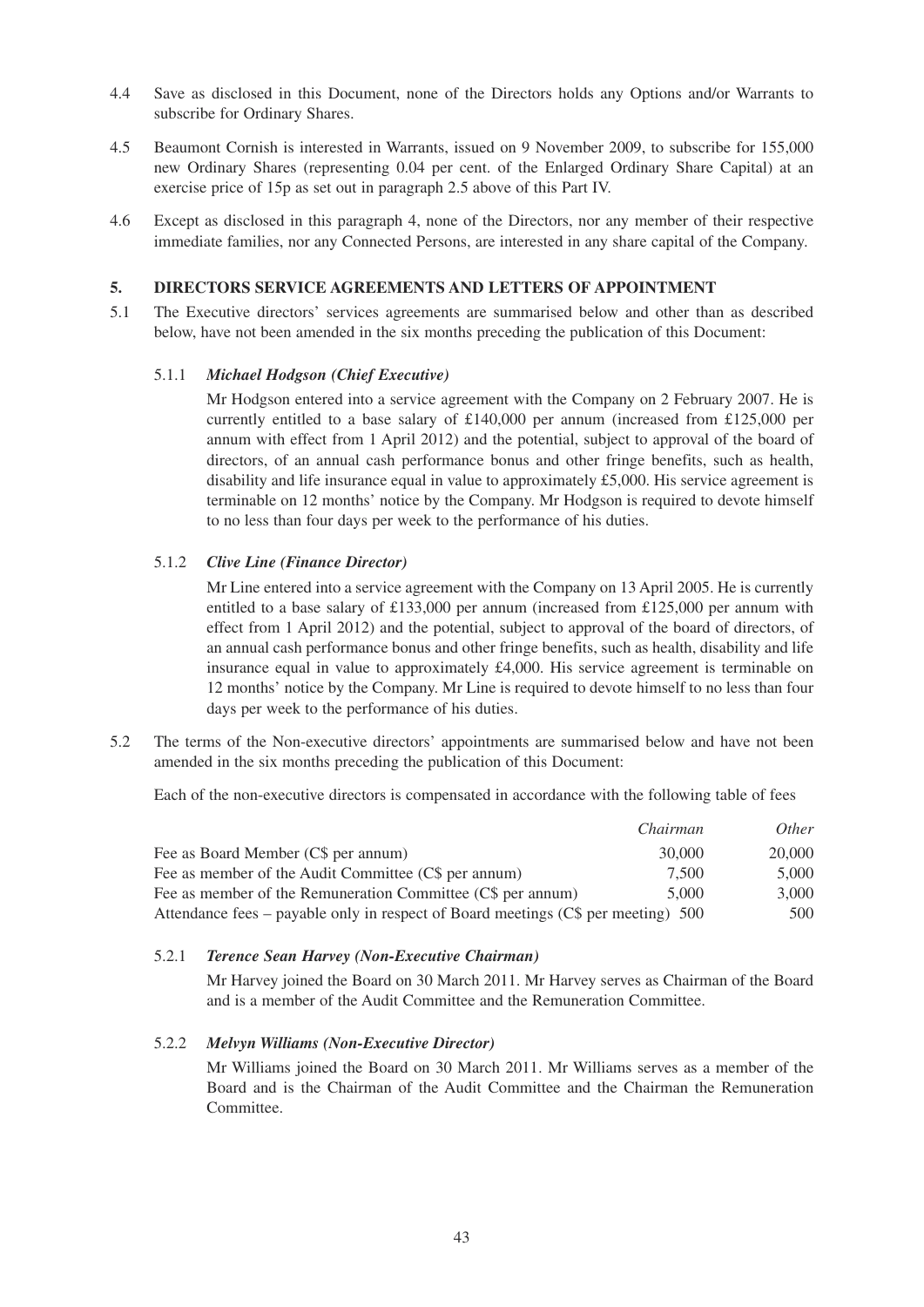#### 5.2.3 *Doug Jones (Non-Executive Director)*

Dr Jones joined the Board on 30 March 2011. Mr Jones serves as a member of the Board and is a member of the Audit Committee and the Remuneration Committee.

#### 5.2.4 *Christopher Kingsman (Non-Executive Director)*

Mr Kingsman joined the Board on 19 December 2011. He serves as a member of the Board as the nominated representative of Anker Holding AG. His spouse is the beneficial owner of Anker Holding AG and he does not receive any fees in respect of his appointment.

#### 5.2.5 *Eduardo Rosselot (Non-Executive Director)*

Mr Rosselot joined the Board on 2 October 2012. He serves as a member of the Board as the nominated representative of Fratelli Investments Limited. Mr Rosselot has no beneficial interest in Fratelli Investments Limited. Mr Rosselot, in addition to the fees he will receive as a member of the Board, is expected to provide other consultancy services to the Company in his capacity as a professional mining engineer. Such fees have yet to be agreed but will be levied on either a day-rate or retainer basis and at levels that are in accordance with industry norms. Any fees will be subject to the approval of the Company's remuneration committee.

#### **6. MATERIAL CONTRACTS**

#### **The Company and its subsidiaries**

6.1 The following contracts, not being contracts entered into in the ordinary course of business, have been entered into by the Company within the period from 2 years before the date of this Document and are, or may be, material:

#### 6.1.1 *Warrants*

- (i) A warrant indenture dated 2 December 2010 and a supplemental warrant indenture dated 30 March 2011, between the Company and Computershare Trust Company of Canada (as warrant agent), whereby 9,535,000 Warrants were issued with each Warrant exercisable for one Ordinary Share at an exercise price of C\$0.75 until 2 December 2012;
- (ii) A special warrant indenture dated 2 December 2010 between the Company, Fraser Mackenzie Limited (as agent) and Computershare Trust Company of Canada (as warrant agent), providing for the issue of up to 10,070,000 special warrants at a price of C\$0.55. Each special warrant was exercisable for one Ordinary Share and one-half of one Warrant at the price of C\$0.75. The special warrant indenture expired following the automatic exercise of all the special warrants on 30 March 2011; and
- (iii) A warrant instrument entered into by the Company on 24 January 2012, whereby 4,549,998 Warrants were issued with each Warrant exercisable for one Ordinary Share at an exercise price of £0.15 until 23 January 2014 (these Warrants being personal to the holders and not to be transferred).

#### 6.1.2 *Letter of Variation*

A letter of variation dated 24 January 2012 between the Company and Eldorado Gold Corporation, whereby the Company agreed that at the time of the next instance that the Company issues Ordinary Shares for cash (or cash equivalent), Eldorado Gold Corporation would have the right to subscribe for such number of Ordinary Shares as would enable Eldorado Gold Corporation to revert to a 26.33 per cent. interest in the share capital of the Company, being its percentage interest prior to the private placement undertaken by the Company on 24 January 2012.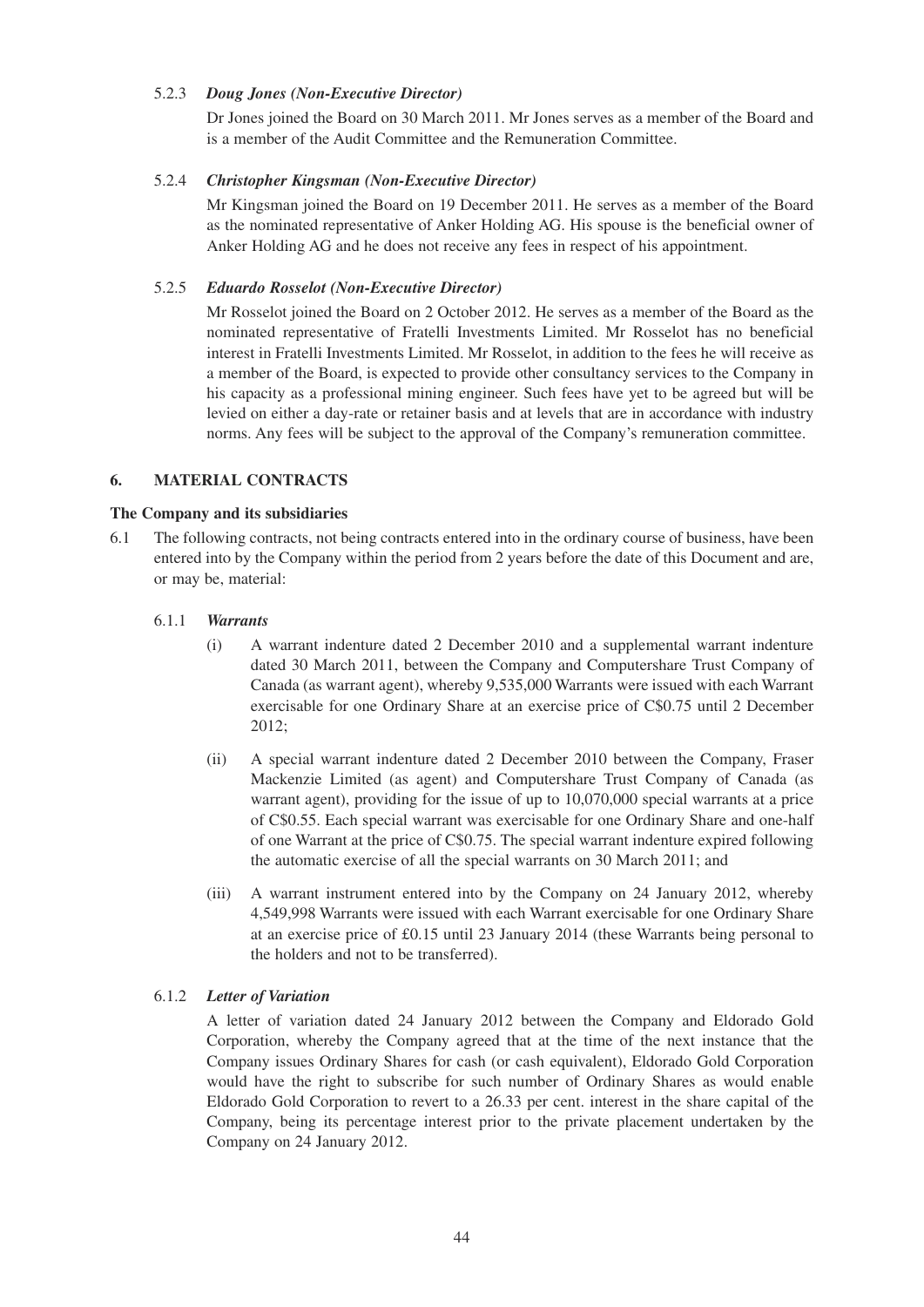#### 6.1.3 *Orderly Marketing Agreement*

An orderly marketing agreement dated 24 January 2012 between the Company, Beaumont Cornish and Fratelli Investments pursuant to which Fratelli Investments made an undertaking not to dispose of any of the Ordinary Shares it held in the Company for a period of 12 months.

#### 6.1.4 *Option Agreement*

An option agreement dated 24 January 2012 between the Company and Fratelli Investments pursuant to which the Company agreed that, while Fratelli Investments holds 15 per cent. or more of the issued share capital of the Company, Fratelli Investments has the option to subscribe for such number of Ordinary Shares as would enable Fratelli Investments to maintain its percentage interest in the share capital of the Company in the event that the Company issues Ordinary Shares for cash (or cash equivalent). Fratelli Investments shall, whilst it holds 15 per cent. or more of the issued share capital of the Company, have the right but not the obligation to nominate a director to the board of directors of the Company.

#### 6.1.5 *Short Term Loan Agreement*

The interim secured short term Loan Agreement dated 1 October 2012 for a maximum of US\$6 million for a period of six months provided by Fratelli Investments to the Company to provide additional working capital to the Company and enable it to commence initial works at its Palito gold mine. The Loan Agreement will be drawn-down in up to four separate instalments with interest chargeable at the rate of 12 per cent. per annum and with a 3 per cent. arrangement fee.

#### 6.1.6 *Conditional Subscription Agreement*

The conditional Subscription Agreement dated 1 October 2012 between the Company and Fratelli Investments, whereby Fratelli Investments agreed to subscribe for and underwrite a placement of new Ordinary Shares to raise £16.2 million to finance the development and startup of underground mining operations at the Company's Palito gold mine.

#### 6.1.7 *Lock-in and Relationship Agreement*

A Lock-in and Relationship Agreement dated 10 December 2012 pursuant to which the Company and Fratelli Investments have agreed certain arrangements in order to regulate their relationship and avoid potential conflicts of interests. Pursuant to the Lock-in and Relationship Agreement, the Company and Fratelli Investments have agreed, *inter alia*, that:

- (a) The lock-in period will be for 12 months from Admission, save in limited circumstances, with thereafter a 12 month orderly market agreement with Beaumont Cornish.
- (b) If Fratelli Investments owns more than 30 per cent. of the Enlarged Ordinary Share Capital, Fratelli Investments will use its reasonable endeavours to procure that:
	- (i) The Group is capable of carrying on its business independently of Fratelli Investments;
	- (ii) The articles of association or any other constitutional documents are not amended to restrict the Company's ability to carry out its business independently of Fratelli Investments;
	- (iii) Transactions between any member of the Group and any member of Fratelli Investments are made at arm's length on a normal commercial basis and approved by Directors independent of Fratelli Investments;
	- (iv) Any disputes between Fratelli Investments and any member of the Group shall be dealt with by a committee of the independent Directors;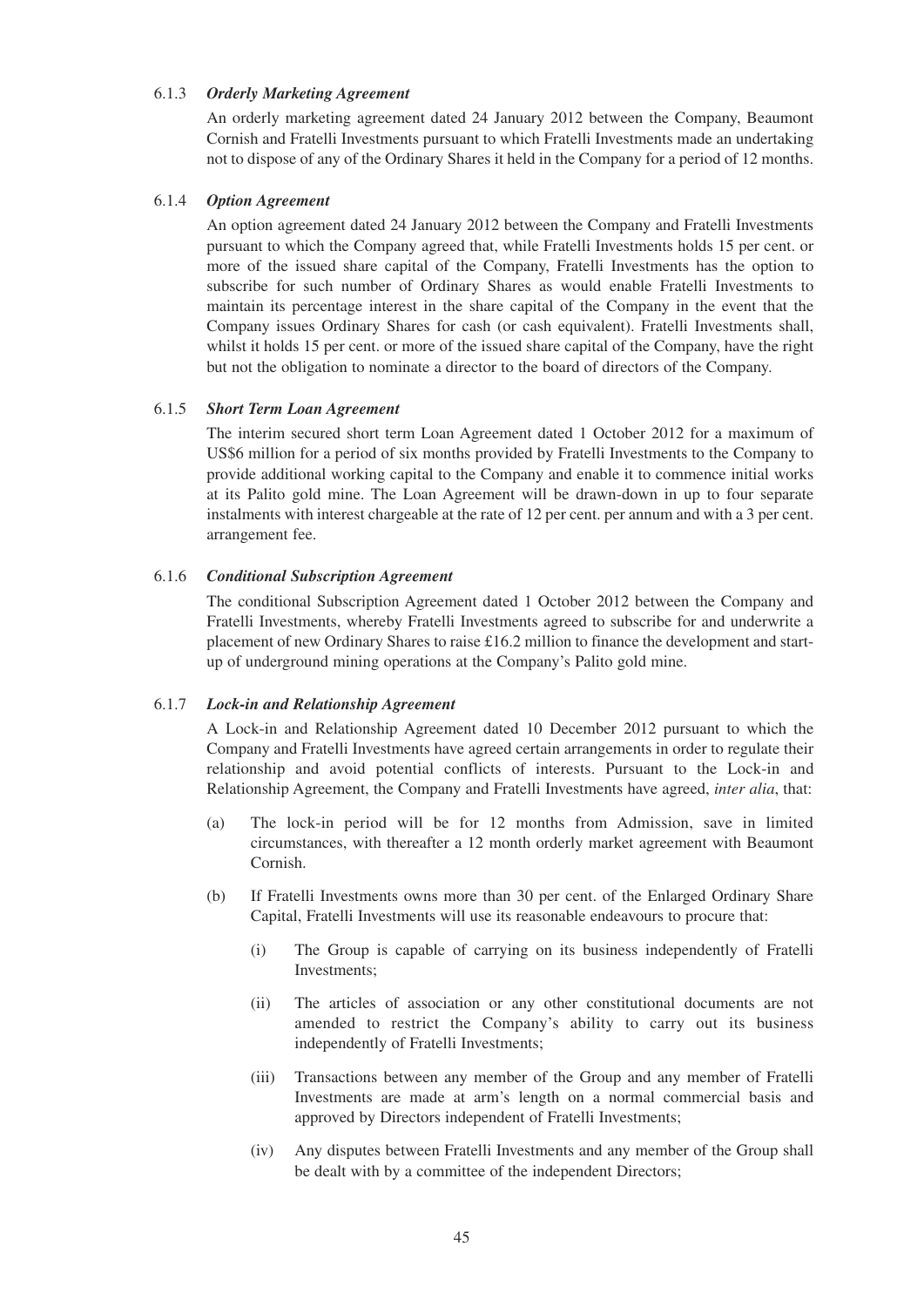- (v) Not seek to appoint or remove any director in such a way as to undermine the ability of the Company to carry on its business independently of Fratelli Investments;
- (vi) Not take any action as a result of which there would be fewer than two Directors independent of Fratelli Investments;
- (vii) Not to solicit any director or key personnel of the Group;
- (viii) To vote their shares to ensure that the Company shall operate and make decisions for the benefit of shareholders of the Company as a whole and not solely for the benefit of Fratelli Investments.
- (c) If Fratelli Investments owns more than 75 per cent. of the Enlarged Ordinary Share Capital, Fratelli Investments will use its reasonable endeavours to procure that:
	- (i) Any related property transaction in respect of which the AIM Rules class tests exceed 25 per cent. is to be subject to independent shareholder approval at a General Meeting; and
	- (ii) They will not seek to de-list the Company from AIM without, where practicable in accordance with the Companies Act 2006, using reasonable endeavours to procure that a tender offer is made to purchase the shares of public minority shareholders.
- (d) Fratelli Investments are free to pursue minority investments in gold projects in Brazil, unless the interest being acquired in such a project is 40 per cent. or more, in which case Fratelli Investments would offer that investment opportunity to the Company on a pre-emptive basis.
- (e) The number of Directors that Fratelli Investments will be entitled to nominate to the Board of the Company will be:
	- (i) One additional non-executive Director if Fratelli Investments holds between 20 per cent. and 50 per cent. of the Enlarged Ordinary Share Capital; or
	- (ii) Two additional non-executive Directors if Fratelli Investments holds more than 50 per cent. of the Enlarged Ordinary Share Capital.

#### 6.1.8 *Beaumont Cornish Instruction Letter*

An agreement dated 1 October 2012 together with the letter of addendum dated 16 October 2012 between Beaumont Cornish and the Company pursuant to which Beaumont Cornish agreed to act as the Company's financial adviser in respect of the Proposals. The Company agrees to pay Beaumont Cornish an initial advisory fee of £10,000, plus a monthly work fee of £12,500 commencing immediately from the announcements of the Proposals, subject to a maximum of £25,000. In addition the Company agrees to pay Beaumont Cornish a further fee of £20,000 immediately on publication of the Document and a completion fee of £20,000 immediately on the approval by the Company's shareholders of the arrangements described in the Document. The agreement contains certain undertakings and indemnities from the Company in respect of, *inter alia*, compliance with all applicable laws and regulations.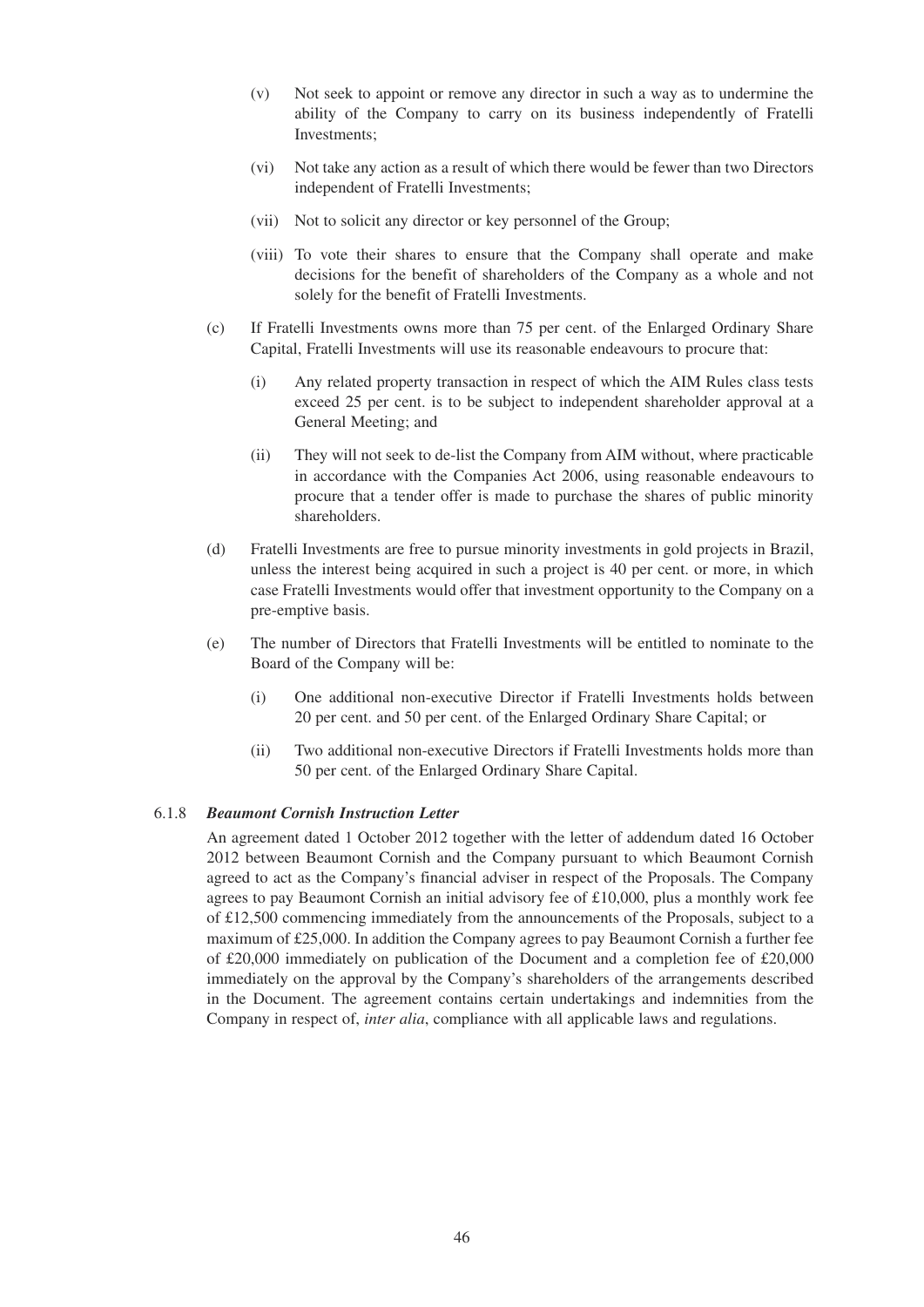#### 6.1.9 *Irrevocable Undertakings*

The Company has received the following irrevocable undertakings to vote in favour of the Resolution at the General Meeting:

(i) The irrevocable undertakings given by certain of the Directors, which in aggregate amount to 1,162,973 Ordinary Shares representing 1.37 per cent. of the Existing Ordinary Shares, are as follows:

|                     |                 | Percentage of        |
|---------------------|-----------------|----------------------|
|                     | Number of       | the Company's        |
| Director            | Ordinary Shares | issued share capital |
| Terence Sean Harvey | 200,000         | $0.22\%$             |
| Michael Hodgson     | 441,320         | $0.48\%$             |
| Clive Line          | 466,653         | $0.51\%$             |
| Melvyn Williams     | 45,000          | $0.05\%$             |
| Doug Jones          | 100,000         | 0.11%                |
| <b>Total</b>        | 1,162,973       | $1.37\%$             |
|                     |                 |                      |

(ii) The irrevocable undertaking given by given by Anker Holding AG in respect of 18,851,000 Ordinary Shares representing 20.71 per cent. of the Existing Ordinary Shares.

#### 6.1.10 *Agency / Broker Agreements*

- (i) An agency agreement between Fraser Mackenzie Limited and the Company dated 2 December 2010, whereby Fraser Mackenzie Limited agreed to act as agent to the Company to effect the offer and sale of up to 9,090,909 special warrants at a price of C\$0.55 per special warrant on a reasonable efforts basis for an aggregate purchase price of up to C\$5,000,000 to purchasers.
- (ii) An agency agreement between Fraser Mackenzie Limited and the Company dated 23 March 2011, whereby Fraser Mackenzie Limited agreed to act as agent to the Company to offer for sale by way of prospectus, on a reasonable "best efforts" basis (and without underwriter liability), a minimum of 4,600,000 units of the Company and a maximum of 9,000,000 units, at a price of C\$0.55 per unit.
- (iii) An engagement letter between ASSET Chile and the Company dated 8 October 2012 whereby ASSET Chile agreed to assist the Company with sourcing subscribers for the Subscription Shares. In consideration, the Company is to pay a success fee equivalent to 4 per cent. of the proceeds raised on those subscriptions ("Compensation Amount") introduced either directly or indirectly by ASSET Chile. On request of the subscribers, this success fee may be made payable in the form of Ordinary Shares for up to 25 per cent. of the Compensation Amount. The engagement is to terminate on 7 October 2013 or earlier on written notice from either party. In case of early termination by ASSET Chile, no success fee or termination fee of any kind is payable.
- (iv) A broker agreement between Fox Davies Capital Limited ("Fox Davies") and the Company dated 16 November 2012, whereby Fox Davies will assist the Company with sourcing subscribers for the Subscription Shares. In consideration, the Company is to pay a success fee equivalent to 5.5 per cent. of the proceeds raised on those subscriptions by UK-based subscribers secured by Fox Davies ("Fox Davies Subscriptions") together with warrants over 2 per cent. of Fox Davies Subscriptions. In the event that Fox Davies does not secure subscribers for a majority of the Subscription Shares, the Company may determine not to proceed with using the services of Fox Davies to source subscribers and instead elects to pursue an alternative transaction, the Company shall pay a fixed sum of £75,000 to Fox Davies.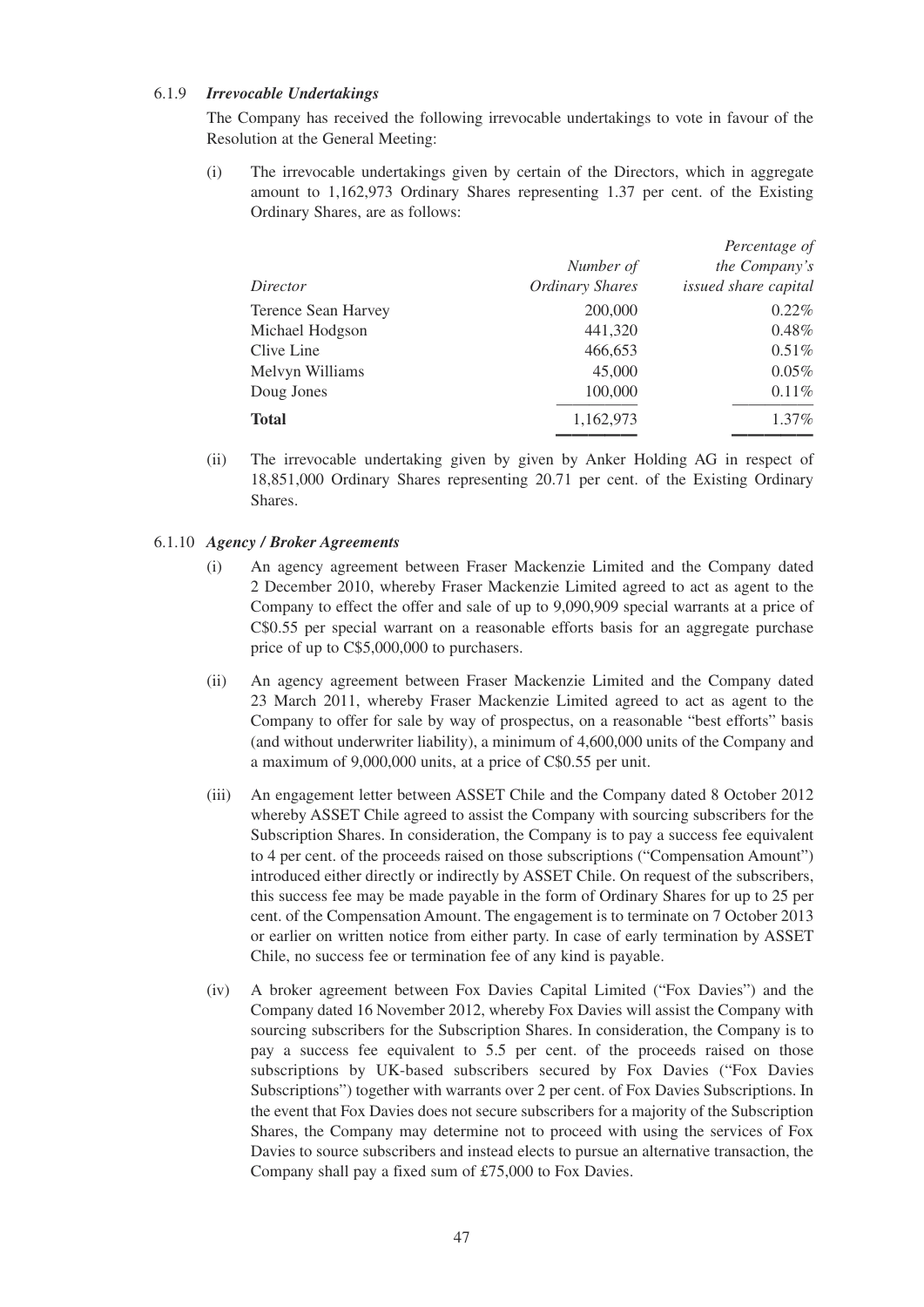#### 6.1.11 *Registrar Agreement*

A branch registrar and transfer agent agreement between the Company and Computershare Investor Services Inc. dated 16 March 2011, whereby the Company appointed Computershare Investor Services Inc. as its branch registrar and transfer agent to act for it in the city of Toronto for the issue, transfer and the registration of the issue or transfer of ordinary shares recorded on the branch register. In consideration, the Company paid an initial set-up fee of C\$5,500 and pays a per calendar year fee of C\$12,500, with other special services quoted for on request. Upon termination of the agreement, a charge of at least 15 per cent. or the total fees charged during the last year of the agency will be made to take care of costs associated with the handing over of records, correspondence and enquiries.

#### **Fratelli Investments and its subsidiaries**

6.2 There are no contracts, not being contracts entered into in the ordinary course of business that have been entered into by Fratelli Investments and its subsidiaries during the two years immediately preceding the date of this Document and are, or may be, material.

#### **7. OTHER INFORMATION**

- 7.1 The financial information in this Document does not comprise statutory accounts for the purpose of Section 434 of the Companies Act 2006.
- 7.2 Beaumont Cornish has given and not withdrawn its written consent to the inclusion in this Document of references to its name in the form and context in which it appears.

#### **8. DOCUMENTS AVAILABLE FOR INSPECTION**

Copies of the following Documents will be available for inspection during usual business hours on any Business Day at the offices of Farrer & Co LLP, 66 Lincoln's Inn Fields, London WC2A 3LH and from the Company's website at www.serabigold.com until 17 January 2013, being the day following the General Meeting:

- (i) Memorandum and Articles of Association of the Company;
- (ii) Memorandum and Articles of Association of Fratelli Investments;
- (iii) the audited accounts of the Company for the three year period ended 31 December 2011 and the unaudited interim results for the Company for the six months ended 30 June 2012 as announced to the London Stock Exchange on 14 August 2012;
- (iv) Directors' service contracts referred to in paragraph 5 above;
- (v) Letter of consent referred to in paragraph 7 above;
- (vi) Material contracts referred to in paragraph 6 above;
- (vii) Irrevocable undertakings referred to in paragraph 6 above;
- (viii) Documents relating to the financing of the transaction comprising the Subscription Agreement and the Loan Agreement;
- (ix) the NI 43-101 and AIM compliant preliminary economic assessment of re-starting mining operations at Palito prepared by NCL in June 2012; and
- (x) This Document.

10 December 2012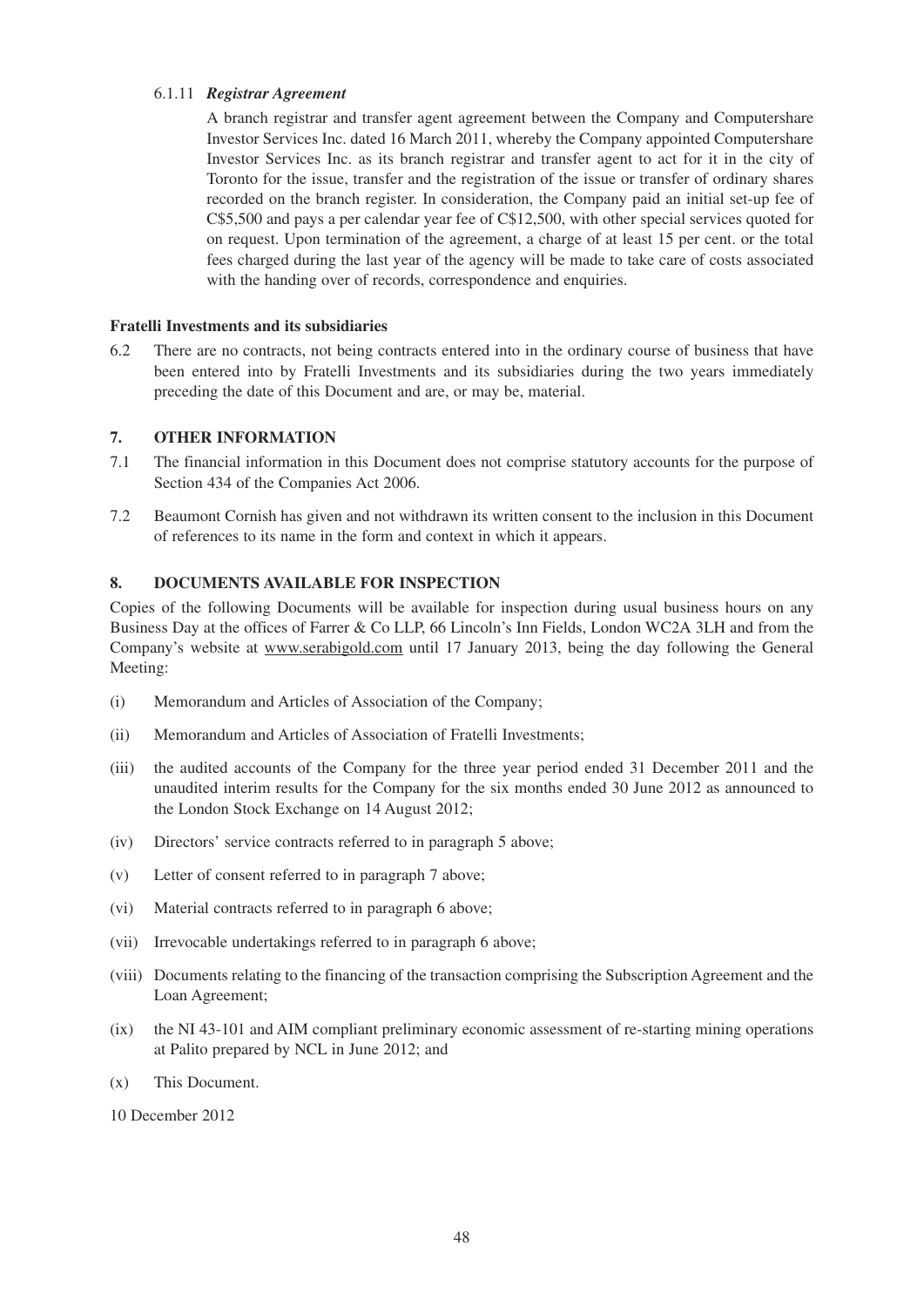### **PART V**

### **PROXY INSTRUCTIONS**

**This Document is furnished in connection with the solicitation of proxies by the Board of Serabi for use at the general meeting of Ordinary Shareholders of the Company (the "Meeting") to be held at the offices of Farrer & Co LLP, 66 Lincoln's Inn Fields, London WC2A 3LH on 10.00 a.m. (London time) on 16 January 2013 and at any adjournment or adjournments thereof, for the purposes set out in the Notice of Meeting (the "Notice") in this Document.**

The resolution to be proposed at the Meeting will be an ordinary resolution requiring approval of 50 per cent. of the votes cast.

Holders ("Shareholders") of ordinary shares in the Company (the "Ordinary Shares") may vote on all matters to come before the Meeting. The holders of Deferred Shares in the Company do not have the right to attend or to vote at the Meeting.

The form of proxy enclosed with the Notice affords each Shareholder the opportunity to specify the manner in which that Shareholder's proxy is to vote with respect to any specific item by checking the appropriate space on the form of proxy in order to indicate whether the Ordinary Shares registered in the Shareholder's name shall be voted for, voted against or withheld from voting. to approve the Waiver A vote withheld will not be counted in the calculation of votes for or against the resolution.

The proxy must be signed by the holder of Ordinary Shares or each such Shareholder's attorney duly authorized in writing or, if the Shareholder is a corporation, under its corporate seal or by an officer or attorney thereof duly authorized. Persons signing as executors, administrators, trustees or in any other representative capacity should so indicate and give their full title as such. A partnership should sign in the partnership's name and by an authorized person(s).

A Shareholder may appoint more than one proxy in relation to the Meeting, provided that each proxy is appointed to exercise the rights attaching to a different Ordinary Share or Ordinary Shares held by that Shareholder. You may not appoint more than one proxy to exercise rights attached to one Ordinary Share. Should you wish to appoint more than one proxy please contact the relevant registrar and transfer agent in good time before the Meeting in order that the proxy forms are received in accordance with the times set out below. Please see the form of proxy which has more information in relation to the manner in which a proxy may be appointed.

Unless otherwise indicated any proxy will be granted in favour of the Chairman of the Meeting who will be an officer of the Company. **Each Shareholder has the right to appoint a person other than the persons named in the accompanying form of proxy, who need not be a Shareholder, to attend and act for him and on his behalf at the Meeting.** A Shareholder wishing to appoint some other person as a representative at the Meeting may do so either by inserting such person's name in the blank space provided in the form of proxy and delivering the completed form of proxy to the Company's relevant registrar and transfer agent.

The registrar and transfer agent in Canada for the Ordinary Shares is Computershare Investor Services Inc., 100 University Avenue, 9th Floor, Toronto, Ontario M5J 2Y1, Canada.

The registrar and transfer agent in the United Kingdom for the Ordinary Shares is Computershare Investor Services PLC, PO Box 82, The Pavilions, Bridgwater Road Bristol BS99 7NH, England.

A form of proxy is enclosed with the Notice. To be effective, the form of proxy and the original authority (if any) under which it is made must be deposited at the appropriate office (Canada or UK) of the Company's registrars and transfer agents and not at the offices of the Company so as to be received not later than 48 hours before the time appointed for holding the Meeting. An appointment of a proxy which is not received in accordance with these requirements may be invalid.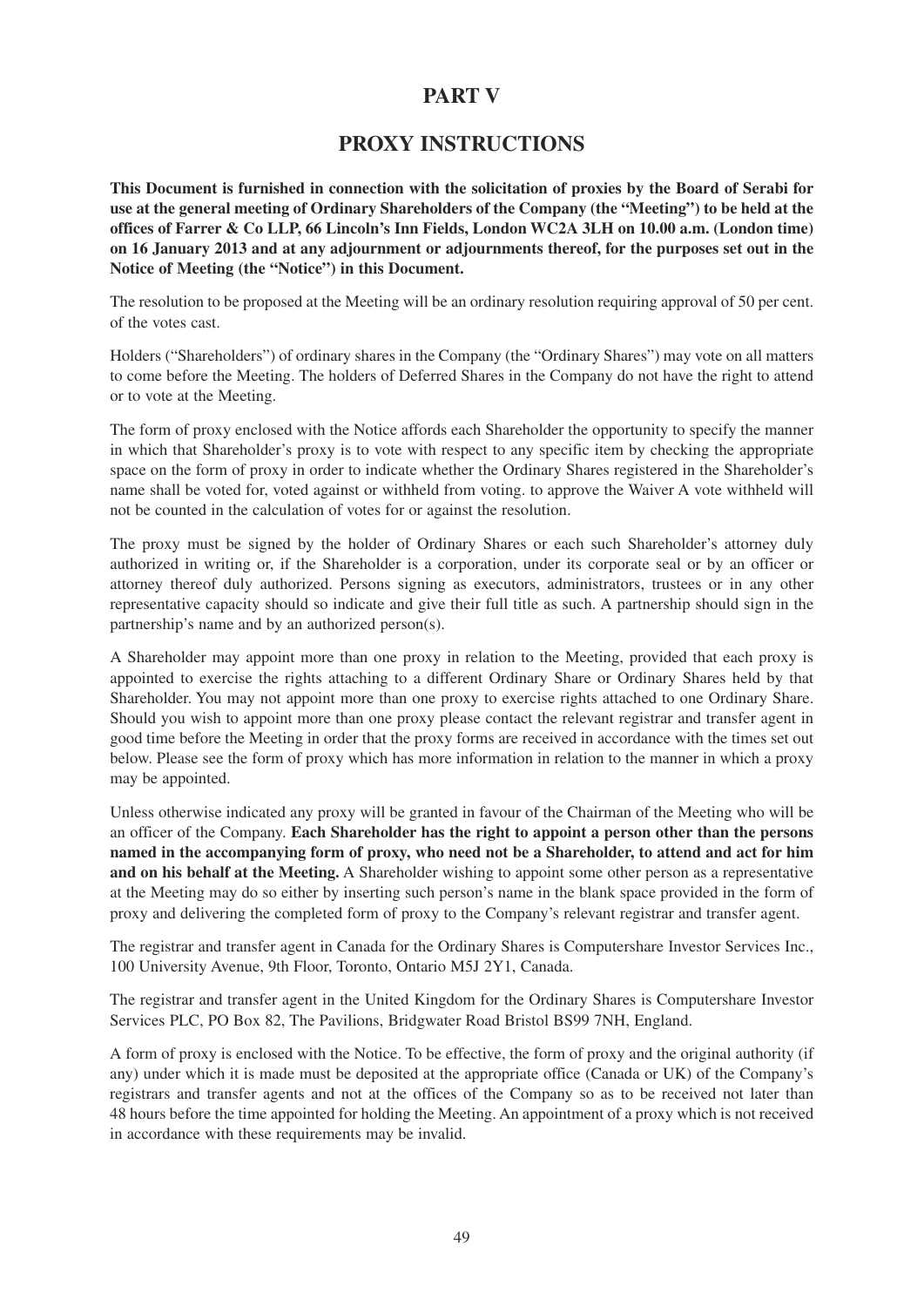**A proxy given by a Shareholder for use at the Meeting may be revoked at any time prior to its use.** In addition to revocation in any other manner permitted by law, a proxy may be revoked by an instrument in writing executed by the Shareholder or by the Shareholder's attorney authorized in writing or, if the Shareholder is a corporation, by an officer or attorney thereof duly authorized in writing, and deposited either at the registered office of the Company or at the Company's registrar and transfer agents at least one hour before the commencement of the Meeting (or any adjournment thereof) or with the Chairman of the Meeting on the day of the Meeting, or any adjournment thereof. The registered office of the Company is located at 66 Lincoln's Inn Fields, London WC2A 3LH, England.

Completion of the proxy does not preclude a Shareholder from subsequently attending and voting at the Meeting in person if he or she so wishes. In this circumstance, the proxy appointment will be automatically terminated.

A corporation which is a member can appoint one or more corporate representatives who may exercise, on its behalf, all its powers as a member provided that no more than one corporate representative exercises powers over the same Ordinary Share.

In accordance with the Articles of Association of the Company (the "Articles") and Regulation 41 of the Uncertificated *Securities Regulations 2001*, only those Shareholders entered on the Company's register of shareholders 48 hours before the start of the Meeting, or, if the meeting is adjourned, Shareholders entered on the Company's register of Shareholders 48 hours before the time fixed for the adjourned Meeting shall be entitled to attend and vote at the Meeting.

Beneficial holders in Canada will receive a Voting Instruction Form ("VIF") which will be issued by Broadridge Financial Solutions Inc. ("Broadridge") on behalf of the Company. VIFs should be returned directly to Broadridge in accordance with the instructions set out on the VIF.

### **MANNER IN WHICH PROXIES WILL BE VOTED**

The Chairman of the Meeting will vote or withhold from voting the Ordinary Shares in respect of which he is appointed by proxy on any ballot that may be called for in accordance with the instructions of the Shareholder as indicated on the form of proxy and, if the Shareholder specifies a choice with respect to any matter to be acted upon, the Ordinary Shares will be voted accordingly.

**In the absence of such direction, such Ordinary Shares will be voted by the Chairman of the Meeting in favour of the passing of the matters set out in the Notice.** The accompanying form of proxy confers discretionary authority upon the persons named therein with respect to amendments or variations to matters identified in the Notice, and with respect to other matters which may properly come before the Meeting or any adjournment thereof. At the date hereof, the Directors know of no such amendments, variations or other matters. **However, if any other matters should properly come before the Meeting, the proxy will be voted on such matters in accordance with the best judgment of the proxy.**

### **VOTING BY BENEFICIAL SHAREHOLDERS**

**The information in this section is of significant importance to Shareholders who do not hold their Ordinary Shares in their own name and whose holdings are held through the Company's Canadian share register. Most Canadian Shareholders are "non-registered" shareholders because the Ordinary Shares they own are not registered in their names but are instead registered in the name of a brokerage firm, bank or other intermediary or in the name of a clearing agency. Shareholders who do not hold their shares in their own name (referred to herein as "Beneficial Shareholders") should note that only registered Shareholders or their duly appointed proxyholders are entitled to vote at the Meeting.** If Ordinary Shares are listed in an account statement provided to a Shareholder by a broker, then in almost all cases those Ordinary Shares will not be registered in such Shareholder's name on the records of the Company. Such Ordinary Shares will more likely be registered under the name of the Shareholder's broker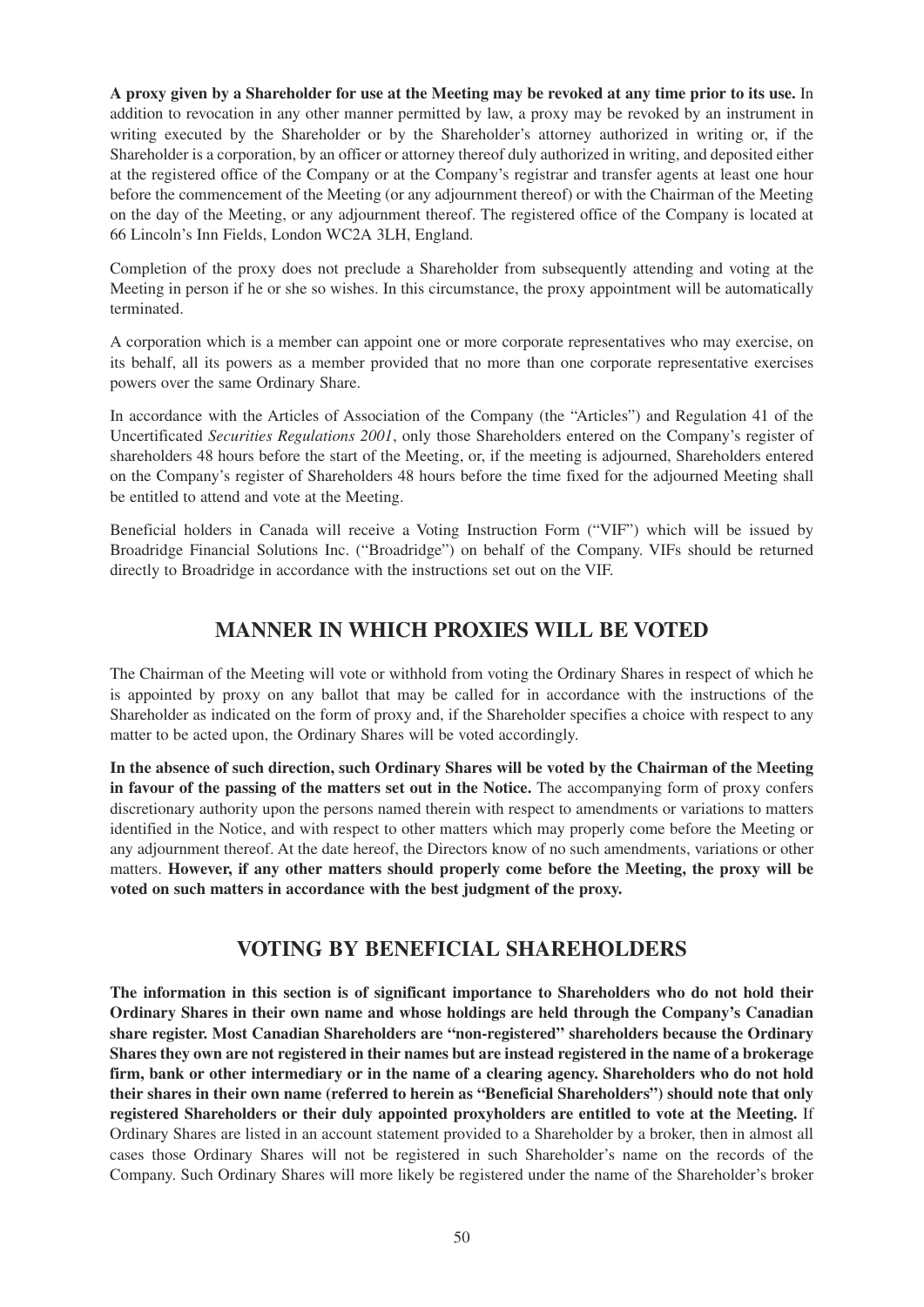or an agent of that broker. In Canada, the vast majority of such shares are registered under the name of CDS & Co. (the registration name for CDS Clearing and Depositary Services Inc., which company acts as nominee for many Canadian brokerage firms). Ordinary Shares held by brokers (or their agents or nominees) on behalf of a broker's client can only be voted (for or against resolutions) at the direction of the Beneficial Shareholder. Without specific instructions, brokers and their agents and nominees are prohibited from voting shares for the brokers' clients. **Therefore, each Beneficial Shareholder should ensure that voting instructions are communicated to the appropriate person well in advance of the Meeting.**

Existing regulatory policy in Canada requires brokers and other intermediaries to seek voting instructions from Beneficial Shareholders in advance of Shareholders' meetings. The various brokers and other intermediaries have their own mailing procedures and provide their own return instructions to clients, which should be carefully followed by Beneficial Shareholders in order to ensure that their Ordinary Shares are voted at the Meeting. Often the form supplied to a Beneficial Shareholder by its broker is almost identical to the form of proxy provided by the Company to the registered Shareholders. However, its purpose is limited to instructing the registered Shareholder (i.e. the broker or agent of the broker) how to vote on behalf of the Beneficial Shareholder. The majority of brokers now delegate responsibility for obtaining instructions from clients to Broadridge Financial Solutions Inc. ("**Broadridge**"). Broadridge typically prepares a machinereadable voting instruction form, mails those forms to the Beneficial Shareholders and asks Beneficial Shareholders to return the forms to Broadridge, or otherwise communicate voting instructions to Broadridge (by way of the internet or telephone, for example). Broadridge then tabulates the results of all instructions received and provides appropriate instructions respecting the voting of Ordinary Shares to be represented at the Meeting. **A Beneficial Shareholder who receives a Broadridge voting instruction form cannot use that form to vote Ordinary Shares directly at the Meeting. The voting instruction form must be returned to Broadridge (or instructions respecting the voting of Ordinary Shares must be communicated to Broadridge well in advance of the Meeting) in order to have the Ordinary Shares voted.**

This Document and accompanying materials are being sent to both registered Shareholders and Beneficial Shareholders. Beneficial Shareholders fall into two categories – those who object to their identity being known to the issuers of securities which they own ("**Objecting Beneficial Owners**", or "**OBO's**") and those who do not object to their identity being made known to the issuers of the securities they own ("**Non-Objecting Beneficial Owners**", or "**NOBO's**"). Subject to the provision of the Canadian Securities Administrators' National Instrument 54-101 – Communication with Beneficial Owners of Securities of Reporting Issuers ("**NI 54-101**"), issuers may request and obtain a list of their NOBO's from intermediaries via their transfer agents. If you are a Beneficial Shareholder, and the Company or its agent has sent these materials directly to you, your name, address and information about your holdings of Ordinary Shares have been obtained in accordance with applicable securities regulatory requirements from the intermediary holding the Ordinary Shares on your behalf.

The Company's OBO's can expect to be contacted by Broadridge or their broker or their broker's agents as set out above.

Although Beneficial Shareholders may not be recognized directly at the Meeting for the purposes of voting Ordinary Shares registered in the name of their broker, a Beneficial Shareholder may attend the Meeting as proxyholder for the registered Shareholder and vote the Ordinary Shares in that capacity. **Beneficial Shareholders who wish to attend the Meeting and indirectly vote their Ordinary Shares as proxyholder for the registered Shareholder should enter their own names in the blank space on the proxy or voting instruction card provided to them and return the same to their broker (or the broker's agent) in accordance with the instructions provided by such broker.**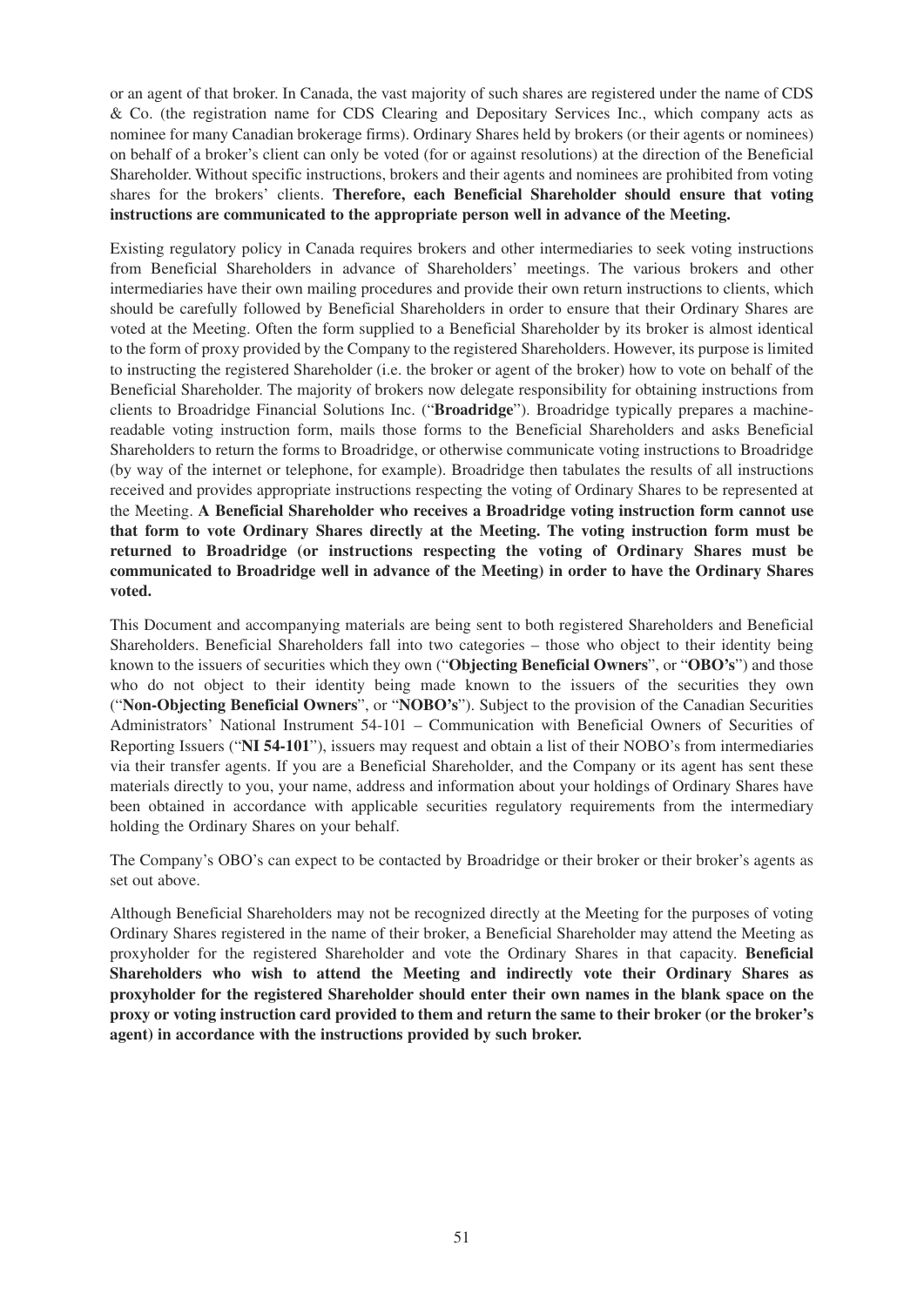### **INTEREST OF CERTAIN PERSONS OR COMPANIES IN MATTERS TO BE ACTED UPON**

Save as disclosed in this Document, the Board is not aware of any material interest, direct or indirect, by way of beneficial ownership of securities of the Company or otherwise, of any director or executive officer, or anyone who held office as such since the beginning of the Company's last financial year or of any associate or affiliate of any of the foregoing persons, in any matter to be acted upon at the Meeting.

### **INTEREST OF INFORMED PERSONS IN MATERIAL TRANSACTIONS**

Save as disclosed in this Document, to the knowledge of the Company, no director, officer or insider of the Company, or any associate or affiliate of any of these persons, has any material interest, direct or indirect, in any transaction or in any proposed transaction since 1 January 2010 that has materially affected or would materially affect the Company or any of its subsidiaries.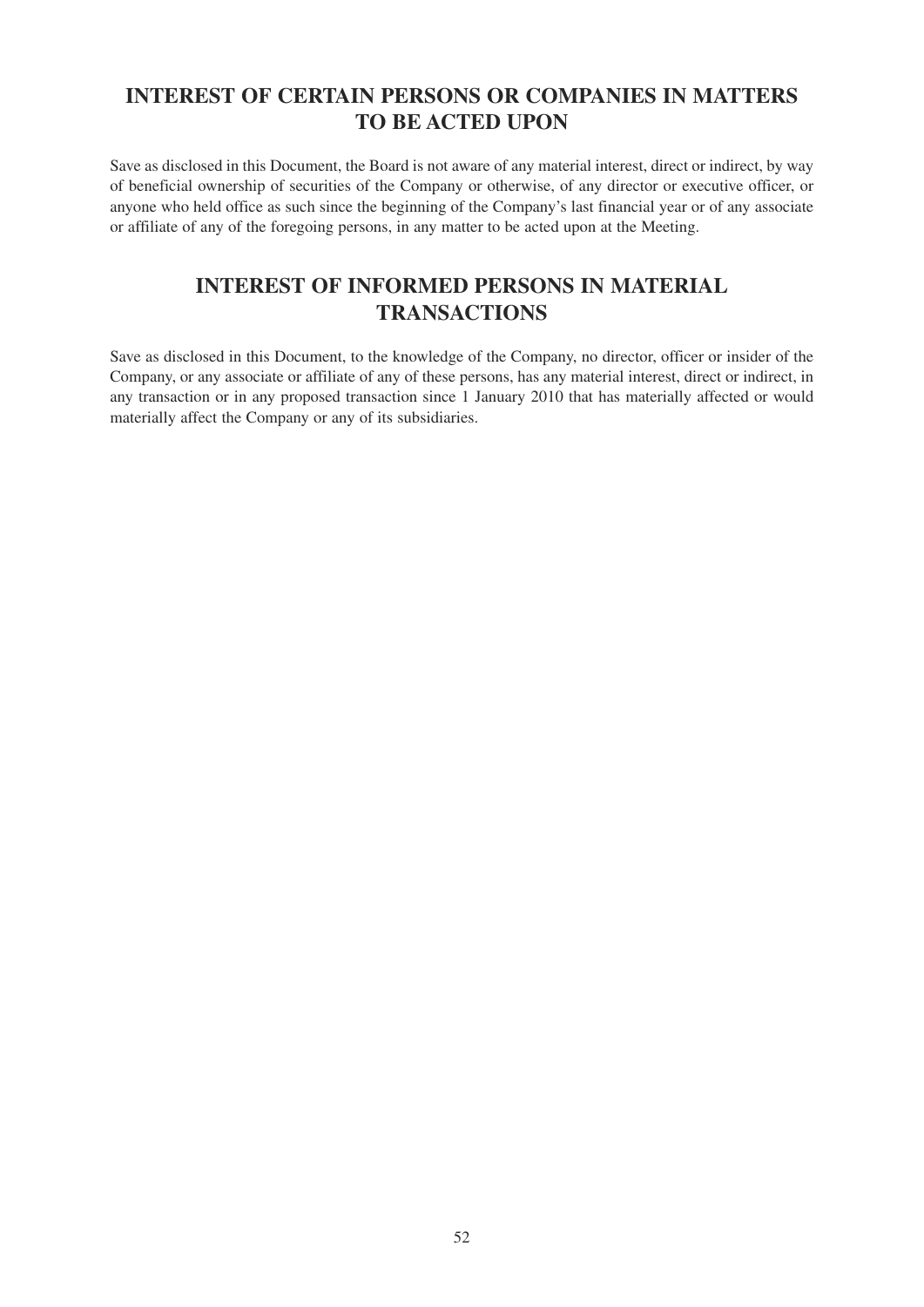# **Serabi Gold plc**

*(Registered in England and Wales with company number 5131528)*

### **NOTICE OF GENERAL MEETING**

NOTICE IS HEREBY GIVEN that a general meeting of Serabi Gold plc (the "Company") will be held at the offices of Farrer & Co LLP, 66 Lincoln's Inn Fields, London WC2A 3LH on 16 January 2013 at 10.00 a.m. for the purpose of considering and, if thought fit, passing the following resolution which will be proposed as an ordinary resolution and, in accordance with the City Code on Takeovers and Mergers, will be taken on a poll of Independent Shareholders present and by proxy voting at the general meeting.

#### **ORDINARY RESOLUTION**

THAT the waiver granted by the Panel on Takeovers and Mergers of the obligation that would otherwise arise on the Concert Party (or any member of it) (as defined in the Circular to the Company's shareholders (the "Shareholders") dated 10 December 2012 (the "Circular")) to make a general offer to the Shareholders pursuant to Rule 9 of the City Code on Takeovers and Mergers as a result of the allotment of a maximum of 270,000,000 Ordinary Shares pursuant to the Subscription (as defined in the Circular) representing in aggregate, together with the other interests of the Concert Party, up to 80.20 per cent. of the Second Diluted Enlarged Ordinary Share Capital (as defined in the Circular) be and is hereby approved.

**DATED** the 10th day of December 2012.

By order of the Board

**Clive Line** *Company Secretary*

\_\_\_\_\_\_\_\_\_\_\_\_\_\_\_\_\_\_\_\_\_\_\_

**Serabi Gold plc**

*Registered office:* 66 Lincoln's Inn Fields, London WC2A 3LH, England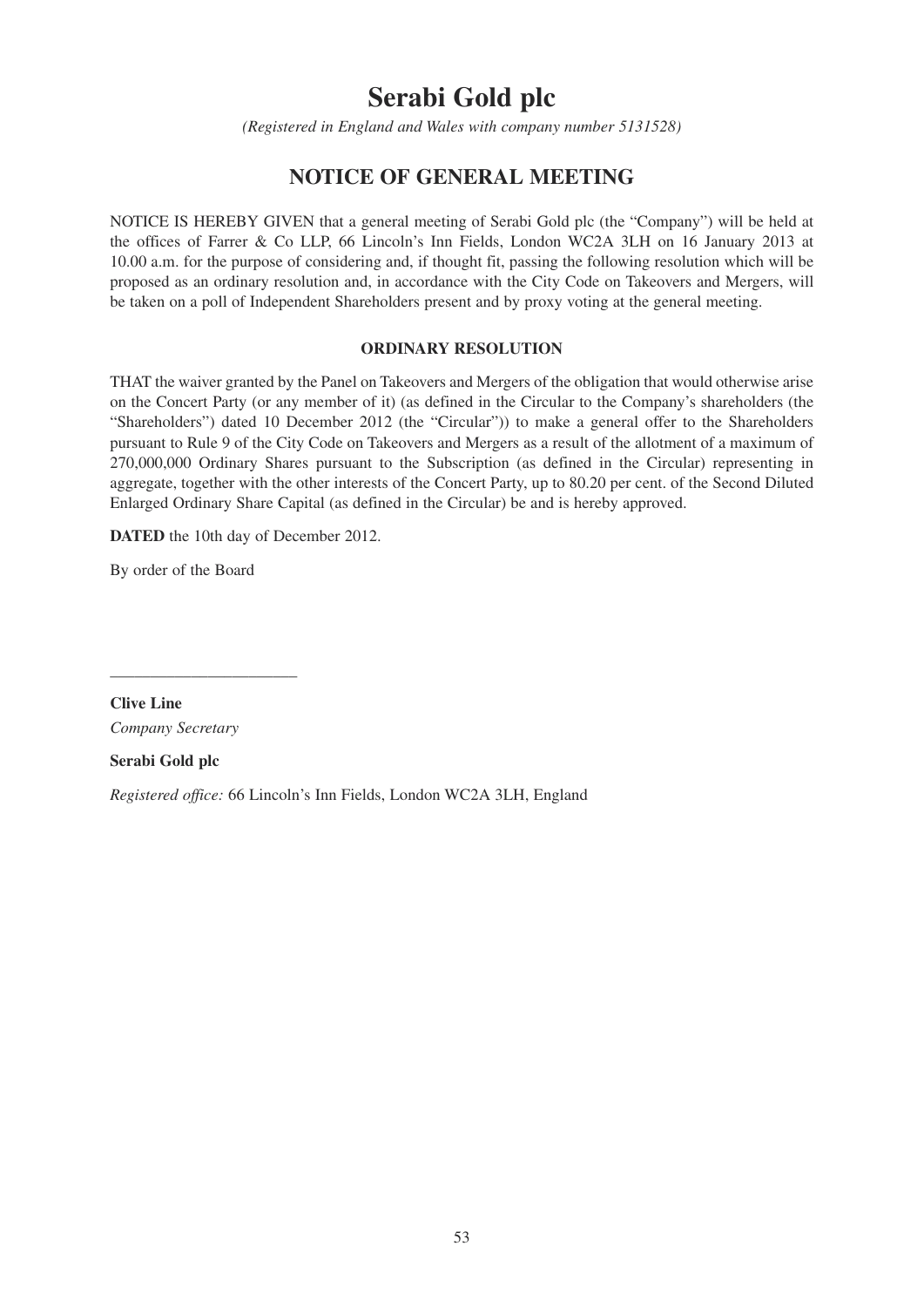#### **Notes:**

- 1. As a member of the Company, you are entitled to appoint another person as proxy to exercise all or any of your rights to attend, speak and vote at the Meeting and you should have received a proxy form with this notice of meeting. You can only appoint a proxy using the procedures set out in these notes and the notes to the proxy form.
- 2. A proxy does not need to be a member of the Company but must attend the Meeting to represent you. To appoint the Chairman of the Meeting or another person as your proxy insert their full name into the proxy form. If you wish your proxy to speak on your behalf at the Meeting you will need to appoint your own choice of proxy (not the Chairman) and give your instructions directly to them.
- 3. You may appoint more than one proxy provided each proxy is appointed to exercise rights attached to different shares. You may not appoint more than one proxy to exercise rights attached to any one share. To appoint more than one proxy, please contact the Company's Registrars, Computershare Investor Services PLC at The Pavilions, Bridgwater Road, Bristol BS99 6ZY.
- 4. If you do not give your proxy an indication of how to vote on any resolution, your proxy will vote or abstain from voting at his or her discretion. Your proxy will vote (or abstain from voting as he or she thinks fit) in relation to any other matter which is put before the Meeting.
- 5. The notes to the proxy form explain how to direct your proxy how to vote on each resolution or withhold their vote.

To appoint a proxy using the proxy form, the form must be:

- (i) completed and signed (with any alteration or deletion signed and initialled);
- (ii) sent or delivered to the Company's Registrars, Computershare Investor Services PLC at The Pavilions, Bridgwater Road, Bristol BS99 6ZY; and
- (iii) received not later than 48 hours before the time of the Meeting (or any adjournment thereof).

In the case of a member who is a company, the proxy form must be signed on its behalf by an officer of the company or any attorney for the company. Any power of attorney or any other authority under which the proxy form is signed (or a duly certified copy of such power or authority) must be included with the proxy form.

- 6. In the case of joint holders, where more than one of the joint holders purports to appoint a proxy, only the appointment submitted by the most senior holder will be accepted. Seniority is determined by the order in which the names of the joint holders appear in the Company's register of members in respect of the joint holding (the first-named being the most senior).
- 7. To change your proxy instructions simply submit a new proxy appointment using the methods set out above. Note that the cutoff time for receipt of proxy appointments (see above) also apply in relation to amended instructions; any amended proxy appointment received after the relevant cut-off time will be disregarded. Where you have appointed a proxy using the hard-copy proxy form and would like to change the instructions using another hard-copy proxy form, please contact the Company's Registrars, Computershare Investor Services PLC at The Pavilions, Bridgwater Road, Bristol BS99 6ZY. If you submit more than one valid proxy appointment, the appointment received last before the latest time for the receipt of proxies will take precedence.
- 8. In order to revoke a proxy instruction you will need to inform the Company by sending a signed hard copy notice clearly stating your intention to revoke your proxy appointment to the Company's Registrars, Computershare Investor Services PLC at The Pavilions, Bridgwater Road, Bristol BS99 6ZY. In the case of a member which is a company, the revocation notice must be executed under its common seal or signed on its behalf by an officer of the company or an attorney for the company. Any power of attorney or any other authority under which the revocation notice is signed (or a duly certified copy of such power or authority) must be included with the revocation notice. The revocation notice must be received by the Company no later than 48 hours before the time of the meeting (or any adjournment thereof).

 If you attempt to revoke your proxy appointment but the revocation is received after the time specified then, subject to the paragraph directly below, your proxy appointment will remain valid.

 Appointment of a proxy does not preclude you from attending the Meeting and voting in person. If you have appointed a proxy and attend the Meeting in person, your proxy appointment will automatically be terminated.

In accordance with Regulation 41 of the Uncertificated Securities Regulations 2001, the Company specifies that only those members registered in the Company's register of members at 10.00 a.m. on 14 January 2012 (or in the case of adjournment 48 hours before the time of the adjourned meeting) will be entitled to attend or vote at the meeting. Changes to entries in the register of members after that time shall be disregarded in determining the right of any person to attend or vote at this meeting.